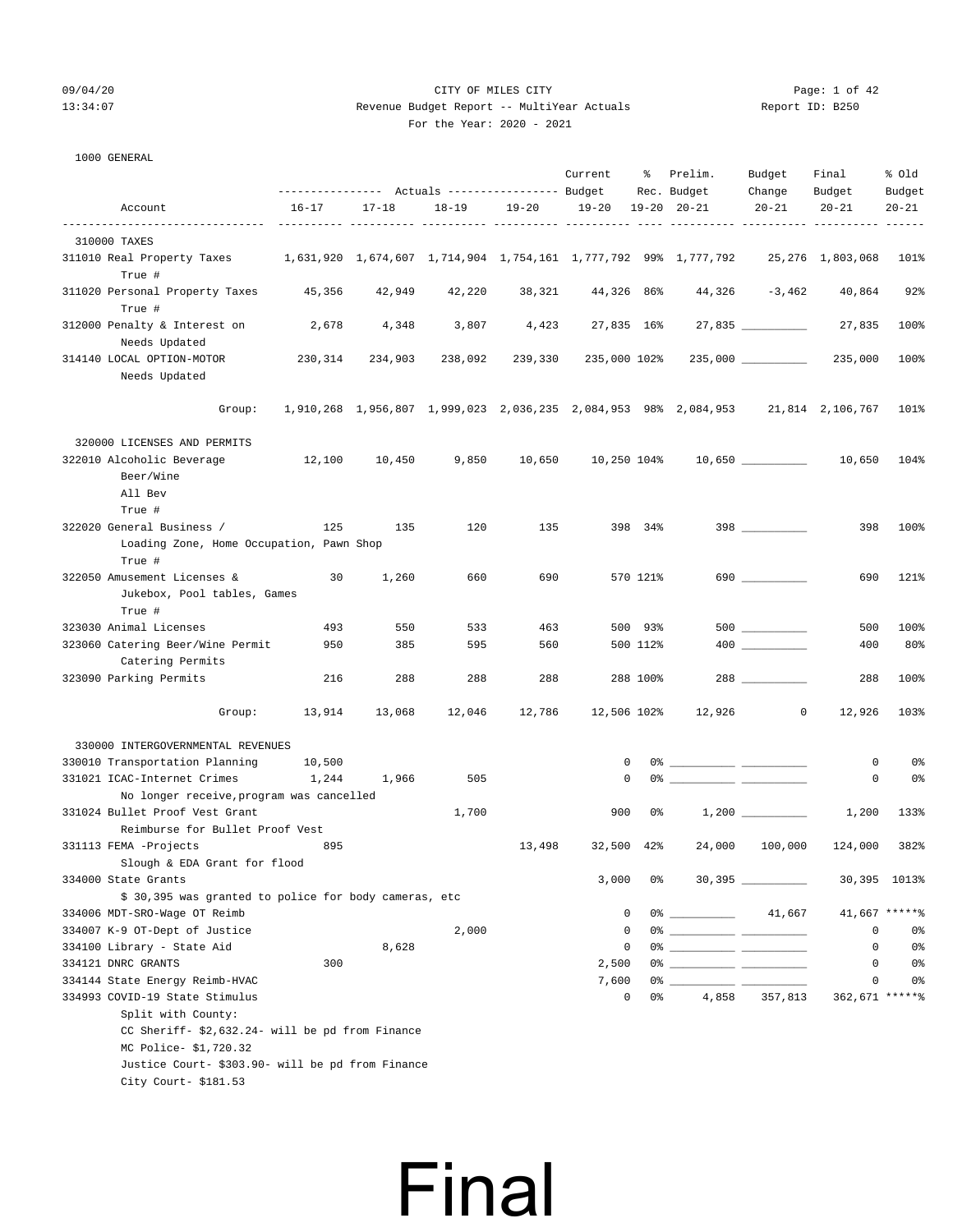### 09/04/20 Page: 2 of 42 13:34:07 Revenue Budget Report -- MultiYear Actuals Report ID: B250 For the Year: 2020 - 2021

### 1000 GENERAL

|                                                                          |                                                                                          | --------------- Actuals ---------------- Budget |                |           | Current           | ိ          | Prelim.<br>Rec. Budget                                                                                                                                                                                                                                                                                                                                             | Budget<br>Change  | Final<br>Budget | % old<br>Budget |
|--------------------------------------------------------------------------|------------------------------------------------------------------------------------------|-------------------------------------------------|----------------|-----------|-------------------|------------|--------------------------------------------------------------------------------------------------------------------------------------------------------------------------------------------------------------------------------------------------------------------------------------------------------------------------------------------------------------------|-------------------|-----------------|-----------------|
| Account                                                                  | $16 - 17$                                                                                | $17 - 18$                                       | $18 - 19$      | $19 - 20$ | 19-20 19-20 20-21 |            |                                                                                                                                                                                                                                                                                                                                                                    | $20 - 21$         | $20 - 21$       | $20 - 21$       |
|                                                                          |                                                                                          |                                                 |                |           |                   |            |                                                                                                                                                                                                                                                                                                                                                                    |                   |                 |                 |
| 335065 Oil & Gas Production Tax                                          | 39                                                                                       |                                                 |                |           |                   |            | $\begin{picture}(150,10) \put(0,0){\vector(1,0){100}} \put(15,0){\vector(1,0){100}} \put(15,0){\vector(1,0){100}} \put(15,0){\vector(1,0){100}} \put(15,0){\vector(1,0){100}} \put(15,0){\vector(1,0){100}} \put(15,0){\vector(1,0){100}} \put(15,0){\vector(1,0){100}} \put(15,0){\vector(1,0){100}} \put(15,0){\vector(1,0){100}} \put(15,0){\vector(1,0){100}}$ |                   | 0               | 0%              |
| 335110 Live Card Game Table                                              | 1,050                                                                                    | 750                                             | 2,175          | 1,316     | 1,500 88%         |            |                                                                                                                                                                                                                                                                                                                                                                    | $1,500$ _________ | 1,500           | 100%            |
| 335120 Video Gaming Machine<br>From State                                | 33,525                                                                                   | 31,775                                          | 29,704         | 29,700    | 29,700 100%       |            |                                                                                                                                                                                                                                                                                                                                                                    |                   | 29,700          | 100%            |
| 335230 HB 124 Entitlement<br>True #                                      | 1,278,815 1,284,976 1,306,946 1,350,893 1,350,893 100% 1,393,334 ______________1,393,334 |                                                 |                |           |                   |            |                                                                                                                                                                                                                                                                                                                                                                    |                   |                 | 103%            |
| 336020 State aid-GASB68                                                  | 333,033                                                                                  | 385,066                                         | 434,780        | 430,229   |                   |            | $0***$ $****$                                                                                                                                                                                                                                                                                                                                                      |                   | $\mathbf{0}$    | 0%              |
| 337000 Private Grants                                                    |                                                                                          |                                                 |                |           |                   |            |                                                                                                                                                                                                                                                                                                                                                                    |                   | $\mathbf{0}$    | 0%              |
| Group:                                                                   |                                                                                          |                                                 |                |           |                   |            | 1,659,401 1,713,161 1,777,810 1,825,636 1,431,593 128% 1,484,987 499,480 1,984,467                                                                                                                                                                                                                                                                                 |                   |                 | 138%            |
| 340000 Charges for Services                                              |                                                                                          |                                                 |                |           |                   |            |                                                                                                                                                                                                                                                                                                                                                                    |                   |                 |                 |
| 341010 Sale of Maps and                                                  | 100                                                                                      | 215                                             | 315            |           | $\Omega$          |            |                                                                                                                                                                                                                                                                                                                                                                    |                   | 0               | 0%              |
| 341014 Board of Appeals, Zone                                            | 75                                                                                       |                                                 | 800            |           | 0                 |            |                                                                                                                                                                                                                                                                                                                                                                    |                   | 0               | 0%              |
| 341015 Subdivision Review                                                | 1,520                                                                                    | 200                                             | 200            | 200       |                   | $0***8$    |                                                                                                                                                                                                                                                                                                                                                                    |                   |                 | $200$ ******    |
| 341030 Police Services                                                   | 159                                                                                      | 70                                              | $\overline{3}$ |           | $^{\circ}$        |            |                                                                                                                                                                                                                                                                                                                                                                    |                   | 0               | 0%              |
| 341071 Site Plan Review Fee                                              | 120                                                                                      |                                                 |                |           | $\mathbf 0$       |            |                                                                                                                                                                                                                                                                                                                                                                    |                   | 0               | 0%              |
| 341075 Serv/Cnty-Interlocal Agmt                                         | 179,421                                                                                  | 128,733                                         | 101,546        | 88,046    | 89,357            | 99%        | 80,204                                                                                                                                                                                                                                                                                                                                                             | 3,750             | 83,954          | 94%             |
| Dispatch- \$79,204<br>Animal Control calls to County-\$1,000             |                                                                                          |                                                 |                |           |                   |            |                                                                                                                                                                                                                                                                                                                                                                    |                   |                 |                 |
| Flood reimbursement- \$3750                                              |                                                                                          |                                                 |                |           |                   |            |                                                                                                                                                                                                                                                                                                                                                                    |                   |                 |                 |
| 341095 Administration &                                                  |                                                                                          | $-2$                                            |                |           | 0                 |            |                                                                                                                                                                                                                                                                                                                                                                    |                   | $\mathbf{0}$    | 0%              |
| 342010 Law Enforcement Fees                                              | 2,730                                                                                    | 819                                             | 127            |           | $\Omega$          |            |                                                                                                                                                                                                                                                                                                                                                                    |                   | 0               | 0%              |
| 342011 Fire reimbursement FRUSA                                          | 200                                                                                      | 3,490                                           |                |           | 0                 |            |                                                                                                                                                                                                                                                                                                                                                                    |                   | 0               | 0 <sup>8</sup>  |
| 342013 Flood Plain Fees                                                  | 4,100                                                                                    | 4,682                                           | 4,412          | 3,175     |                   |            | 4,400 72%                                                                                                                                                                                                                                                                                                                                                          |                   | 2,700           | 61%             |
| 342014 SRO-County/School Dist.                                           |                                                                                          |                                                 |                |           | 0                 |            | $0$ $\frac{1}{2}$ $\frac{1}{2}$ $\frac{1}{2}$ $\frac{1}{2}$ $\frac{1}{2}$ $\frac{1}{2}$ $\frac{1}{2}$ $\frac{1}{2}$ $\frac{1}{2}$ $\frac{1}{2}$ $\frac{1}{2}$ $\frac{1}{2}$ $\frac{1}{2}$ $\frac{1}{2}$ $\frac{1}{2}$ $\frac{1}{2}$ $\frac{1}{2}$ $\frac{1}{2}$ $\frac{1}{2}$ $\frac{1}{2}$ $\frac{1}{2}$ $\frac{1}{2$                                             | 8,930             |                 | 8,930 ******    |
| 342020 Special F Serv                                                    |                                                                                          |                                                 | 200            |           | 0                 |            |                                                                                                                                                                                                                                                                                                                                                                    |                   | $\mathbf 0$     | 0%              |
| No longer available- Chief cancelled contract                            |                                                                                          |                                                 |                |           |                   |            |                                                                                                                                                                                                                                                                                                                                                                    |                   |                 |                 |
| 342021 District Hydrant Flow<br>CCWS hired a local contractor            | 5,000                                                                                    |                                                 | 5,000          | 5,693     |                   |            |                                                                                                                                                                                                                                                                                                                                                                    |                   | 0               | 0 <sup>8</sup>  |
| 342022 Special F Ser/Fire 35,959<br>Fire Contracts                       |                                                                                          | 34,198                                          | 30,538         | 37,914    | 33,900 112%       |            |                                                                                                                                                                                                                                                                                                                                                                    |                   | 43,503          | 128%            |
| $$45,793-5$                                                              |                                                                                          |                                                 |                |           |                   |            |                                                                                                                                                                                                                                                                                                                                                                    |                   |                 |                 |
| 342025 Fire Dept Equip<br>Labor to hook up for bulk water- \$5.00/hookup | 4,255                                                                                    | 2,240                                           | 2,310          | 2,100     |                   | 2,000 105% |                                                                                                                                                                                                                                                                                                                                                                    | $2,000$ _________ | 2,000           | 100%            |
| 344010 Animal Control/Pound Fees                                         | 3,850                                                                                    | 2,795                                           | 2,760          | 2,242     |                   | 2,375 94%  |                                                                                                                                                                                                                                                                                                                                                                    |                   | 2,200           | 93%             |
| 346020 Park Fees                                                         | 2,875                                                                                    | 2,085                                           | 2,681          | 1,842     |                   | 2,500 74%  |                                                                                                                                                                                                                                                                                                                                                                    |                   | 2,000           | 80%             |
| 346030 Swimming Pool Fees                                                | 10,886                                                                                   | 9,717                                           | 9,877          | 8,349     |                   | 9,800 85%  |                                                                                                                                                                                                                                                                                                                                                                    |                   | 8,000           | 82%             |
| Group:                                                                   | 251,250                                                                                  | 189,242                                         | 160,769        | 149,561   | 150,102 100%      |            | 140,807                                                                                                                                                                                                                                                                                                                                                            | 12,680            | 153,487         | 102%            |
| 350000 FINES AND FORFEITURES                                             |                                                                                          |                                                 |                |           |                   |            |                                                                                                                                                                                                                                                                                                                                                                    |                   |                 |                 |
| 351030 Fines/Surcharges/etc                                              | 191,528                                                                                  | 154,923                                         | 186,254        | 142,784   |                   |            | 185,000 77% 160,000                                                                                                                                                                                                                                                                                                                                                |                   | 160,000         | 86%             |
| 351031 Adm Fees (Court)                                                  | 19,582                                                                                   | 12,850                                          | 5,685          | 710       |                   |            | $0***$ $\frac{1}{2}$ $\frac{1}{2}$ $\frac{1}{2}$ $\frac{1}{2}$ $\frac{1}{2}$ $\frac{1}{2}$ $\frac{1}{2}$ $\frac{1}{2}$ $\frac{1}{2}$ $\frac{1}{2}$ $\frac{1}{2}$ $\frac{1}{2}$ $\frac{1}{2}$ $\frac{1}{2}$ $\frac{1}{2}$ $\frac{1}{2}$ $\frac{1}{2}$ $\frac{1}{2}$ $\frac{1}{2}$ $\frac{1}{2}$ $\frac{1}{2}$ $\frac{1}{$                                           |                   | $\mathbf 0$     | 0 <sup>o</sup>  |
| No longer receive- Over ruled by Court                                   |                                                                                          |                                                 |                |           |                   |            |                                                                                                                                                                                                                                                                                                                                                                    |                   |                 |                 |
| 351035 Animal Control Court                                              | 10,498                                                                                   | 8,866                                           | 6,818          | 7,348     |                   | 6,800 108% |                                                                                                                                                                                                                                                                                                                                                                    |                   | 6,000           | 88%             |
| Per Chief Colombik                                                       |                                                                                          |                                                 |                |           |                   |            |                                                                                                                                                                                                                                                                                                                                                                    |                   |                 |                 |
| 351036 Restitution Collection                                            | 113                                                                                      | 75                                              |                |           | $\Omega$          |            |                                                                                                                                                                                                                                                                                                                                                                    |                   | $\mathbf 0$     | 0%              |
| 351037 Public Defender Fee<br>No longer applicable                       | 130                                                                                      | 2,069                                           | 1,209          | 410       |                   |            | $0***$ $\frac{1}{1}$                                                                                                                                                                                                                                                                                                                                               |                   | 0               | 0%              |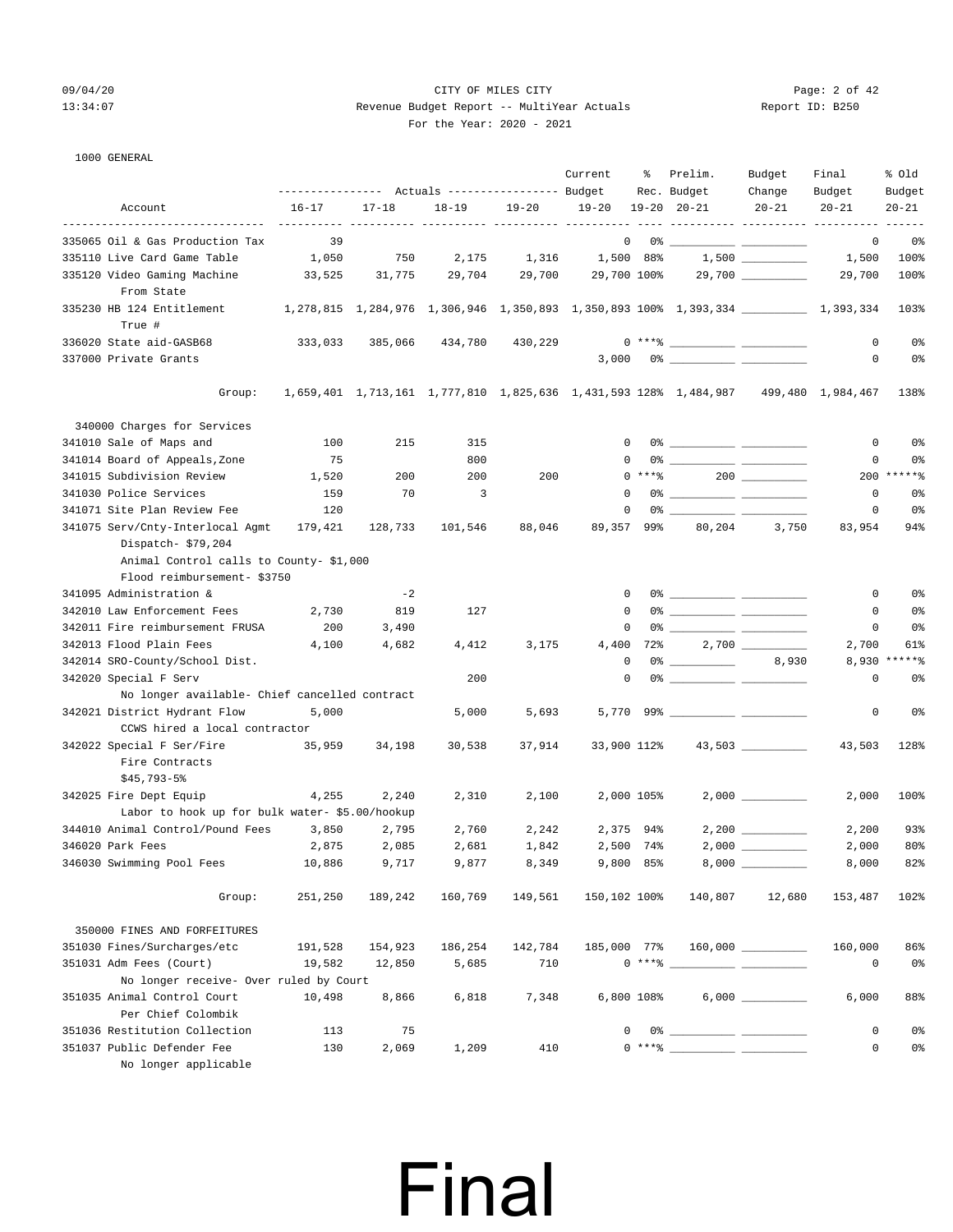### 09/04/20 Page: 3 of 42 13:34:07 Revenue Budget Report -- MultiYear Actuals Report ID: B250 For the Year: 2020 - 2021

| 1000 GENERAL                                                                   |                                                              |           |            |           |              |    |                                                                                                                                                                                                                                 |                     |                        |                     |
|--------------------------------------------------------------------------------|--------------------------------------------------------------|-----------|------------|-----------|--------------|----|---------------------------------------------------------------------------------------------------------------------------------------------------------------------------------------------------------------------------------|---------------------|------------------------|---------------------|
|                                                                                |                                                              |           |            |           | Current      | ႜ  | Prelim.                                                                                                                                                                                                                         | Budget              | Final                  | % old               |
| Account                                                                        | --------------- Actuals ---------------- Budget<br>$16 - 17$ | $17 - 18$ | $18 - 19$  | $19 - 20$ | $19 - 20$    |    | Rec. Budget<br>$19 - 20$ $20 - 21$                                                                                                                                                                                              | Change<br>$20 - 21$ | Budget<br>$20 - 21$    | Budget<br>$20 - 21$ |
|                                                                                |                                                              |           |            |           |              |    |                                                                                                                                                                                                                                 |                     |                        |                     |
| Group:                                                                         | 221,851                                                      | 178,783   | 199,966    | 151,252   | 191,800 79%  |    | 166,000                                                                                                                                                                                                                         | $\circ$             | 166,000                | 86%                 |
|                                                                                |                                                              |           |            |           |              |    |                                                                                                                                                                                                                                 |                     |                        |                     |
| 360000 MISCELLANEOUS REVENUE<br>361005 MidRivers Franchise Fees                | 96,090                                                       | 90,031    | 94,127     | 107,465   | 96,000 112%  |    |                                                                                                                                                                                                                                 | $100,000$ _________ | 100,000                | 104%                |
| Average of \$25,000 per quarter                                                |                                                              |           |            |           |              |    |                                                                                                                                                                                                                                 |                     |                        |                     |
| 361010 Land Rental                                                             | 37,183                                                       | 41,310    | 39,140     | 39,664    | 37,817 105%  |    |                                                                                                                                                                                                                                 | 43,891 __________   | 43,891                 | 116%                |
| Leases                                                                         |                                                              |           |            |           |              |    |                                                                                                                                                                                                                                 |                     |                        |                     |
| True #                                                                         |                                                              |           |            |           |              |    |                                                                                                                                                                                                                                 |                     |                        |                     |
| 361020 Building Rentals                                                        | 16,200                                                       | 16,200    | 18,600     | 20,600    | 20,600 100%  |    |                                                                                                                                                                                                                                 |                     | 20,600                 | 100%                |
| 362000 Insurance Proceeds                                                      |                                                              |           | 30,057     |           | 0            |    |                                                                                                                                                                                                                                 |                     | 0                      | 0 <sup>°</sup>      |
| 362020 MISC REVENUE                                                            | 11,451                                                       | 5,483     | 7,158      | 8,093     |              |    |                                                                                                                                                                                                                                 |                     | 0                      | 0%                  |
| This is used when money comes in and there is no account number set up for it! |                                                              |           |            |           |              |    |                                                                                                                                                                                                                                 |                     |                        |                     |
| 362022 Health Ins-MMIA Emp                                                     | 4,719                                                        | $-73$     | 3,772      |           | 0            |    |                                                                                                                                                                                                                                 |                     | 0                      | 0 <sup>°</sup>      |
| 365000 Contributions and                                                       | 1,763                                                        | 25,226    | 19,735     | 1,196     |              |    | $0***$ $\frac{20}{10}$                                                                                                                                                                                                          |                     | 0                      | 0 <sup>°</sup>      |
| 365013 Shop With A Cop                                                         |                                                              | 200       |            |           | 0            |    |                                                                                                                                                                                                                                 |                     | 0                      | 0 <sup>°</sup>      |
| Ask Chief if going to do in FY 20/21                                           |                                                              |           |            |           |              |    |                                                                                                                                                                                                                                 |                     |                        |                     |
| 365014 Denton Field Project/2015                                               | 77                                                           | 33        | 64         | $-450$    |              |    | $0***$ $\frac{20}{10}$                                                                                                                                                                                                          |                     | 0                      | 0 <sup>°</sup>      |
| 365015 Florence Stacy Foundation                                               | 11,553                                                       | 1,662     | 200        |           | $\Omega$     |    |                                                                                                                                                                                                                                 |                     | 0                      | 0 <sup>°</sup>      |
| 365040 DONATIONS-FIRE/AMB                                                      | 1,594                                                        |           | 80,000     |           | 0            |    |                                                                                                                                                                                                                                 |                     | 0                      | 0 <sup>°</sup>      |
| 366040 Misc.-BHS                                                               | 2,150                                                        | 900       | 900        |           | 900          | 0% |                                                                                                                                                                                                                                 | $900$               | 900                    | 100%                |
| 366050 Sale of Junk/Salvage-PD                                                 | 3,335                                                        | 20        | 325        |           | 0            |    | $0$ % and $0$ % and $0$ % and $0$ % and $0$ % and $0$ % and $0$ % and $0$ % and $0$ % and $0$ % and $0$ % and $0$ % and $0$ % and $0$ % and $0$ % and $0$ % and $0$ % and $0$ % and $0$ % and $0$ % and $0$ % and $0$ % and $0$ | 2,760               | 2,760                  | $*****$             |
| 367000 Sale of Junk or Salvage                                                 |                                                              |           |            |           | 4,100        |    |                                                                                                                                                                                                                                 | 600                 | 600                    | 15%                 |
| Sale of Lawn Mower from Parks.                                                 |                                                              |           |            |           |              |    |                                                                                                                                                                                                                                 |                     |                        |                     |
| Group:                                                                         | 186,115                                                      | 180,992   | 294,078    | 176,568   | 165,411 107% |    | 165,391                                                                                                                                                                                                                         | 3,360               | 168,751                | 102%                |
| 370000 INVESTMENT EARNINGS                                                     |                                                              |           |            |           |              |    |                                                                                                                                                                                                                                 |                     |                        |                     |
| 371010 Investment Earnings                                                     | 5,128                                                        | 10,154    | 12,246     | 10,438    | 11,000 95%   |    |                                                                                                                                                                                                                                 |                     | 10,000                 | 91%                 |
| Group:                                                                         | 5,128                                                        | 10,154    | 12,246     | 10,438    | 11,000 95%   |    | 10,000                                                                                                                                                                                                                          | $\circ$             | 10,000                 | 90%                 |
|                                                                                |                                                              |           |            |           |              |    |                                                                                                                                                                                                                                 |                     |                        |                     |
| 380000 OTHER FINANCING SOURCES                                                 |                                                              |           |            |           |              |    |                                                                                                                                                                                                                                 |                     |                        |                     |
| 381070 Proceeds/Loans/Intercap                                                 | 175,000                                                      |           | 245,100    |           | $\mathbf 0$  |    |                                                                                                                                                                                                                                 |                     | 0                      | 0 <sup>°</sup>      |
| If the City needs a loan for a different building for police department- will  |                                                              |           |            |           |              |    |                                                                                                                                                                                                                                 |                     |                        |                     |
| need to add it in and put the cost of principle and interest in expenditures   |                                                              |           |            |           |              |    |                                                                                                                                                                                                                                 |                     |                        |                     |
| 382010 Sale of Fixed Assets                                                    |                                                              |           | <u>850</u> |           | $0 \t 0$ %   |    |                                                                                                                                                                                                                                 |                     | $\overline{0}$         | 0%                  |
| 382020 Compensation for Loss of                                                | 11,547                                                       |           | 5,032      | 6,235     | 48,100 13%   |    |                                                                                                                                                                                                                                 |                     | 0                      | 0%                  |
| 383000 Interfund Operating                                                     | 552,959                                                      | 571,784   | 579,268    | 586,344   | 610,038 96%  |    | 602,845                                                                                                                                                                                                                         | 15,362              | 618,207                | 101%                |
| Health Insurance- Permissive Levy \$- \$287,119 Updated                        |                                                              |           |            |           |              |    |                                                                                                                                                                                                                                 |                     |                        |                     |
| 911 Wages \$-\$59,693                                                          |                                                              |           |            |           |              |    |                                                                                                                                                                                                                                 |                     |                        |                     |
| Dispatch/Ambulance \$10,000                                                    |                                                              |           |            |           |              |    |                                                                                                                                                                                                                                 |                     |                        |                     |
| Adm Fees- \$ 255,145 updated                                                   |                                                              |           |            |           |              |    |                                                                                                                                                                                                                                 |                     |                        |                     |
| Street District \$6,250                                                        | True #                                                       |           |            |           |              |    |                                                                                                                                                                                                                                 |                     |                        |                     |
| Group:                                                                         | 739,506                                                      | 571,784   | 830,250    | 592,579   | 658,138 90%  |    | 602,845                                                                                                                                                                                                                         | 15,362              | 618,207                | 93%                 |
| Fund:                                                                          |                                                              |           |            |           |              |    | 4, 987, 433 4, 813, 991 5, 286, 188 4, 955, 055 4, 705, 503 105% 4, 667, 909                                                                                                                                                    |                     | 552,696 5,220,605 110% |                     |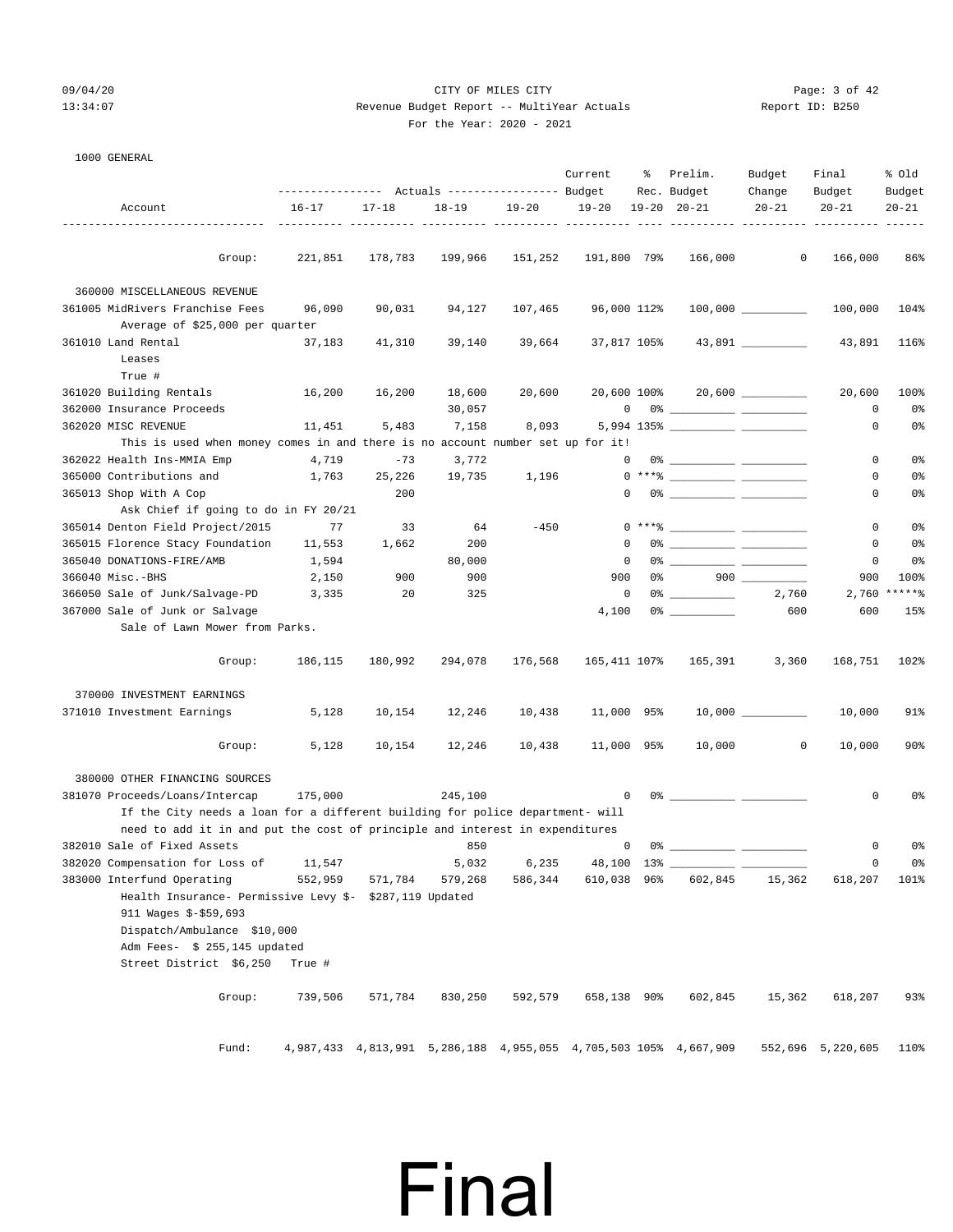### 09/04/20 Page: 4 of 42 13:34:07 Revenue Budget Report -- MultiYear Actuals Report ID: B250 For the Year: 2020 - 2021

| e Year: 2020 - 2021<br>___ |  |  |
|----------------------------|--|--|
|                            |  |  |

Fund: 341,812 386,098 352,450 355,200 350,759 101% 555,780 0 555,780 158%

| 2220 LIBRARY                                                                    |           |                                                             |         |       |                   |                        |                                                     |             |                                           |                |
|---------------------------------------------------------------------------------|-----------|-------------------------------------------------------------|---------|-------|-------------------|------------------------|-----------------------------------------------------|-------------|-------------------------------------------|----------------|
|                                                                                 |           |                                                             |         |       |                   |                        | Current % Prelim.                                   | Budget      | Final                                     | % Old          |
|                                                                                 |           | --------------- Actuals ---------------- Budget Rec. Budget |         |       |                   |                        |                                                     | Change      | Budget                                    | Budget         |
| Account                                                                         | $16 - 17$ | $17 - 18$                                                   |         |       | 18-19 19-20 19-20 |                        | 19-20 20-21                                         | $20 - 21$   | $20 - 21$                                 | $20 - 21$      |
| 340000 Charges for Services                                                     |           |                                                             |         |       |                   |                        |                                                     |             |                                           |                |
| 341075 Serv/Cnty-Interlocal Agmt 39,808 40,206 40,608 41,014 41,015 100% 41,425 |           |                                                             |         |       |                   |                        |                                                     |             | 41,425                                    | 101%           |
| 346070 Library Fees 2,639                                                       |           | 2,470                                                       | 2,359   |       |                   |                        | $1,765$ $4,000$ $44\%$ $4,000$                      |             | 4,000                                     | 100%           |
| 346073 One Time Endowments                                                      |           | 3,500                                                       |         |       |                   |                        |                                                     |             | $\Omega$                                  | 0 <sup>°</sup> |
| 346074 Book Sales                                                               |           | 401 265                                                     |         |       |                   |                        | 79 54 400 14% 400                                   |             | 400                                       | 100%           |
| Group:                                                                          |           |                                                             |         |       |                   |                        | 42,848  46,441  43,046  42,833  45,415  94%  45,825 |             | $\overline{0}$<br>45,825                  | 100%           |
| 360000 MISCELLANEOUS REVENUE                                                    |           |                                                             |         |       |                   |                        |                                                     |             |                                           |                |
| 362020 MISC REVENUE                                                             |           |                                                             |         |       |                   | $0\qquad 0\frac{9}{5}$ |                                                     | 200,000 000 | 200,000 ******                            |                |
| MMIA for roof repair                                                            |           |                                                             |         |       |                   |                        |                                                     |             |                                           |                |
| 365035 Donation-Library Board of                                                |           | 5,168 41,738 8,009 7,023                                    |         |       |                   |                        |                                                     |             | $\mathbf{0}$                              | 0 <sup>°</sup> |
| Group:                                                                          | 5,168     | 41,738 8,009                                                |         | 7,023 |                   |                        | $0***$ 200,000                                      |             | 200,000 ******<br>$\Omega$                |                |
| 380000 OTHER FINANCING SOURCES                                                  |           |                                                             |         |       |                   |                        |                                                     |             |                                           |                |
| 383000 Interfund Operating 293,796 297,919                                      |           |                                                             | 301,395 |       |                   |                        |                                                     |             | 305,344 305,344 100% 309,955 309,955 102% |                |
| 305344 x 1.5%- 3 year average                                                   |           |                                                             |         |       |                   |                        |                                                     |             |                                           |                |
| Group:                                                                          | 293,796   | 297,919                                                     | 301,395 |       |                   |                        | 305,344 305,344 100% 309,955                        |             | $\Omega$<br>309,955                       | 101%           |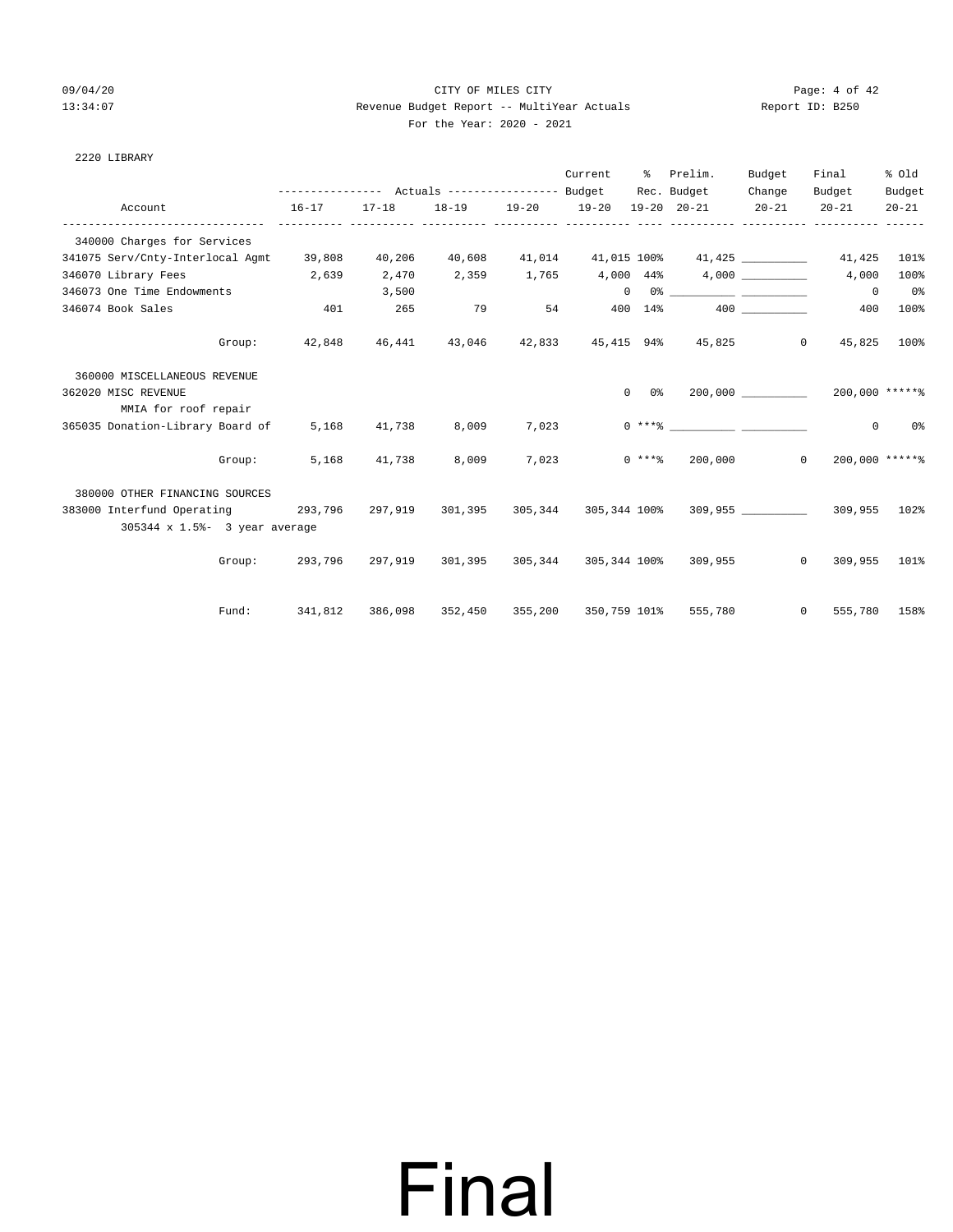### 09/04/20 Page: 5 of 42 13:34:07 Revenue Budget Report -- MultiYear Actuals Report ID: B250 For the Year: 2020 - 2021

### 2260 EMERGENCY DISASTER

|                                |           |           |                          |           | Current   | ိ        | Prelim.             | Budget         | Final     | % Old     |
|--------------------------------|-----------|-----------|--------------------------|-----------|-----------|----------|---------------------|----------------|-----------|-----------|
|                                |           |           | Actuals ---------------- |           | Budget    |          | Rec. Budget         | Change         | Budget    | Budget    |
| Account                        | $16 - 17$ | $17 - 18$ | $18 - 19$                | $19 - 20$ | $19 - 20$ |          | $19 - 20$ $20 - 21$ | $20 - 21$      | $20 - 21$ | $20 - 21$ |
| 310000 TAXES                   |           |           |                          |           |           |          |                     |                |           |           |
| 311010 Real Property Taxes     |           |           | 17,745                   | 187       | 500       | 37%      |                     | 250 and $\sim$ | 250       | 50%       |
| 311020 Personal Property Taxes |           |           | 399                      | 41        | 50        | 82%      | 50                  |                | 50        | 100%      |
| 312000 Penalty & Interest on   | 26        | 41        | 36                       | 42        |           | $0$ **** |                     | 30             |           | $30****8$ |
| Group:                         | 26        | 41        | 18,180                   | 270       | 550       | 49%      | 330                 | $\mathbf 0$    | 330       | 60%       |
| Fund:                          | 26        | 41        | 18,180                   | 270       | 550       | 49%      | 330                 | 0              | 330       | 60%       |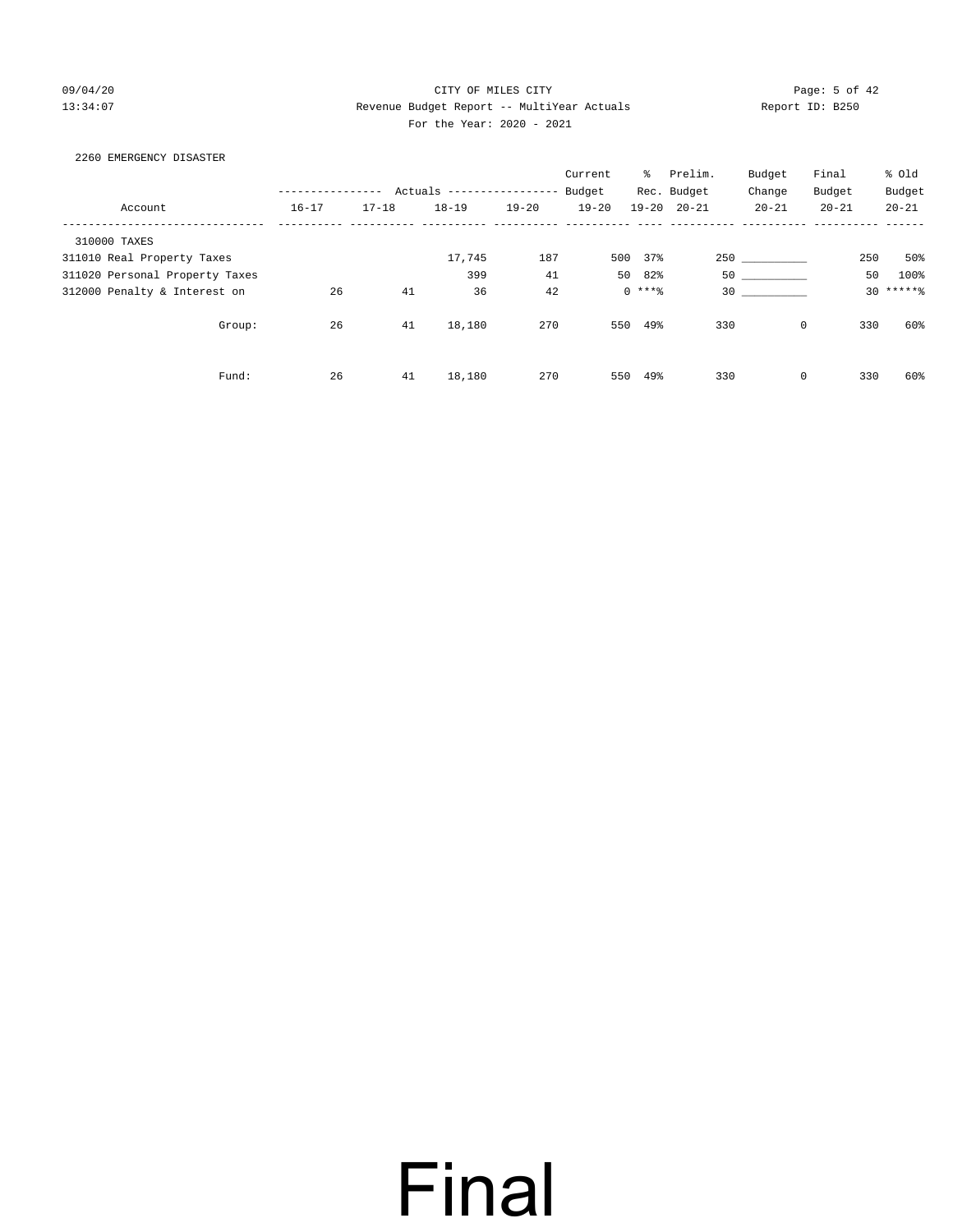2270 Health

### 09/04/20 Page: 6 of 42 13:34:07 Revenue Budget Report -- MultiYear Actuals Report ID: B250 For the Year: 2020 - 2021

Current % Prelim. Budget Final % Old

|                                |           |                                                             |           |       | Current | Prelim.           | Budget | Final     | * ∪⊥α     |
|--------------------------------|-----------|-------------------------------------------------------------|-----------|-------|---------|-------------------|--------|-----------|-----------|
|                                |           | --------------- Actuals ---------------- Budget Rec. Budget |           |       |         |                   | Change | Budget    | Budget    |
| Account                        | $16 - 17$ | 17-18                                                       | $18 - 19$ | 19-20 |         | 19-20 19-20 20-21 | 20-21  | $20 - 21$ | $20 - 21$ |
|                                |           |                                                             |           |       |         |                   |        |           |           |
| 380000 OTHER FINANCING SOURCES |           |                                                             |           |       |         |                   |        |           |           |

| 380000 OTHER FINANCING SOURCES |       |       |        |        |             |        |              |        |      |
|--------------------------------|-------|-------|--------|--------|-------------|--------|--------------|--------|------|
| 383000 Interfund Operating     | 6,500 | 7,500 | 13,700 | 11,500 | 11,500 100% | 13,000 |              | 13,000 | 113% |
| True #                         |       |       |        |        |             |        |              |        |      |
| Group:                         | 6,500 | 7,500 | 13,700 | 11,500 | 11,500 100% | 13,000 | $\mathbf{0}$ | 13,000 | 113% |
| Fund:                          | 6.500 | 7,500 | 13,700 | 11,500 | 11,500 100% | 13,000 | 0            | 13,000 | 113% |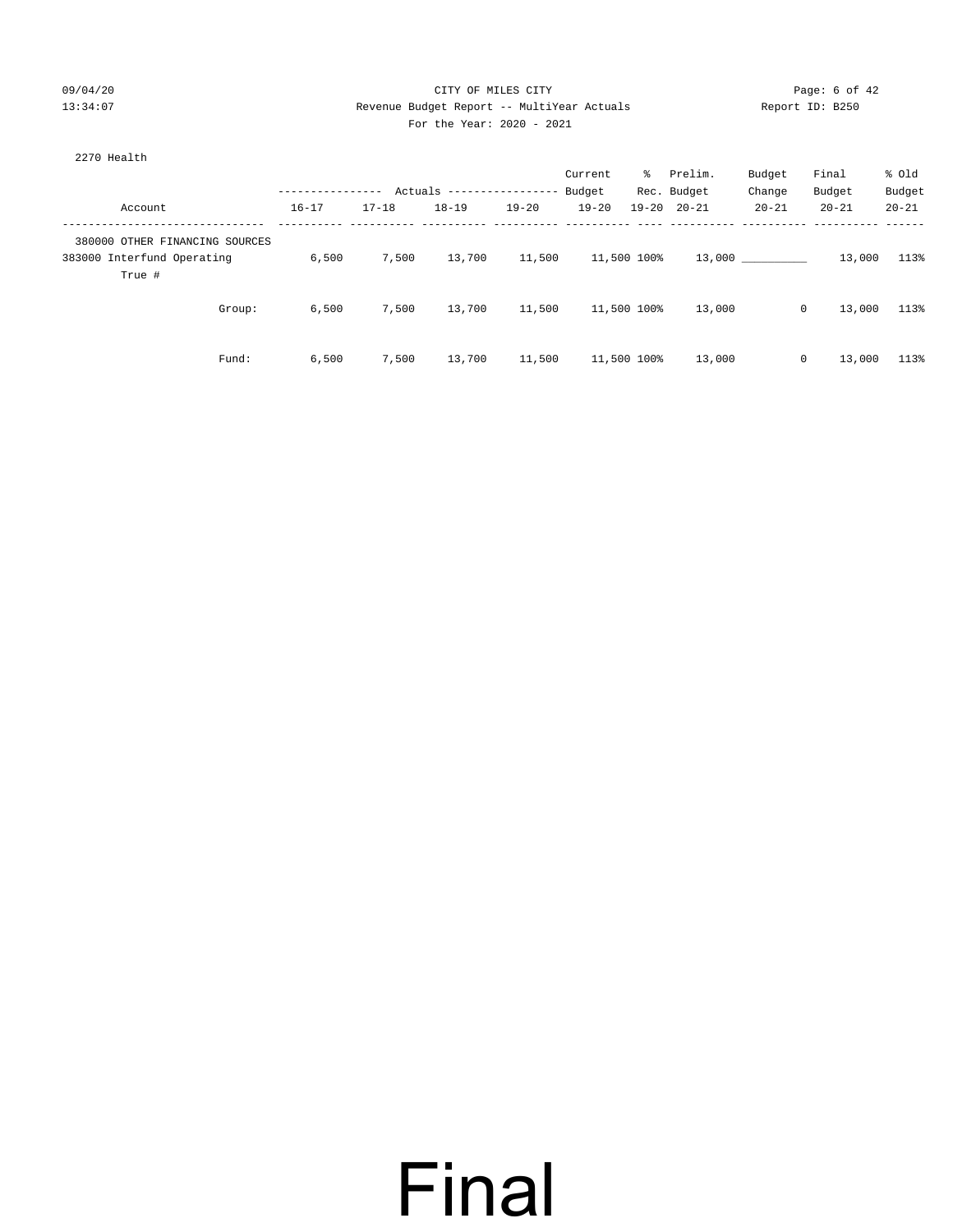### 09/04/20 Page: 7 of 42 13:34:07 Revenue Budget Report -- MultiYear Actuals Report ID: B250 For the Year: 2020 - 2021

### 2310 TIFD-Downtown

|                                                |                                                             |                          |                            |             | Current   | ႜႜႜ                       | Prelim.                                                                                                                                                                                                                                                                                                                                                            | Budget              | Final        | % old           |
|------------------------------------------------|-------------------------------------------------------------|--------------------------|----------------------------|-------------|-----------|---------------------------|--------------------------------------------------------------------------------------------------------------------------------------------------------------------------------------------------------------------------------------------------------------------------------------------------------------------------------------------------------------------|---------------------|--------------|-----------------|
|                                                | --------------- Actuals ---------------- Budget Rec. Budget |                          |                            |             | $19 - 20$ |                           | $19 - 20$ $20 - 21$                                                                                                                                                                                                                                                                                                                                                | Change<br>$20 - 21$ | Budget       | Budget          |
| Account                                        | $16 - 17$                                                   | $17 - 18$<br>----------- | 18-19 19-20<br>----------- | ----------- |           |                           |                                                                                                                                                                                                                                                                                                                                                                    |                     | $20 - 21$    | $20 - 21$       |
| 310000 TAXES                                   |                                                             |                          |                            |             |           |                           |                                                                                                                                                                                                                                                                                                                                                                    |                     |              |                 |
| 311010 Real Property Taxes                     |                                                             | 30,772                   | 58,782                     | 85,870      |           |                           | 76,817 112% 76,817 76.817 76,817 100%                                                                                                                                                                                                                                                                                                                              |                     |              |                 |
| 311011 Property Tax- Cental                    |                                                             | 4,921                    |                            |             |           |                           | $\begin{picture}(150,10) \put(0,0){\vector(1,0){100}} \put(15,0){\vector(1,0){100}} \put(15,0){\vector(1,0){100}} \put(15,0){\vector(1,0){100}} \put(15,0){\vector(1,0){100}} \put(15,0){\vector(1,0){100}} \put(15,0){\vector(1,0){100}} \put(15,0){\vector(1,0){100}} \put(15,0){\vector(1,0){100}} \put(15,0){\vector(1,0){100}} \put(15,0){\vector(1,0){100}}$ |                     | $\circ$      | 0 <sup>8</sup>  |
| 311020 Personal Property Taxes                 |                                                             | 5,066                    |                            | 2,830 3,147 |           |                           | 10,000 31% 10,000                                                                                                                                                                                                                                                                                                                                                  |                     | 10,000       | $100\%$         |
| 312000 Penalty & Interest on                   |                                                             | 54                       | 72                         | 119         |           |                           | $0***$ $\frac{1}{2}$ $\frac{1}{2}$ $\frac{1}{2}$ $\frac{1}{2}$ $\frac{1}{2}$ $\frac{1}{2}$ $\frac{1}{2}$ $\frac{1}{2}$ $\frac{1}{2}$ $\frac{1}{2}$ $\frac{1}{2}$ $\frac{1}{2}$ $\frac{1}{2}$ $\frac{1}{2}$ $\frac{1}{2}$ $\frac{1}{2}$ $\frac{1}{2}$ $\frac{1}{2}$ $\frac{1}{2}$ $\frac{1}{2}$ $\frac{1}{2}$ $\frac{1}{$                                           |                     | $\circ$      | 0 <sup>8</sup>  |
| Group:                                         |                                                             | 40,813                   | 61,684                     | 89,136      |           |                           | 86,817 103% 86,817 0                                                                                                                                                                                                                                                                                                                                               |                     |              | 86,817 100%     |
| 330000 INTERGOVERNMENTAL REVENUES              |                                                             |                          |                            |             |           |                           |                                                                                                                                                                                                                                                                                                                                                                    |                     |              |                 |
| 331172 Montana Main St Grant                   |                                                             | 10,000                   |                            |             |           | 0 0%                      |                                                                                                                                                                                                                                                                                                                                                                    |                     |              | $10,000$ *****% |
| Group:                                         |                                                             | 10,000                   |                            |             |           | $\overline{0}$<br>$0\,$ % |                                                                                                                                                                                                                                                                                                                                                                    | $10,000$ 0          |              | $10,000$ *****% |
| 370000 INVESTMENT EARNINGS                     |                                                             |                          |                            |             |           |                           |                                                                                                                                                                                                                                                                                                                                                                    |                     |              |                 |
| 371010 Investment Earnings                     |                                                             | 77                       | 938                        | 1,778       |           |                           |                                                                                                                                                                                                                                                                                                                                                                    |                     | $\circ$      | 0%              |
| Group:                                         |                                                             | 77                       | 938                        | 1,778       |           |                           | $0$ *** $8$ 0                                                                                                                                                                                                                                                                                                                                                      | $\mathbf{0}$        | $\mathbf 0$  | 0%              |
| 380000 OTHER FINANCING SOURCES                 |                                                             |                          |                            |             |           |                           |                                                                                                                                                                                                                                                                                                                                                                    |                     |              |                 |
| 383000 Interfund Operating<br>Transfer from HP | 5,800                                                       |                          |                            |             |           | $0\qquad 0\frac{9}{5}$    |                                                                                                                                                                                                                                                                                                                                                                    | 2,000               |              | $2,000$ *****%  |
| Group:                                         | 5,800                                                       |                          |                            |             |           | $\overline{0}$<br>0 %     |                                                                                                                                                                                                                                                                                                                                                                    | 2,000               | $\mathbf{0}$ | $2,000$ *****%  |
| Fund:                                          | 5,800                                                       |                          |                            |             |           |                           | 50,890 62,622 90,914 86,817 105% 98,817                                                                                                                                                                                                                                                                                                                            | $\circ$             |              | 98,817 113%     |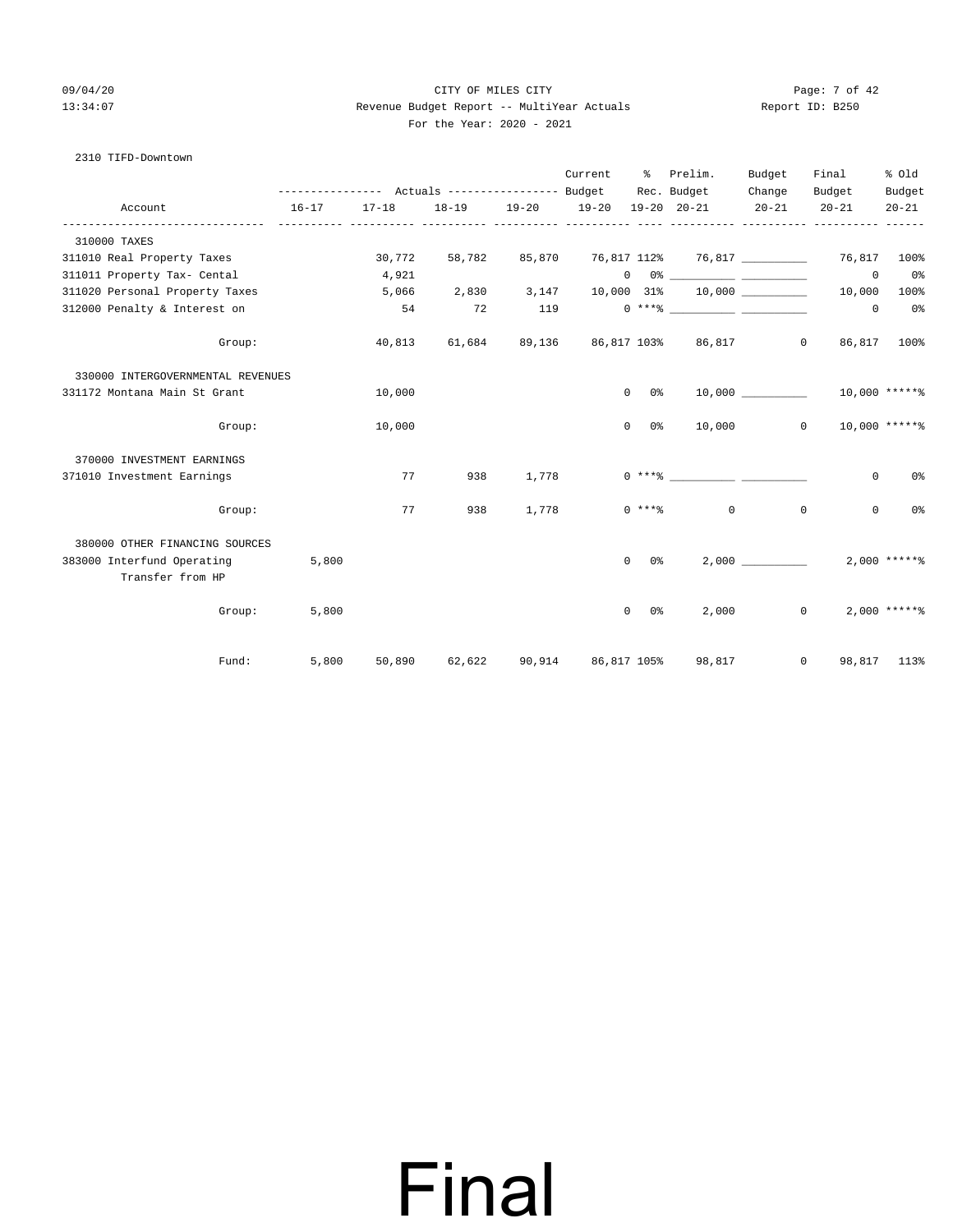### 09/04/20 Page: 8 of 42 13:34:07 Revenue Budget Report -- MultiYear Actuals Report ID: B250 For the Year: 2020 - 2021

2350 Local Government/Study Commission

|                                |                           |              |           |           | Current   | ႜႜ       | Prelim.             | Budget                                                                                              | Final       |             | % Old     |
|--------------------------------|---------------------------|--------------|-----------|-----------|-----------|----------|---------------------|-----------------------------------------------------------------------------------------------------|-------------|-------------|-----------|
|                                | Actuals ----------------- |              |           |           | Budget    |          | Rec. Budget         | Change                                                                                              | Budget      |             | Budget    |
| Account                        | $16 - 17$                 | $17 - 18$    | $18 - 19$ | $19 - 20$ | $19 - 20$ |          | $19 - 20$ $20 - 21$ | $20 - 21$                                                                                           | $20 - 21$   |             | $20 - 21$ |
| 310000 TAXES                   |                           |              |           |           |           |          |                     |                                                                                                     |             |             |           |
| 311010 Real Property Taxes     | 81                        | 15           |           |           |           | 20       |                     | 0 % 200 % 200 % 200 % 200 % 200 % 200 % 200 % 200 % 200 % 200 % 200 % 200 % 200 % 200 % 200 % 200 % |             | $\mathbf 0$ | 0%        |
| 311020 Personal Property Taxes | 19                        | $\mathbf{1}$ |           |           |           | 5<br>0%  |                     |                                                                                                     |             | $\circ$     | 0%        |
| Group:                         | 100                       | 16           |           |           |           | 25<br>0% |                     | 0                                                                                                   | $\mathbf 0$ | 0           | 0%        |
| Fund:                          | 100                       | 16           |           |           |           | 25<br>0% |                     | $\mathbf 0$                                                                                         | $\mathbf 0$ | $\mathbf 0$ | 0%        |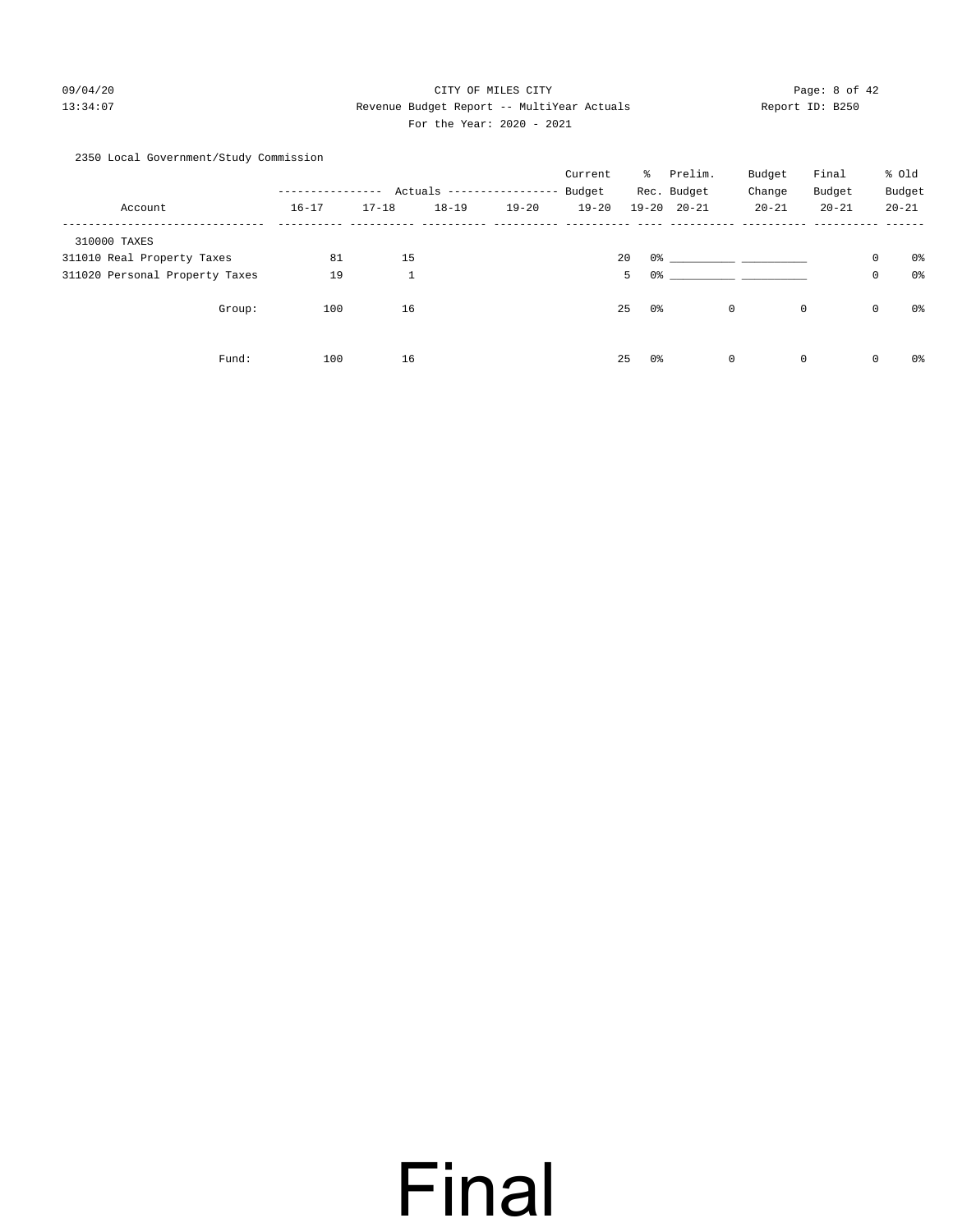### 09/04/20 Page: 9 of 42 13:34:07 Revenue Budget Report -- MultiYear Actuals Report ID: B250 For the Year: 2020 - 2021

| 2372 Permissive Medical Levy |
|------------------------------|
|------------------------------|

|                                          |                  |           |                           |           | Current     | ွေ | Prelim.             | Budget    | Final     | % Old          |
|------------------------------------------|------------------|-----------|---------------------------|-----------|-------------|----|---------------------|-----------|-----------|----------------|
|                                          | ---------------- |           | Actuals ----------------- |           | Budget      |    | Rec. Budget         | Change    | Budget    | Budget         |
| Account                                  | $16 - 17$        | $17 - 18$ | $18 - 19$                 | $19 - 20$ | $19 - 20$   |    | $19 - 20$ $20 - 21$ | $20 - 21$ | $20 - 21$ | $20 - 21$      |
| 310000 TAXES                             |                  |           |                           |           |             |    |                     |           |           |                |
| 311010 Real Property Taxes<br>True #     | 185,382          | 196,078   | 215,776                   | 249,577   | 259,722 96% |    | 280,000             | 756       | 280,756   | 108%           |
| 311020 Personal Property Taxes<br>True # | 5,142            | 5,018     | 5,280                     | 5,396     |             |    | 5,500 98%           | 6,363     | 6,363     | 116%           |
| 312000 Penalty & Interest on             | 89               | 145       | 127                       | 148       |             |    | $0 \times + *$ 8    |           | 0         | 0 <sub>8</sub> |
| Group:                                   | 190,613          | 201,241   | 221,183                   | 255,121   | 265,222 96% |    | 280,000             | 7,119     | 287,119   | 108%           |
| Fund:                                    | 190,613          | 201,241   | 221,183                   | 255,121   | 265,222 96% |    | 280,000             | 7,119     | 287,119   | 108%           |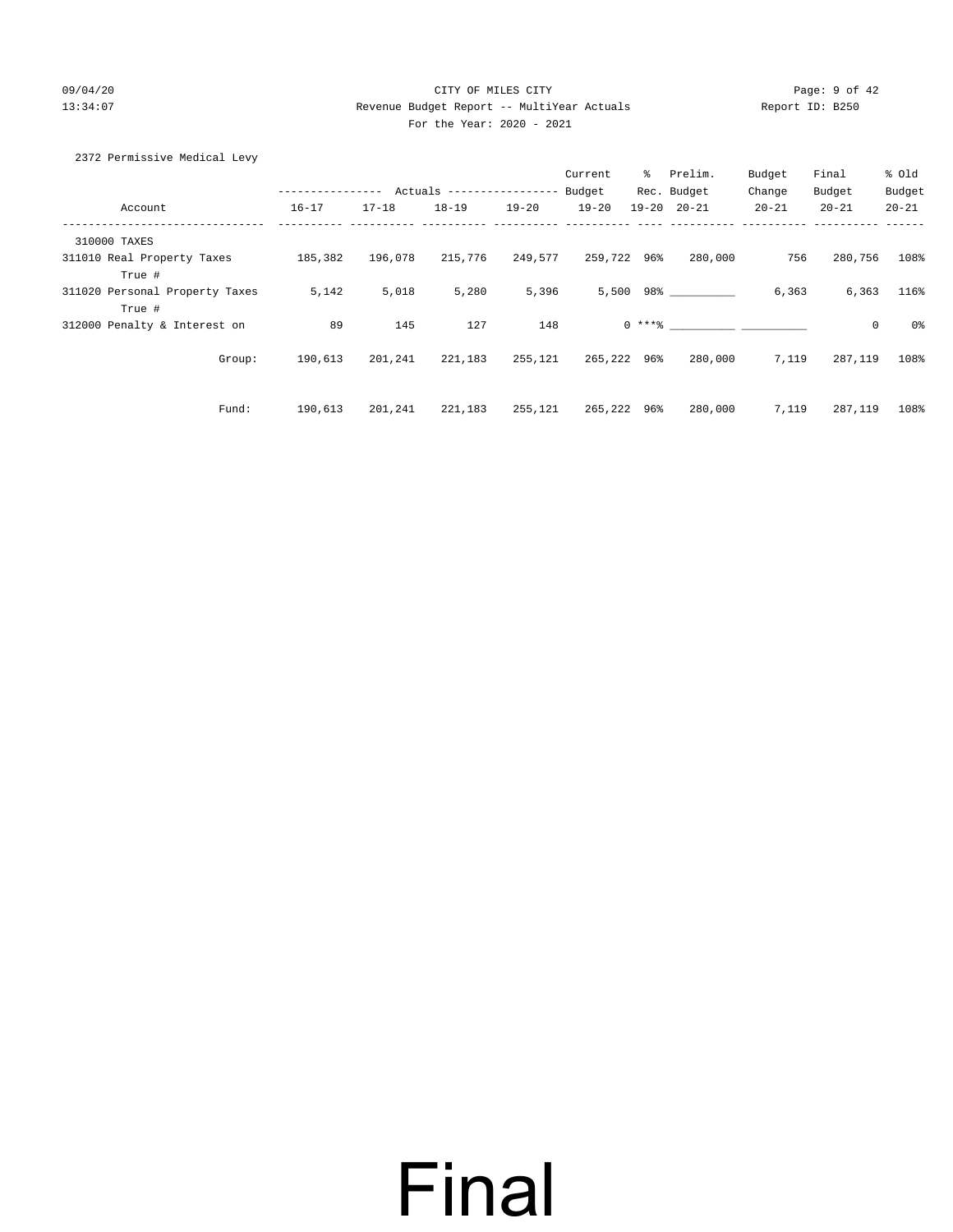### 09/04/20 Page: 10 of 42 13:34:07 Revenue Budget Report -- MultiYear Actuals Report ID: B250 For the Year: 2020 - 2021

### 2390 DRUG FORFEITURE

|                                                         |           |           |                            |           | Current   | ိ         | Prelim.             | Budget      | Final     | % Old     |
|---------------------------------------------------------|-----------|-----------|----------------------------|-----------|-----------|-----------|---------------------|-------------|-----------|-----------|
|                                                         |           |           | Actuals ------------------ |           | Budget    |           | Rec. Budget         | Change      | Budget    | Budget    |
| Account                                                 | $16 - 17$ | $17 - 18$ | $18 - 19$                  | $19 - 20$ | $19 - 20$ |           | $19 - 20$ $20 - 21$ | $20 - 21$   | $20 - 21$ | $20 - 21$ |
| 350000 FINES AND FORFEITURES<br>351013 Drug Forfeitures |           |           | 1,600                      | 800       | 2,000     | 40%       |                     | 2,000       | 2,000     | 100%      |
| Group:                                                  |           |           | 1,600                      | 800       |           | 2,000 40% | 2,000               | $\mathbf 0$ | 2,000     | 100%      |
| Fund:                                                   |           |           | 1,600                      | 800       | 2,000     | 40%       | 2,000               | 0           | 2,000     | 100%      |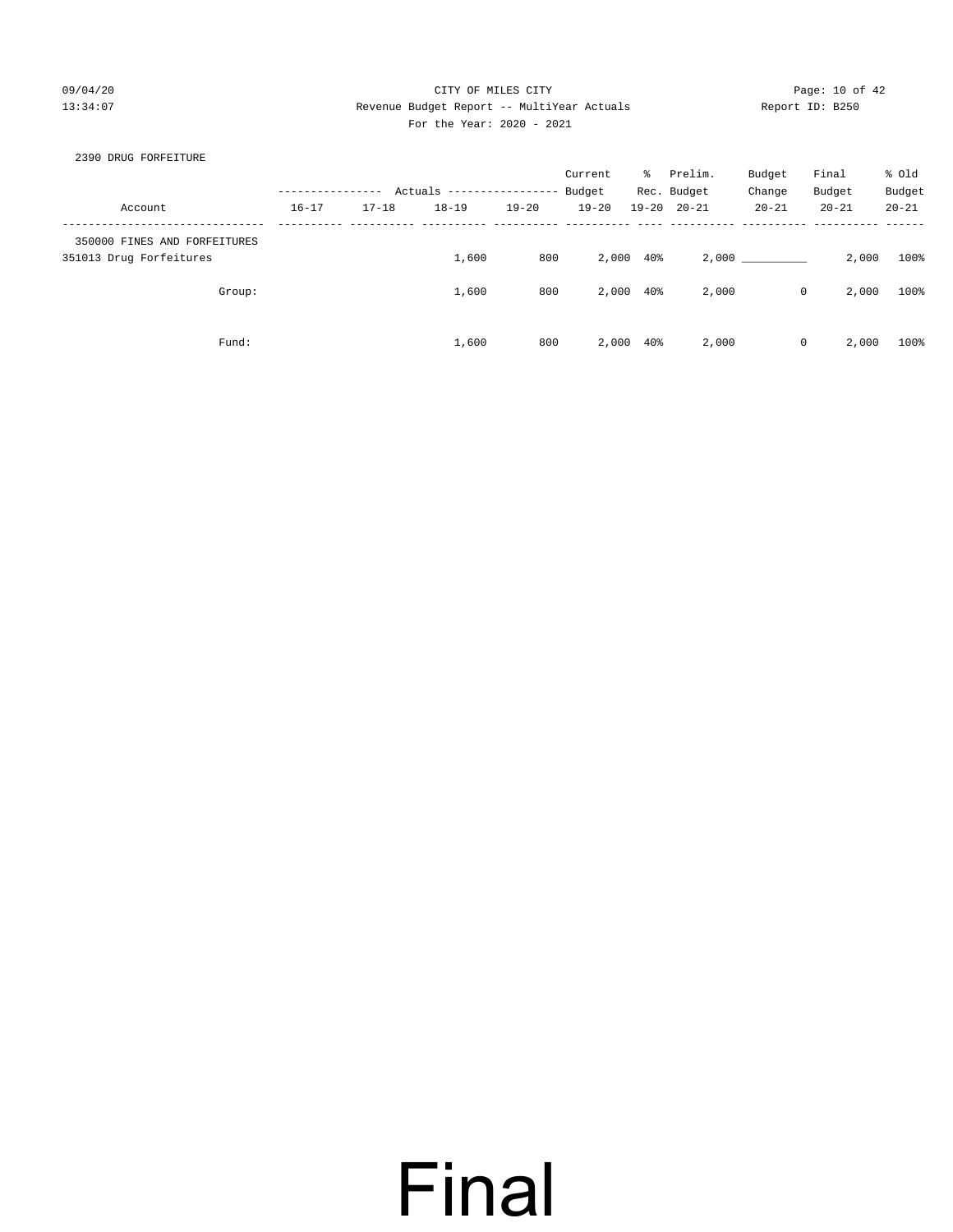### 09/04/20 Page: 11 of 42 13:34:07 Revenue Budget Report -- MultiYear Actuals Report ID: B250 For the Year: 2020 - 2021

### 2394 BUILDING CODE ENFORCEMENT

|                             |                            |           |           |           | Current   | ి            | Prelim.     | Budget    | Final        | % old     |
|-----------------------------|----------------------------|-----------|-----------|-----------|-----------|--------------|-------------|-----------|--------------|-----------|
|                             | Actuals<br>--------------- |           |           |           | Budget    |              | Rec. Budget | Change    | Budget       | Budget    |
| Account                     | $16 - 17$                  | $17 - 18$ | $18 - 19$ | $19 - 20$ | $19 - 20$ | $19 - 20$    | $20 - 21$   | $20 - 21$ | $20 - 21$    | $20 - 21$ |
| 320000 LICENSES AND PERMITS |                            |           |           |           |           |              |             |           |              |           |
| 323010 Building & Related   | 127,314                    | 109,246   | 140,956   | 215,592   |           | 215,592 100% | 180,000     |           | 180,000      | 83%       |
| Group:                      | 127,314                    | 109,246   | 140,956   | 215,592   |           | 215,592 100% | 180,000     |           | 180,000<br>0 | 83%       |
| Fund:                       | 127.314                    | 109,246   | 140,956   | 215,592   |           | 215,592 100% | 180,000     |           | 180,000<br>0 | 83%       |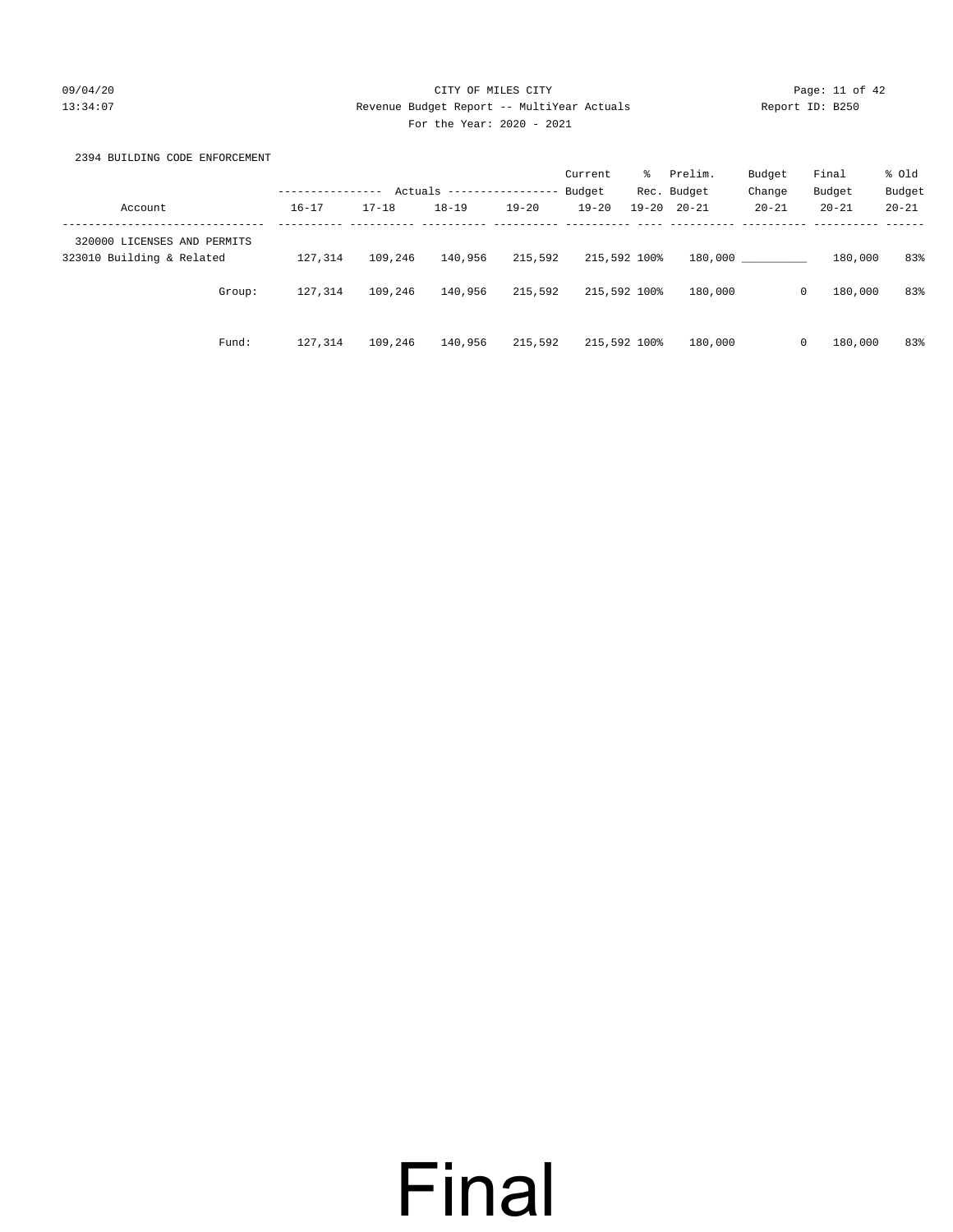### 09/04/20 Page: 12 of 42 13:34:07 Revenue Budget Report -- MultiYear Actuals Report ID: B250 For the Year: 2020 - 2021

2400 LTG M D#165-(Gen City)

|                                |                                            |           |           |           | Current      | ႜၟ       | Prelim.             | Budget       | Final     | % Old     |
|--------------------------------|--------------------------------------------|-----------|-----------|-----------|--------------|----------|---------------------|--------------|-----------|-----------|
|                                | ---------------- Actuals ----------------- |           |           |           | Budget       |          | Rec. Budget         | Change       | Budget    | Budget    |
| Account                        | $16 - 17$                                  | $17 - 18$ | $18 - 19$ | $19 - 20$ | $19 - 20$    |          | $19 - 20$ $20 - 21$ | $20 - 21$    | $20 - 21$ | $20 - 21$ |
| 360000 MISCELLANEOUS REVENUE   |                                            |           |           |           |              |          |                     |              |           |           |
| 363010 Maintenance Assessments | 170,154                                    | 202,491   | 213,842   | 175,619   | 175,342 100% |          |                     |              | 163,168   | 93%       |
| 363040 Penalty & Interest on   | 452                                        | 741       | 610       | 620       |              | 550 113% |                     |              | 550       | 100%      |
| Group:                         | 170,606                                    | 203,232   | 214,452   | 176,239   | 175,892 100% |          | 163,718             | $\circ$      | 163,718   | 93%       |
| 370000 INVESTMENT EARNINGS     |                                            |           |           |           |              |          |                     |              |           |           |
| 371010 Investment Earnings     | 204                                        | 384       | 1,405     | 1,369     |              | 900 152% |                     | 1,100        | 1,100     | 122%      |
| Group:                         | 204                                        | 384       | 1,405     | 1,369     |              | 900 152% | 1,100               | $\circ$      | 1,100     | 122%      |
| Fund:                          | 170,810                                    | 203,616   | 215,857   | 177,608   | 176,792 100% |          | 164,818             | $\mathbf{0}$ | 164,818   | 93%       |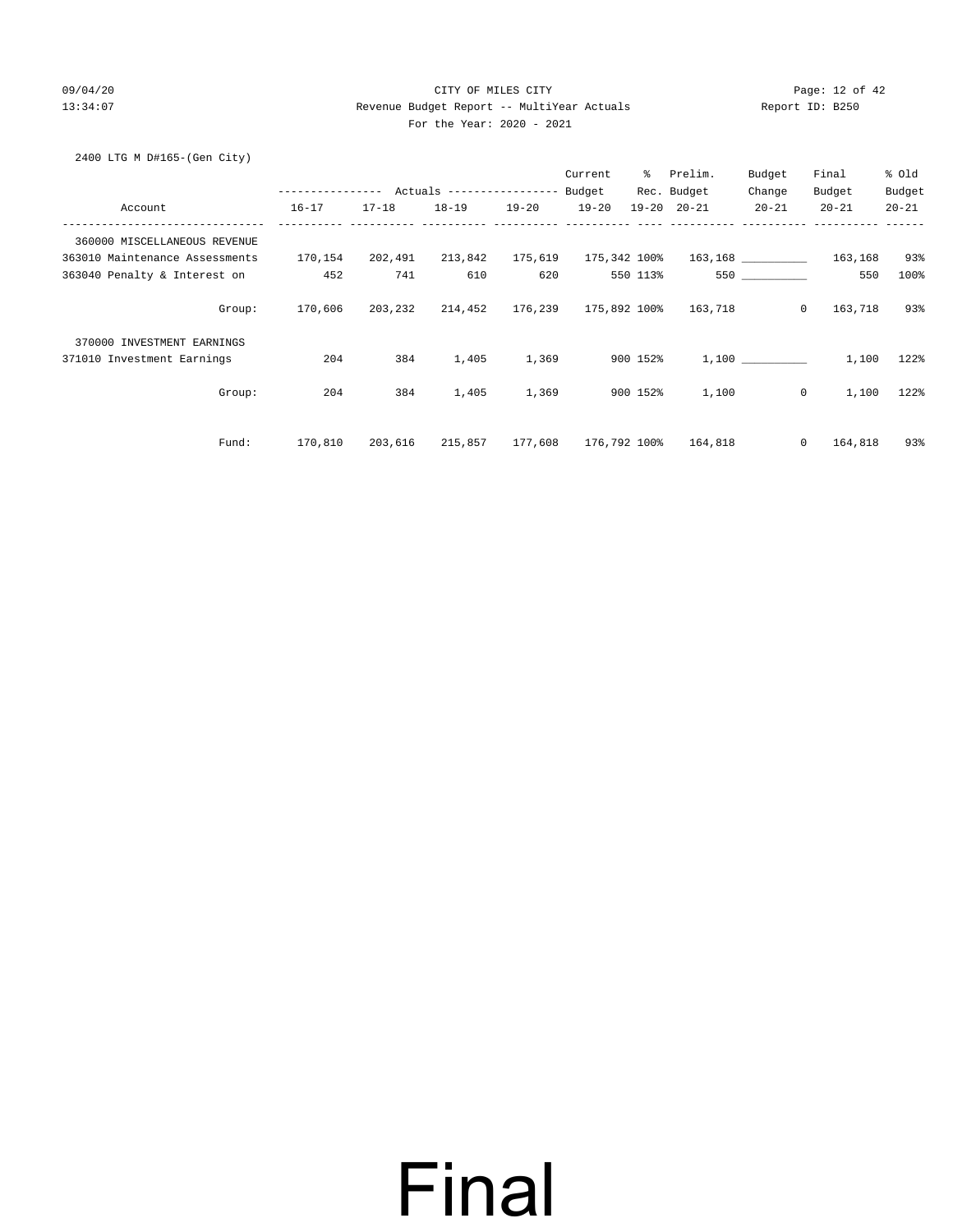### 09/04/20 Page: 13 of 42 13:34:07 Revenue Budget Report -- MultiYear Actuals Report ID: B250 For the Year: 2020 - 2021

|  |  | 2420 LTG M D#167-(MilesAddn Etc) |  |
|--|--|----------------------------------|--|
|--|--|----------------------------------|--|

|                                |                  |           |                           |           | Current   | ៖           | Prelim.             | Budget            | Final     | % old     |
|--------------------------------|------------------|-----------|---------------------------|-----------|-----------|-------------|---------------------|-------------------|-----------|-----------|
|                                | ---------------- |           | Actuals ----------------- |           | Budget    |             | Rec. Budget         | Change            | Budget    | Budget    |
| Account                        | $16 - 17$        | $17 - 18$ | $18 - 19$                 | $19 - 20$ | $19 - 20$ |             | $19 - 20$ $20 - 21$ | $20 - 21$         | $20 - 21$ | $20 - 21$ |
| 360000 MISCELLANEOUS REVENUE   |                  |           |                           |           |           |             |                     |                   |           |           |
| 363010 Maintenance Assessments | 29,749           | 28,581    | 31,428                    | 26,208    |           | 26,100 100% |                     | 15,778 __________ | 15,778    | 60%       |
| 363040 Penalty & Interest on   | 130              | 132       | 63                        | 113       |           | 100 113%    |                     | 100               | 100       | 100%      |
| Group:                         | 29,879           | 28,713    | 31,491                    | 26,321    |           | 26,200 100% | 15,878              | $\circ$           | 15,878    | 60%       |
| 370000 INVESTMENT EARNINGS     |                  |           |                           |           |           |             |                     |                   |           |           |
| 371010 Investment Earnings     | 71               | 104       | 293                       | 304       |           | 200 152%    |                     | 300               | 300       | 150%      |
| Group:                         | 71               | 104       | 293                       | 304       |           | 200 152%    | 300                 | $\mathbf 0$       | 300       | 150%      |
| Fund:                          | 29,950           | 28,817    | 31,784                    | 26,625    |           | 26,400 101% | 16,178              | $\mathbf{0}$      | 16,178    | 61%       |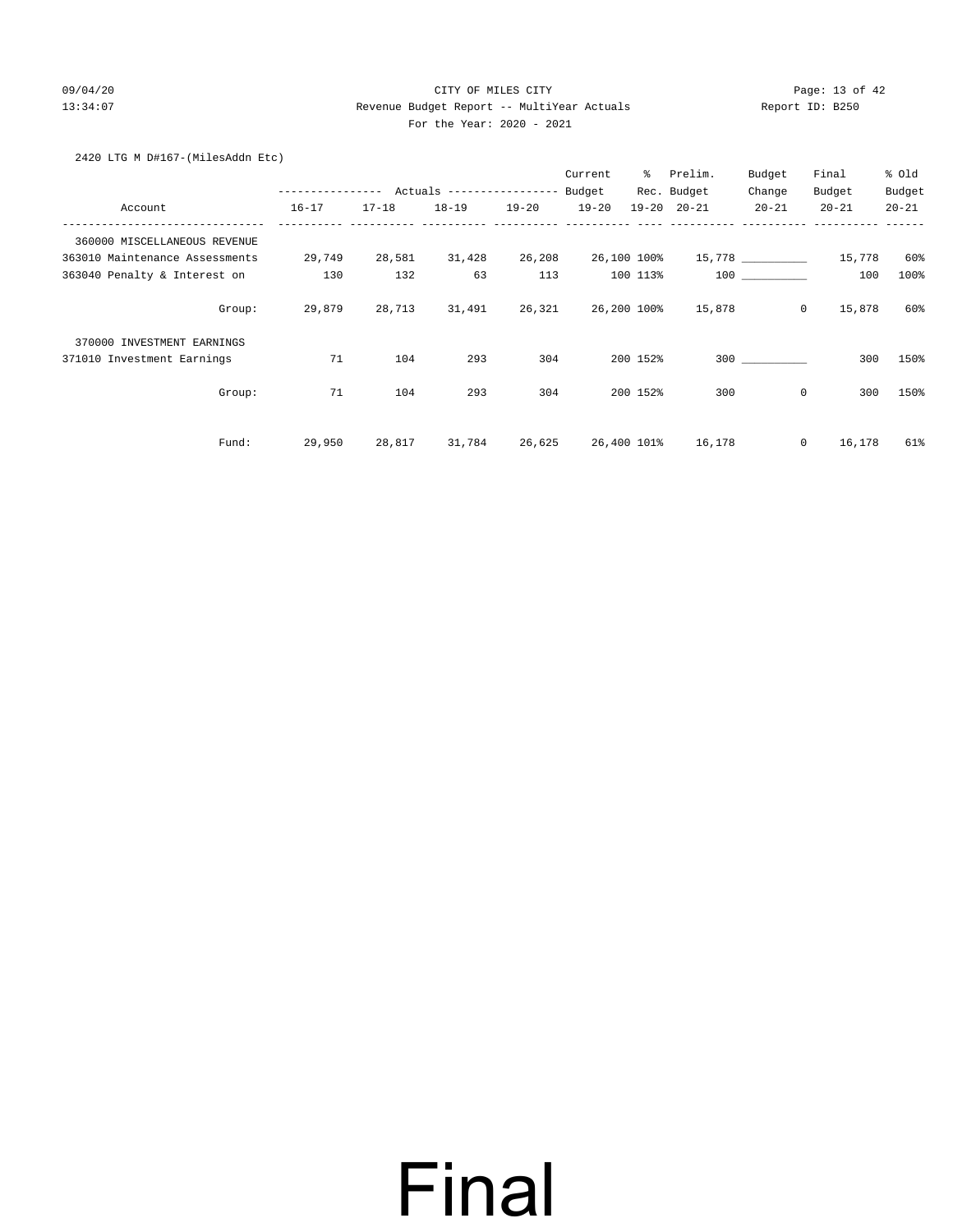### 09/04/20 Page: 14 of 42 13:34:07 Revenue Budget Report -- MultiYear Actuals Report ID: B250 For the Year: 2020 - 2021

| 2430 LTG M D#171-(Balsam Est)  |                                            |           |           |           |           |            |                     |             |                  |           |
|--------------------------------|--------------------------------------------|-----------|-----------|-----------|-----------|------------|---------------------|-------------|------------------|-----------|
|                                |                                            |           |           |           | Current   |            | % Prelim.           | Budget      | Final            | % Old     |
|                                | ---------------- Actuals ----------------- |           |           |           | Budget    |            | Rec. Budget         | Change      | Budget           | Budget    |
| Account                        | $16 - 17$                                  | $17 - 18$ | $18 - 19$ | $19 - 20$ | $19 - 20$ |            | $19 - 20$ $20 - 21$ | $20 - 21$   | $20 - 21$        | $20 - 21$ |
| 360000 MISCELLANEOUS REVENUE   |                                            |           |           |           |           |            |                     |             |                  |           |
| 363010 Maintenance Assessments | 5,607                                      | 5,072     | 4,931     | 5,823     |           | 5,716 102% |                     |             | 4,734            | 83%       |
| 363040 Penalty & Interest on   | 7                                          | 11        | 9         | 19        |           | 5 380%     |                     | 15          | 15               | 300%      |
| Group:                         | 5,614                                      | 5,083     | 4,940     | 5,842     |           | 5,721 102% | 4,749               |             | $\circ$<br>4,749 | 83%       |
| 370000 INVESTMENT EARNINGS     |                                            |           |           |           |           |            |                     |             |                  |           |
| 371010 Investment Earnings     | 12                                         | 30        | 45        | 56        |           | 300 19%    |                     | 300         | 300              | 100%      |
| Group:                         | 12                                         | 30        | 45        | 56        | 300       | $19$ %     | 300                 | $\mathbf 0$ | 300              | 100%      |
|                                |                                            |           |           |           |           |            |                     |             |                  |           |
| Fund:                          | 5,626                                      | 5,113     | 4,985     | 5,898     |           | 6,021 98%  | 5,049               | 0           | 5,049            | 83%       |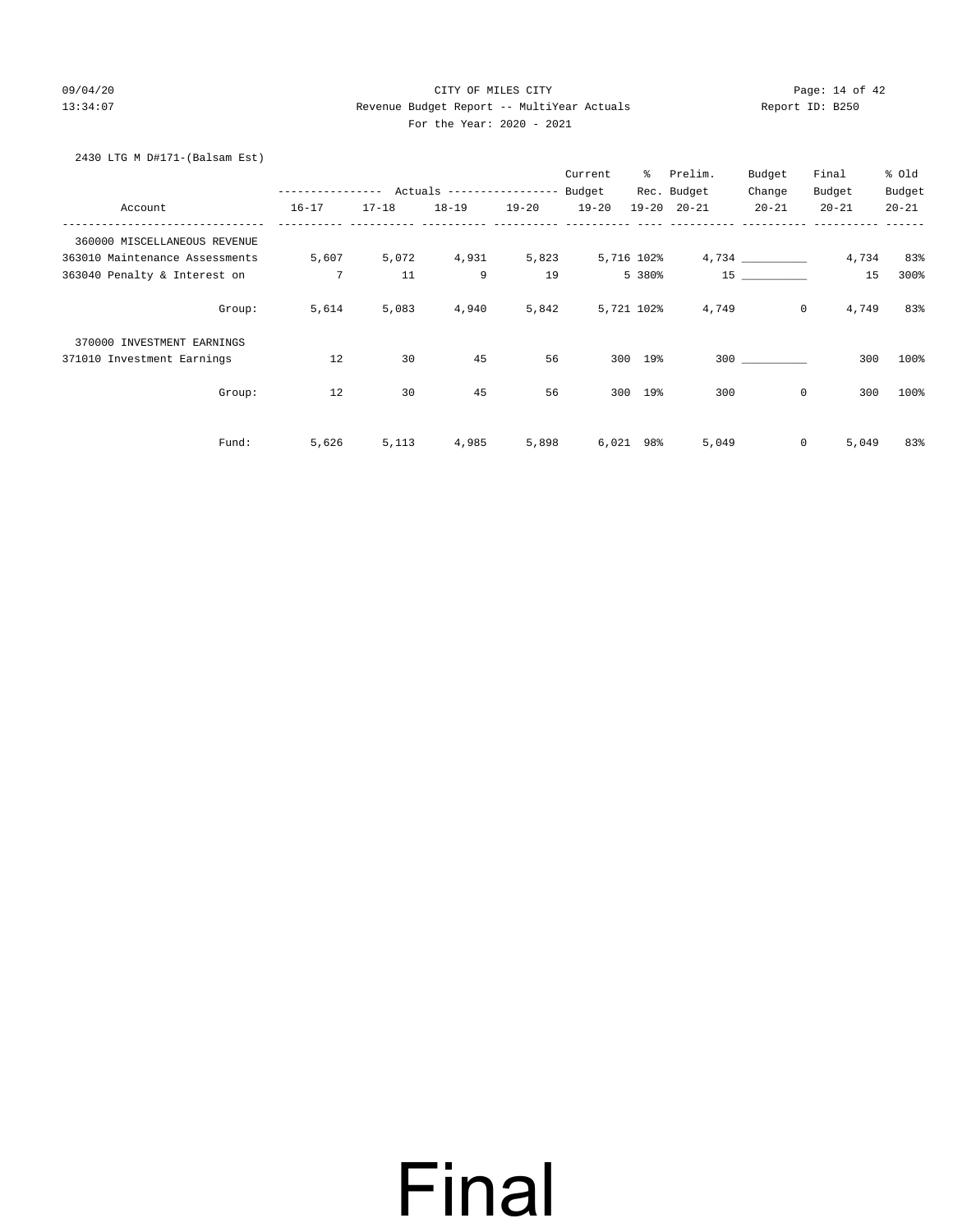### 09/04/20 Page: 15 of 42 13:34:07 Revenue Budget Report -- MultiYear Actuals Report ID: B250 For the Year: 2020 - 2021

### 2440 LTG M D#172-(Main Str)

|                                |                                                 |           |           |           | Current   | ွေ          | Prelim.             | Budget             | Final             | % Old     |
|--------------------------------|-------------------------------------------------|-----------|-----------|-----------|-----------|-------------|---------------------|--------------------|-------------------|-----------|
|                                | --------------- Actuals ---------------- Budget |           |           |           |           |             | Rec. Budget         | Change             | Budget            | Budget    |
| Account                        | $16 - 17$                                       | $17 - 18$ | $18 - 19$ | $19 - 20$ | $19 - 20$ |             | $19 - 20$ $20 - 21$ | $20 - 21$          | $20 - 21$         | $20 - 21$ |
| 360000 MISCELLANEOUS REVENUE   |                                                 |           |           |           |           |             |                     |                    |                   |           |
| 363010 Maintenance Assessments | 17,562                                          | 20,227    | 22,366    | 33,543    |           | 33,451 100% |                     | 30,533 ___________ | 30,533            | 91%       |
| 363040 Penalty & Interest on   | 47                                              | 100       | 40        | 74        |           | 100 74%     |                     | 100 000            | 100               | 100%      |
| Group:                         | 17,609                                          | 20,327    | 22,406    | 33,617    |           | 33,551 100% | 30,633              |                    | $\circ$<br>30,633 | 91%       |
| 370000 INVESTMENT EARNINGS     |                                                 |           |           |           |           |             |                     |                    |                   |           |
| 371010 Investment Earnings     | 36                                              | 59        | 76        | 71        |           | 50 142%     |                     | 75                 | 75                | 150%      |
| Group:                         | 36                                              | 59        | 76        | 71        |           | 50 142%     | 75                  |                    | $\circ$<br>75     | 150%      |
| Fund:                          | 17,645                                          | 20,386    | 22,482    | 33,688    |           | 33,601 100% | 30,708              |                    | $\circ$<br>30,708 | 91%       |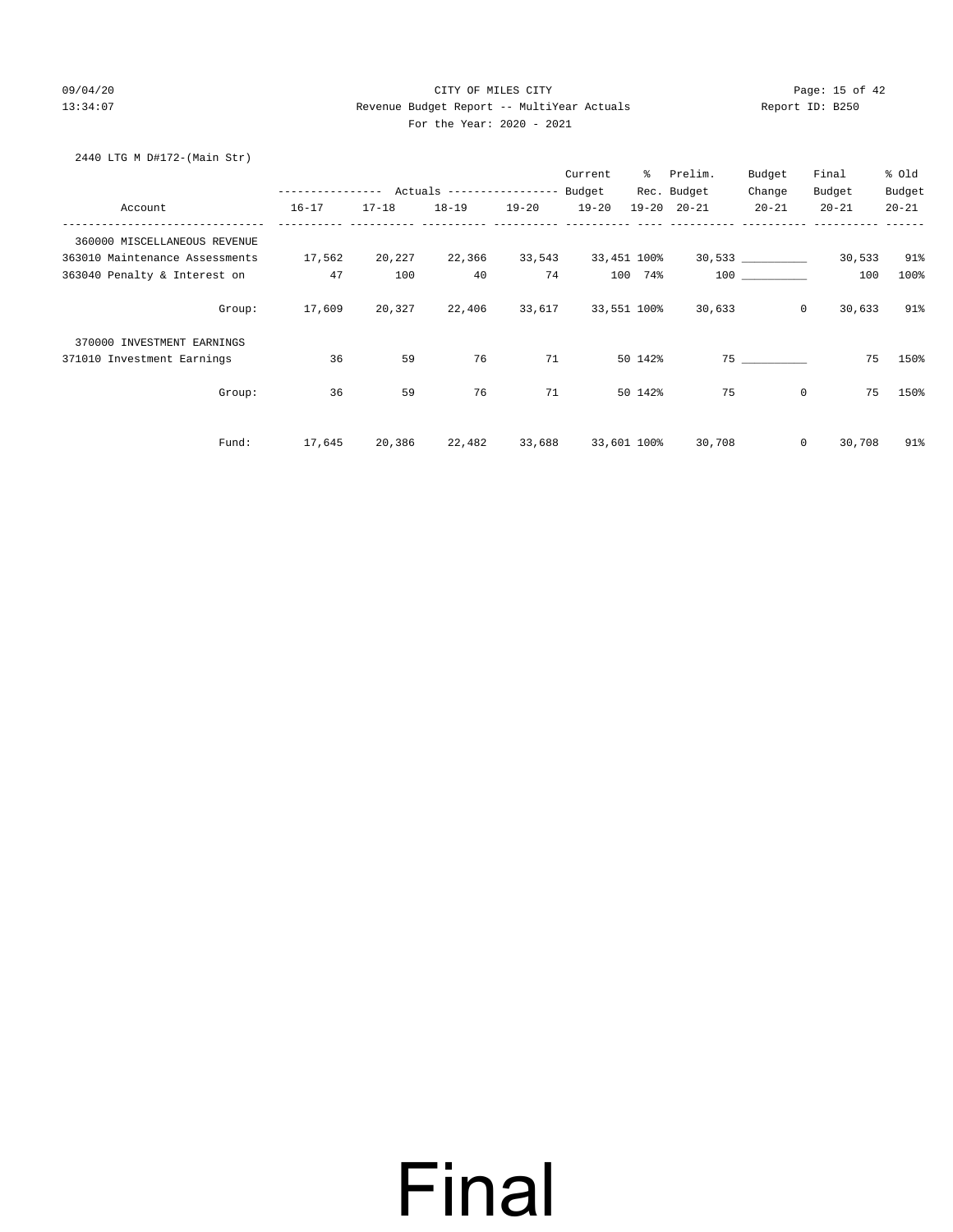### 09/04/20 Page: 16 of 42 13:34:07 Revenue Budget Report -- MultiYear Actuals Report ID: B250 For the Year: 2020 - 2021

2450 LTG M D#195-(SG-Trico)

|                                |        |                  |           |                           |             | Current   | ွေ         | Prelim.             | Budget    | Final                   | % Old     |
|--------------------------------|--------|------------------|-----------|---------------------------|-------------|-----------|------------|---------------------|-----------|-------------------------|-----------|
|                                |        | ---------------- |           | Actuals ----------------- |             | Budget    |            | Rec. Budget         | Change    | Budget                  | Budget    |
| Account                        |        | $16 - 17$        | $17 - 18$ | $18 - 19$                 | $19 - 20$   | $19 - 20$ |            | $19 - 20$ $20 - 21$ | $20 - 21$ | $20 - 21$               | $20 - 21$ |
| 360000 MISCELLANEOUS REVENUE   |        |                  |           |                           |             |           |            |                     |           |                         |           |
| 363010 Maintenance Assessments |        | 5,937            | 5,771     |                           | 5,314 5,895 |           | 5,897 100% |                     |           | 3,172                   | 54%       |
| 363040 Penalty & Interest on   |        | 14               | 19        | 5                         | 8           |           | 10 80%     |                     | 10        | 10                      | 100%      |
|                                | Group: | 5,951            | 5,790     | 5,319                     | 5,903       |           | 5,907 100% | 3,182               |           | $\overline{0}$<br>3,182 | 53%       |
| 370000 INVESTMENT EARNINGS     |        |                  |           |                           |             |           |            |                     |           |                         |           |
| 371010 Investment Earnings     |        | 12               | 895       | 1,055                     | 824         |           | $50***8$   |                     | 75        | 75                      | 150%      |
|                                | Group: | 12               | 895       | 1,055                     | 824         |           | $50$ ****  | 75                  |           | $\mathbf 0$<br>75       | 150%      |
|                                | Fund:  | 5,963            | 6,685     | 6,374                     | 6,727       |           | 5,957 113% | 3,257               |           | $\circ$<br>3,257        | 54%       |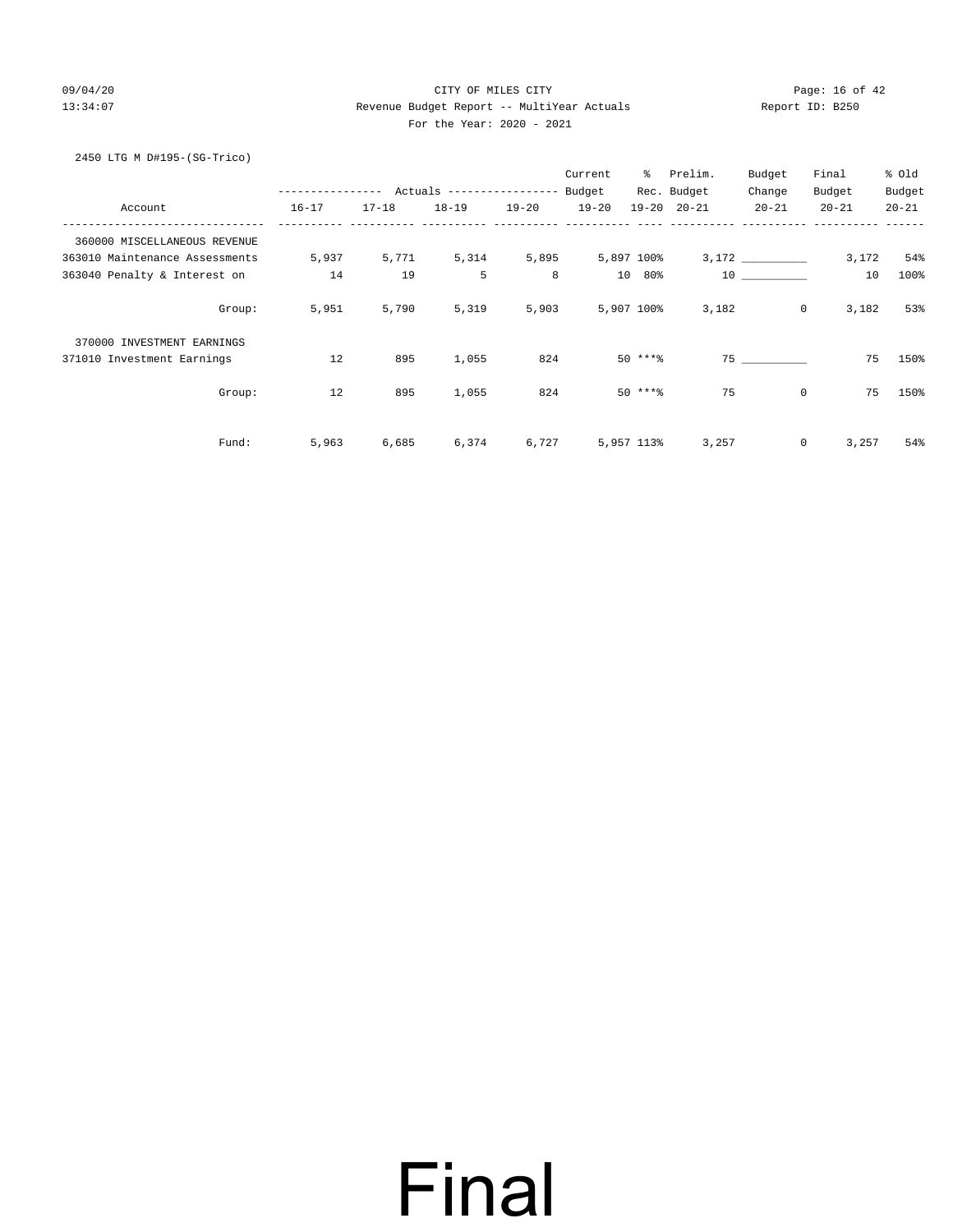### 09/04/20 Page: 17 of 42 13:34:07 Revenue Budget Report -- MultiYear Actuals Report ID: B250 For the Year: 2020 - 2021

2470 LTG M D#202-(SG-MDU&NV)

|                                |                  |           |                           |           | Current   | ွေ          | Prelim.             | Budget    | Final                   | % Old     |
|--------------------------------|------------------|-----------|---------------------------|-----------|-----------|-------------|---------------------|-----------|-------------------------|-----------|
|                                | ---------------- |           | Actuals ----------------- |           | Budget    |             | Rec. Budget         | Change    | Budget                  | Budget    |
| Account                        | $16 - 17$        | $17 - 18$ | $18 - 19$                 | $19 - 20$ | $19 - 20$ |             | $19 - 20$ $20 - 21$ | $20 - 21$ | $20 - 21$               | $20 - 21$ |
| 360000 MISCELLANEOUS REVENUE   |                  |           |                           |           |           |             |                     |           |                         |           |
| 363010 Maintenance Assessments | 7,659            | 6,900     | 8,506                     | 9,184     |           | 9,308 99%   |                     |           | 5,542                   | 60%       |
| 363040 Penalty & Interest on   | 24               | 18        | 33                        | 57        |           | 50 114%     |                     | 75        | 75                      | 150%      |
| Group:                         | 7,683            | 6,918     | 8,539                     | 9,241     |           | 9,358 99%   | 5,617               |           | $\overline{0}$<br>5,617 | 60%       |
| 370000 INVESTMENT EARNINGS     |                  |           |                           |           |           |             |                     |           |                         |           |
| 371010 Investment Earnings     | 13               | 16        | 25                        | 56        |           | 10 560%     |                     | 50        | 50                      | 500%      |
| Group:                         | 13               | 16        | 25                        | 56        |           | 10 560%     | 50                  |           | $\mathbf 0$<br>50       | 500%      |
| Fund:                          | 7,696            | 6,934     | 8,564                     | 9,297     |           | $9,368$ 99% | 5,667               |           | $\circ$<br>5,667        | 60%       |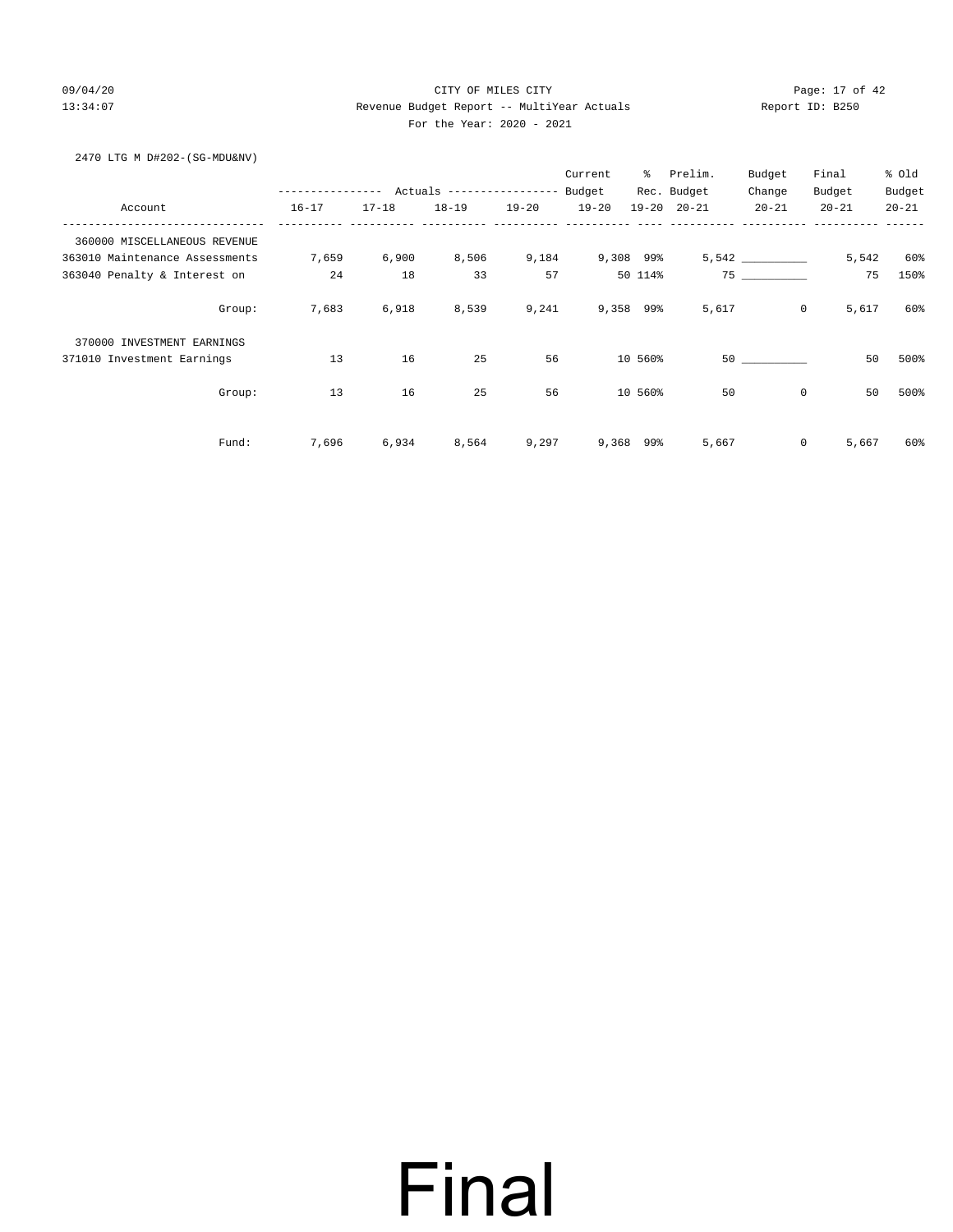### 09/04/20 Page: 18 of 42 13:34:07 Revenue Budget Report -- MultiYear Actuals Report ID: B250 For the Year: 2020 - 2021

### 2480 LTG M M#173-(Milestown Estates)

|                                |                  |                |                           |           | Current    | ి          | Prelim.             | Budget         | Final     | % old     |
|--------------------------------|------------------|----------------|---------------------------|-----------|------------|------------|---------------------|----------------|-----------|-----------|
|                                | ---------------- |                | Actuals ----------------- |           | Budget     |            | Rec. Budget         | Change         | Budget    | Budget    |
| Account                        | $16 - 17$        | $17 - 18$      | $18 - 19$                 | $19 - 20$ | $19 - 20$  |            | $19 - 20$ $20 - 21$ | $20 - 21$      | $20 - 21$ | $20 - 21$ |
| 360000 MISCELLANEOUS REVENUE   |                  |                |                           |           |            |            |                     |                |           |           |
| 363010 Maintenance Assessments | 1,431            | 1,407          | 2,697                     | 2,874     | 2,874 100% |            |                     |                | 3,276     | 114%      |
| 363040 Penalty & Interest on   | $\mathbf{1}$     | $\overline{a}$ | 5                         | 8         |            | 2 400%     |                     | 10             | 10        | 500%      |
| Group:                         | 1,432            | 1,409          | 2,702                     | 2,882     |            | 2,876 100% | 3,286               | $\overline{0}$ | 3,286     | 114%      |
| 370000 INVESTMENT EARNINGS     |                  |                |                           |           |            |            |                     |                |           |           |
| 371010 Investment Earnings     | 9                | 15             | 32                        | 14        |            | 25<br>56%  |                     | 20             | 20        | 80%       |
| Group:                         | 9                | 15             | 32                        | 14        |            | 25<br>56%  | 20                  | 0              | 20        | 80%       |
| Fund:                          | 1,441            | 1,424          | 2,734                     | 2,896     |            | 2,901 100% | 3,306               | 0              | 3,306     | 113%      |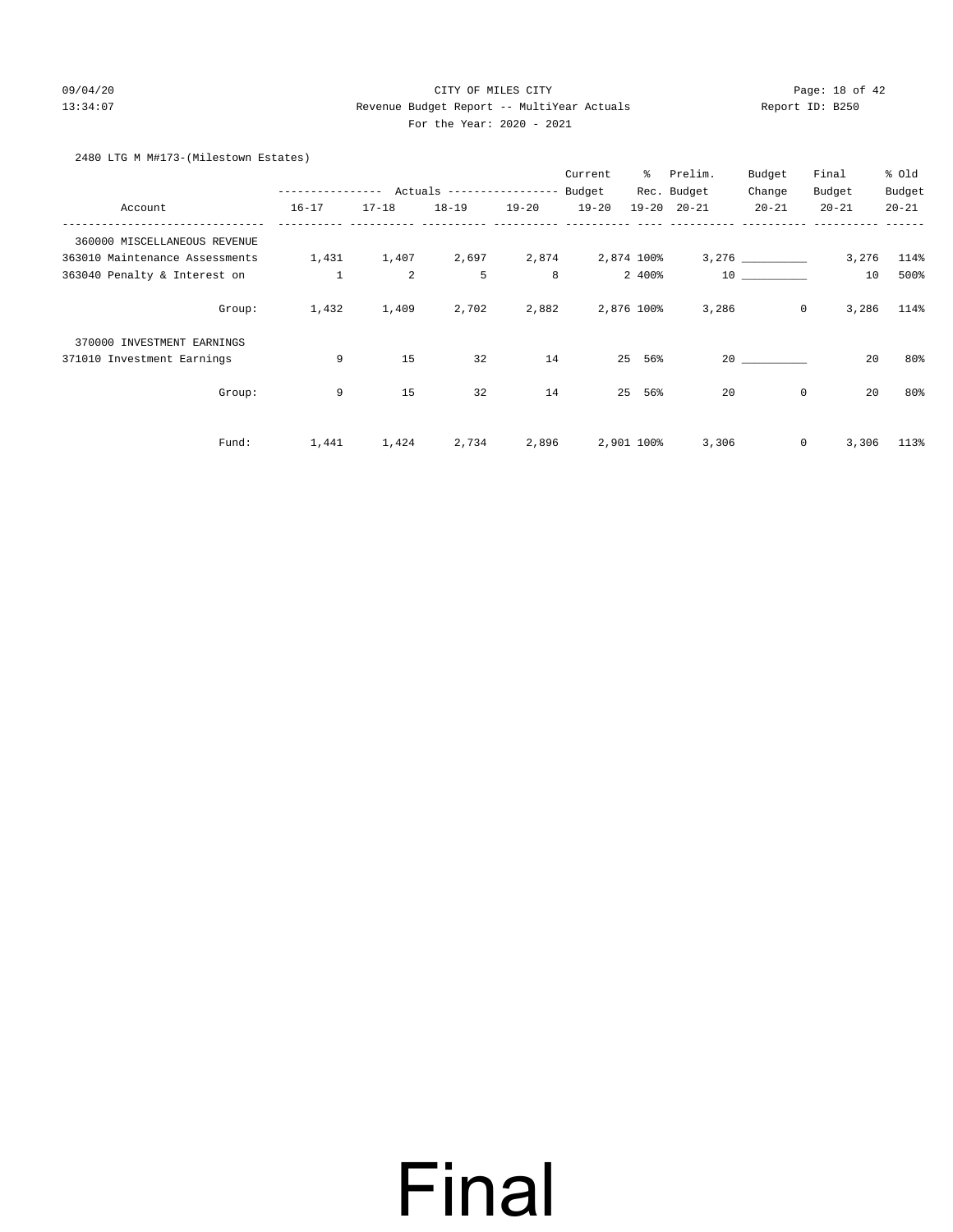### 09/04/20 Page: 19 of 42 13:34:07 Revenue Budget Report -- MultiYear Actuals Report ID: B250 For the Year: 2020 - 2021

|  | 2510 STR MAINT DIST #204 |  |
|--|--------------------------|--|
|  |                          |  |

|                                                                                                                                   |                |           |                       |              | Current      | ိ                   | Prelim.                                                                                    | Budget              | Final           | % old          |
|-----------------------------------------------------------------------------------------------------------------------------------|----------------|-----------|-----------------------|--------------|--------------|---------------------|--------------------------------------------------------------------------------------------|---------------------|-----------------|----------------|
|                                                                                                                                   |                |           |                       |              |              |                     | Rec. Budget                                                                                | Change              | Budget          | Budget         |
| Account                                                                                                                           | $16 - 17$      | $17 - 18$ | $18 - 19$             | $19 - 20$    | $19 - 20$    |                     | $19 - 20$ $20 - 21$<br>-- ---------- ---------- --------- --                               | $20 - 21$           | $20 - 21$       | $20 - 21$      |
| 310000 TAXES                                                                                                                      |                |           |                       |              |              |                     |                                                                                            |                     |                 |                |
| 311010 Real Property Taxes                                                                                                        |                |           | $-104$                |              | $\mathbf{0}$ |                     |                                                                                            |                     | 0               | 0%             |
| Group:                                                                                                                            |                |           | $-104$                |              |              | $\mathbf{0}$<br>0 % | $\circ$                                                                                    | $\mathbf{0}$        | 0               | 0%             |
| 330000 INTERGOVERNMENTAL REVENUES                                                                                                 |                |           |                       |              |              |                     |                                                                                            |                     |                 |                |
| 331113 FEMA -Projects                                                                                                             |                |           |                       | 10,798       | 32,467 33%   |                     |                                                                                            |                     |                 | 57%            |
| Group:                                                                                                                            |                |           |                       | 10,798       |              |                     | 32,467 33% 18,400 0                                                                        |                     | 18,400          | 56%            |
| 360000 MISCELLANEOUS REVENUE                                                                                                      |                |           |                       |              |              |                     |                                                                                            |                     |                 |                |
| 362020 MISC REVENUE                                                                                                               | 3,510          |           | 600                   |              |              |                     |                                                                                            |                     | $\mathbf 0$     | 0%             |
| 363010 Maintenance Assessments 1, 136, 318 1, 224, 812 1, 559, 951 1, 697, 962 1, 704, 326 100% 2, 074, 073 -270, 552 1, 803, 521 |                |           |                       |              |              |                     |                                                                                            |                     |                 | 106%           |
| Adjusted \$600,000 loan Principle & Interest                                                                                      |                |           |                       |              |              |                     |                                                                                            |                     |                 |                |
| 363040 Penalty & Interest on                                                                                                      |                |           |                       |              |              |                     | 2,475    4,050    3,189    4,192    4,000 105%    4,000 _____________                      |                     | 4,000           | 100%           |
|                                                                                                                                   |                |           |                       |              |              |                     | Group: 1,142,303 1,228,862 1,563,740 1,702,492 1,708,326 100% 2,078,073 -270,552 1,807,521 |                     |                 | 105%           |
| 370000 INVESTMENT EARNINGS                                                                                                        |                |           |                       |              |              |                     |                                                                                            |                     |                 |                |
| 371010 Investment Earnings                                                                                                        | 3,077          | 8,710     |                       | 16,987 8,526 | 10,000 85%   |                     |                                                                                            |                     | $10,000$ 10,000 | 100%           |
|                                                                                                                                   | Group: $3,077$ | 8,710     |                       | 16,987 8,526 | 10,000 85%   |                     | 10,000                                                                                     | $\overline{0}$      | 10,000          | 100%           |
| 380000 OTHER FINANCING SOURCES                                                                                                    |                |           |                       |              |              |                     |                                                                                            |                     |                 |                |
| 381012 Intercap Operating Loan                                                                                                    |                |           |                       |              |              | $0\qquad 0\%$       |                                                                                            | $600,000 - 600,000$ | $\circ$         | 0 <sup>o</sup> |
| City decided to borrow \$ from Water Fund<br>383000 Interfund Operating 86,220 117,344 99,939 42,086 84,771 50%                   |                |           |                       |              |              |                     |                                                                                            |                     | 684,208         |                |
| $1/2$ of Gas Tax(\$83,878)                                                                                                        |                |           |                       |              |              |                     | 83,179                                                                                     | 601,029             |                 | 807%           |
| \$330 from Snow Emergency taxes                                                                                                   |                |           |                       |              |              |                     |                                                                                            |                     |                 |                |
| \$600,000 Loan from Water Dept.                                                                                                   |                |           |                       |              |              |                     |                                                                                            |                     |                 |                |
|                                                                                                                                   | Group: 86,220  |           | 117,344 99,939 42,086 |              |              |                     | 84,771 50% 683,179                                                                         | 1,029               | 684,208         | 807%           |
|                                                                                                                                   |                |           |                       |              |              |                     |                                                                                            |                     |                 |                |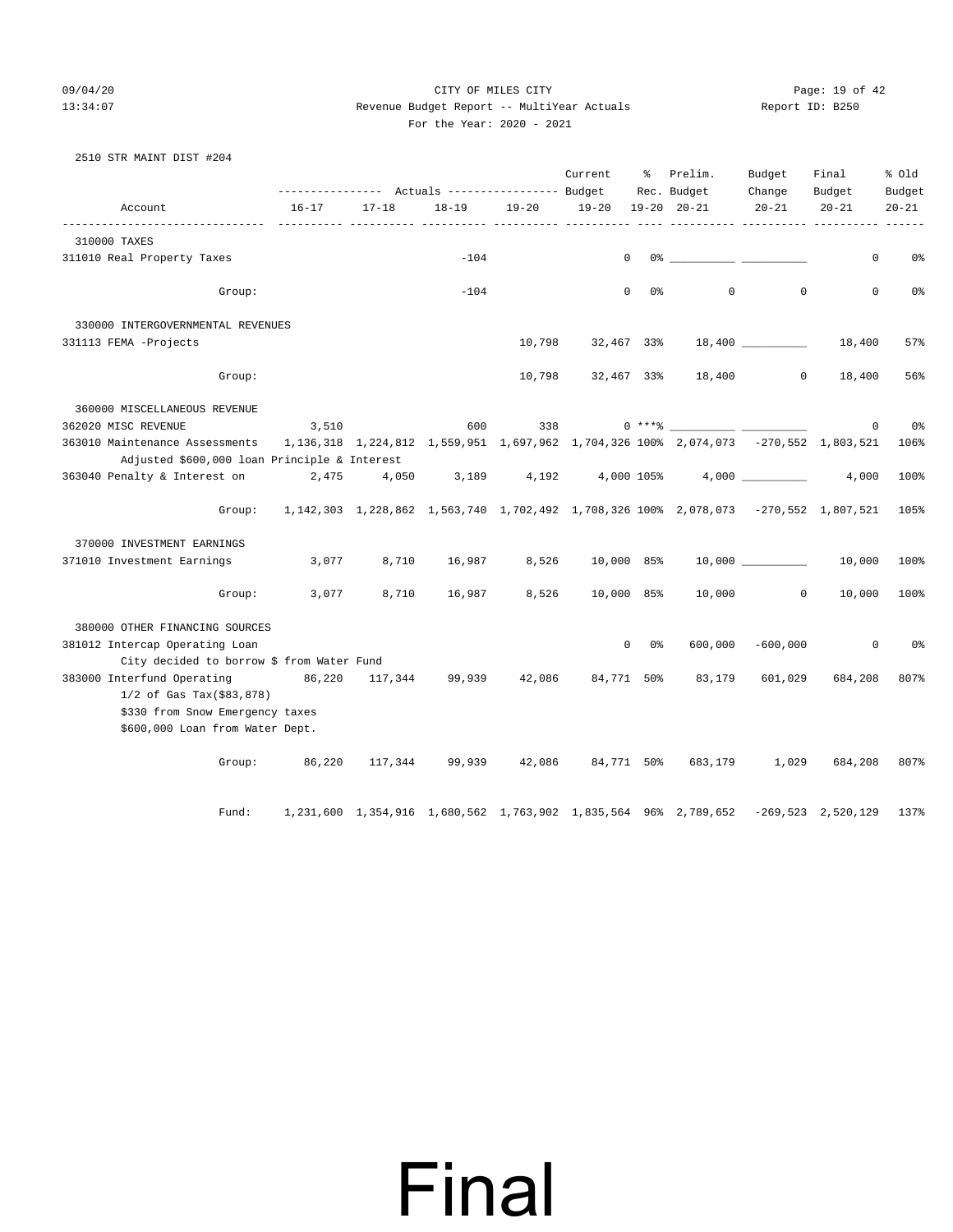### 09/04/20 Page: 20 of 42 13:34:07 Revenue Budget Report -- MultiYear Actuals Report ID: B250 For the Year: 2020 - 2021

| 2520 STR MAINT DIST #205                       |                                                                 |        |                 |             |                      |            |                                        |                         |                          |             |
|------------------------------------------------|-----------------------------------------------------------------|--------|-----------------|-------------|----------------------|------------|----------------------------------------|-------------------------|--------------------------|-------------|
|                                                |                                                                 |        |                 |             |                      |            | Current % Prelim.                      | Budget                  | Final                    | % old       |
|                                                | --------------- Actuals ---------------- Budget Rec. Budget     |        |                 |             |                      |            |                                        | Change                  | Budget                   | Budget      |
| Account                                        | $16 - 17$                                                       | 17-18  |                 |             |                      |            | 18-19 19-20 19-20 19-20 20-21 20-21    |                         | $20 - 21$                | $20 - 21$   |
| 330000 INTERGOVERNMENTAL REVENUES              |                                                                 |        |                 |             |                      |            |                                        |                         |                          |             |
| 331113 FEMA -Projects                          |                                                                 |        |                 |             | 2,700 8,167 33%      |            |                                        |                         | 4,600                    | 56%         |
| Group:                                         |                                                                 |        |                 |             | 2,700 8,167 33%      |            |                                        | 4,600<br>$\overline{0}$ | 4,600                    | 56%         |
| 360000 MISCELLANEOUS REVENUE                   |                                                                 |        |                 |             |                      |            |                                        |                         |                          |             |
| 362020 MISC REVENUE                            | 878                                                             |        | 150             |             |                      |            | $83 \t\t 0 \t***8 \t 10 \t\t***8$      |                         | $\circ$                  | 0%          |
| 363010 Maintenance Assessments 239,681         |                                                                 |        | 176,571 251,965 |             | 138,306 134,977 102% |            |                                        |                         | 207,362                  | 154%        |
| 363040 Penalty & Interest on 1,105             |                                                                 | 1,151  |                 |             |                      |            | 893 1,106 1,000 111% 1,000 1.000 1,000 |                         |                          | 100%        |
| Group:                                         | 241,664 177,722 253,008 139,495 135,977 103% 208,362            |        |                 |             |                      |            |                                        |                         | $\Omega$<br>208,362 153% |             |
| 370000 INVESTMENT EARNINGS                     |                                                                 |        |                 |             |                      |            |                                        |                         |                          |             |
| 371010 Investment Earnings                     | 1,781                                                           | 3,527  |                 | 6,026 4,483 |                      | 400 ****   |                                        | 4,000                   |                          | 4,000 1000% |
| Group:                                         | 1,781                                                           | 3,527  | 6,026           | 4,483       |                      | $400$ **** | 4,000                                  | $\mathbf{0}$            |                          | 4,000 1000% |
| 380000 OTHER FINANCING SOURCES                 |                                                                 |        |                 |             |                      |            |                                        |                         |                          |             |
| 383000 Interfund Operating<br>$1/2$ of Gas Tax | 86,221                                                          | 60,495 | 89,030          |             | 42,086 84,442 50%    |            | 83,179                                 | 699                     | 83,878                   | 99%         |
|                                                | Group: $86,221$ $60,495$ $89,030$ $42,086$ $84,442$ $50\%$      |        |                 |             |                      |            | 83,179                                 | 699                     | 83,878                   | 99%         |
| Fund:                                          | 329,666  241,744  348,064  188,764  228,986 82%  300,141    699 |        |                 |             |                      |            |                                        |                         | 300,840 131%             |             |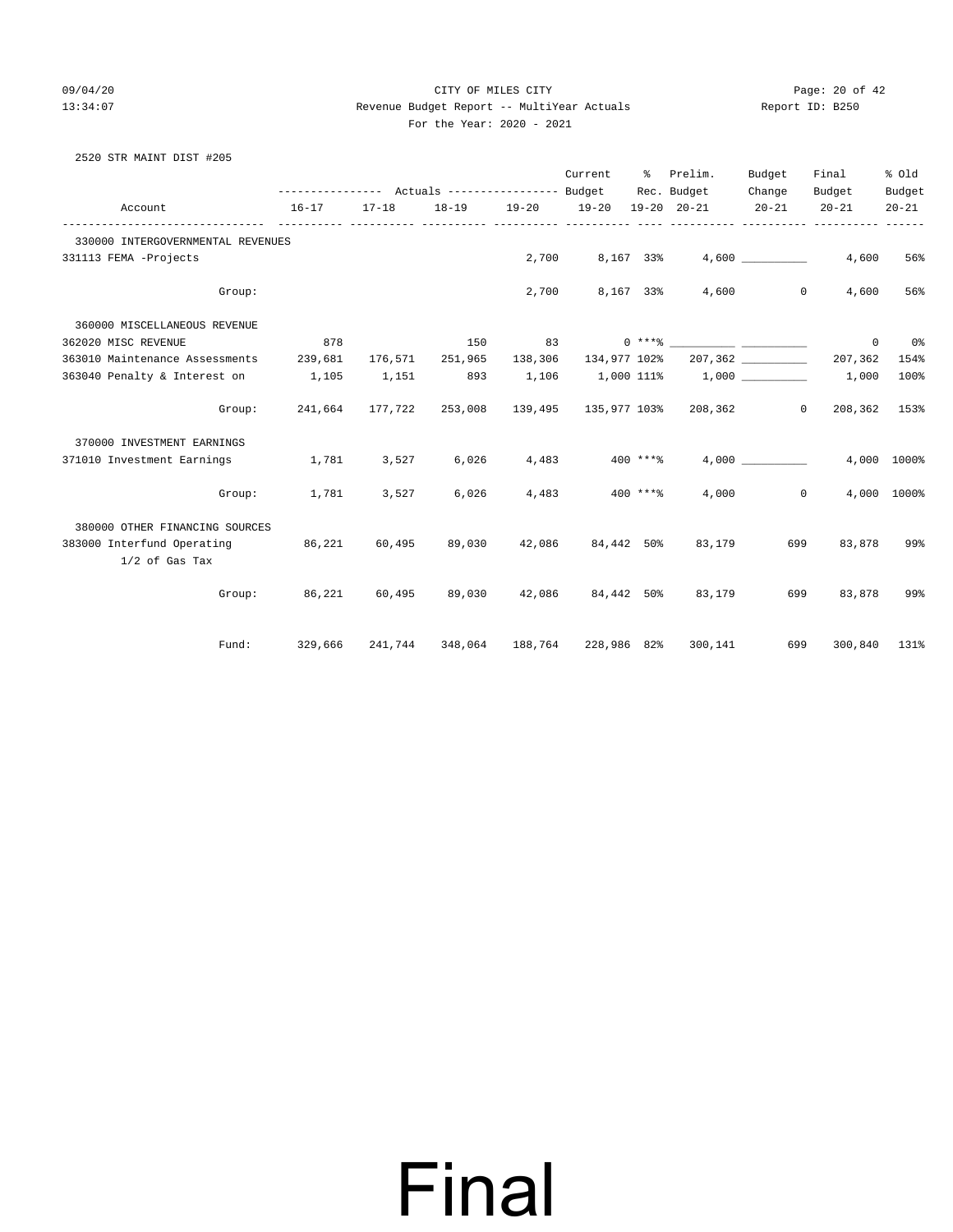### 09/04/20 Page: 21 of 42 13:34:07 Revenue Budget Report -- MultiYear Actuals Report ID: B250 For the Year: 2020 - 2021

2540 STR MAINT DIST#207-(MILESTOWN ESTATES)

|                                |        |                  |           |                           |           | Current   | ွေ         | Prelim.             | Budget      | Final                | % old     |
|--------------------------------|--------|------------------|-----------|---------------------------|-----------|-----------|------------|---------------------|-------------|----------------------|-----------|
|                                |        | ---------------- |           | Actuals ----------------- |           | Budget    |            | Rec. Budget         | Change      | Budget               | Budget    |
| Account                        |        | $16 - 17$        | $17 - 18$ | $18 - 19$                 | $19 - 20$ | $19 - 20$ |            | $19 - 20$ $20 - 21$ | $20 - 21$   | $20 - 21$            | $20 - 21$ |
| 360000 MISCELLANEOUS REVENUE   |        |                  |           |                           |           |           |            |                     |             |                      |           |
| 363010 Maintenance Assessments |        | 5,251            | 7,725     | 4,984                     | 6,512     |           | 6,512 100% |                     |             | 4,620                | 71%       |
| 363040 Penalty & Interest on   |        | 19               | 19        | 14                        | 23        |           | $0$ ****   |                     | 20          |                      | $20*****$ |
|                                | Group: | 5,270            | 7,744     | 4,998                     | 6,535     |           | 6,512 100% | 4,640               |             | $\circ$<br>4,640     | 71%       |
| 370000 INVESTMENT EARNINGS     |        |                  |           |                           |           |           |            |                     |             |                      |           |
| 371010 Investment Earnings     |        | 22               | 60        | 106                       | 83        | 100       | 83%        |                     | 100         | 100                  | 100%      |
|                                | Group: | 22               | 60        | 106                       | 83        | 100       | 83%        | 100                 | $\mathbf 0$ | 100                  | 100%      |
|                                | Fund:  | 5,292            | 7,804     | 5,104                     | 6,618     |           | 6,612 100% | 4,740               |             | $\mathbf 0$<br>4,740 | 71%       |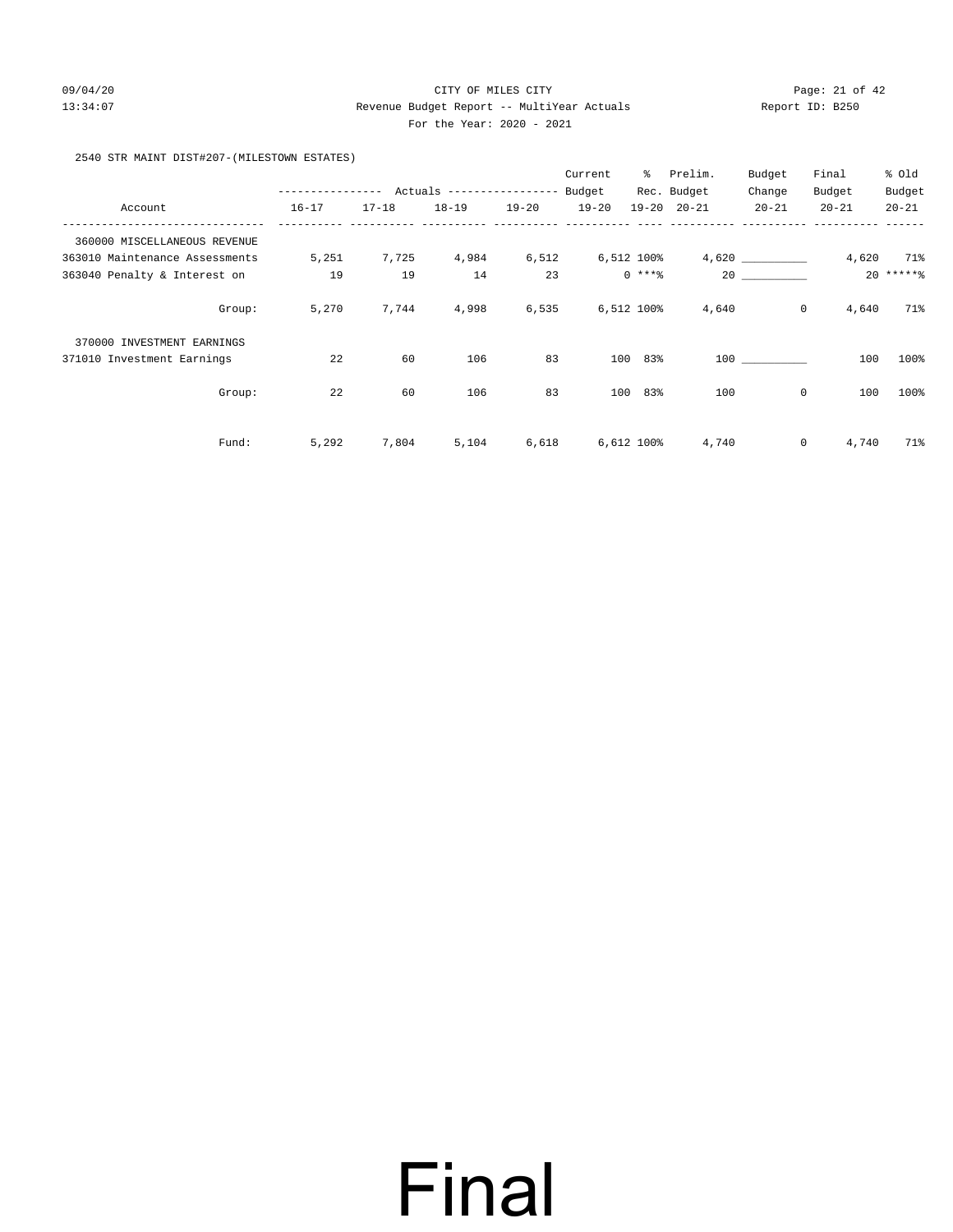### 09/04/20 Page: 22 of 42 13:34:07 Revenue Budget Report -- MultiYear Actuals Report ID: B250 For the Year: 2020 - 2021

|                                                               |        |           |           |       |                   | Current             | ိ                      | Prelim.<br>Rec. Budget                                                                               | Budget<br>Change | Final<br>Budget           | % old               |
|---------------------------------------------------------------|--------|-----------|-----------|-------|-------------------|---------------------|------------------------|------------------------------------------------------------------------------------------------------|------------------|---------------------------|---------------------|
| Account                                                       |        | $16 - 17$ | $17 - 18$ |       | 18-19 19-20 19-20 |                     |                        | $19 - 20$ $20 - 21$                                                                                  | $20 - 21$        | $20 - 21$                 | Budget<br>$20 - 21$ |
| 330000 INTERGOVERNMENTAL REVENUES                             |        |           |           |       |                   |                     |                        | ----------- ----------                                                                               |                  |                           |                     |
| 331113 FEMA -Projects                                         |        |           |           |       |                   | 222,334 723,232 31% |                        |                                                                                                      |                  | 300,000                   | 41%                 |
| Director anticipated \$300,000 to \$432,232- May need updated |        |           |           |       |                   |                     |                        |                                                                                                      |                  |                           |                     |
|                                                               | Group: |           |           |       |                   |                     |                        | 222,334 723,232 31% 300,000                                                                          |                  | 300,000<br>$\mathbf{0}$   | 41%                 |
| 340000 Charges for Services                                   |        |           |           |       |                   |                     |                        |                                                                                                      |                  |                           |                     |
| 342025 Fire Dept Equip                                        |        |           | 275       | 250   |                   |                     | $\Omega$               | 0.왕 2014년 1월 20일 - 대한민국의 대한민국의 대한민국의 대한민국의 대한민국의 대한민국의 대한민국의 대한민국의 대한민국의 대한민국의 대한민국의 대한민국의 대한민국의 대한민 |                  | $\mathbf 0$               | 0 <sup>°</sup>      |
|                                                               | Group: |           | 275       | 250   |                   |                     | $\Omega$<br>0%         | $\Omega$                                                                                             | $\circ$          | $\Omega$                  | 0%                  |
| 360000 MISCELLANEOUS REVENUE                                  |        |           |           |       |                   |                     |                        |                                                                                                      |                  |                           |                     |
| 362020 MISC REVENUE                                           |        | 1         |           |       |                   |                     | $0\qquad 0\frac{9}{5}$ |                                                                                                      |                  |                           | 24,087 ******       |
| 365040 DONATIONS-FIRE/AMB<br>Mid Rivers                       |        | 350       | 350       | 350   | 350               |                     | $0***$ $*$             |                                                                                                      | 350              |                           | $350$ ******        |
| 367000 Sale of Junk or Salvage                                |        |           |           | 3,400 |                   |                     | $1,000$ $0$ %          |                                                                                                      |                  |                           | 1,000 100%          |
|                                                               | Group: | 351       | 350       | 3,750 | 350               |                     |                        | 1,000 35% 25,437                                                                                     |                  | $\circ$                   | 25, 437 2543%       |
| 380000 OTHER FINANCING SOURCES                                |        |           |           |       |                   |                     |                        |                                                                                                      |                  |                           |                     |
| 382010 Sale of Fixed Assets                                   |        |           |           | 750   |                   |                     | $\Omega$               |                                                                                                      |                  | $\circ$                   | 0%                  |
|                                                               | Group: |           |           | 750   |                   |                     | 0<br>0 %               | 0                                                                                                    | $\mathbf 0$      | 0                         | 0%                  |
|                                                               | Fund:  | 351       | 625       | 4,750 |                   |                     |                        | 222,684 724,232 31% 325,437                                                                          |                  | 325,437<br>$\overline{0}$ | 44%                 |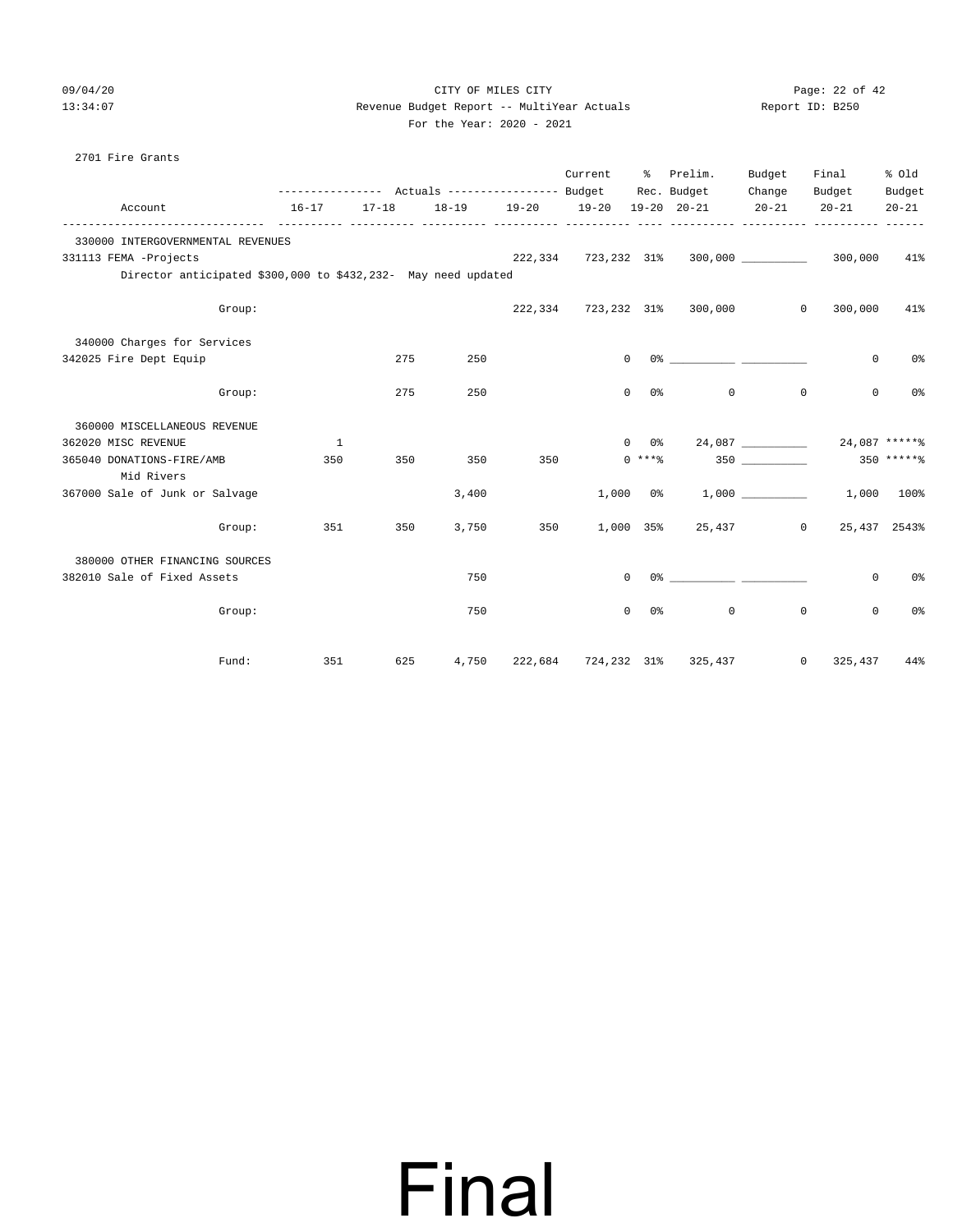### 09/04/20 Page: 23 of 42 13:34:07 Revenue Budget Report -- MultiYear Actuals Report ID: B250 For the Year: 2020 - 2021

Fund: 179,125 176,877 174,635 172,514 172,514 100% 170,208 0 170,208 98%

|                                   |                |           |                          |           | Current      |           | % Prelim.   | Budget    | Final     | % old     |
|-----------------------------------|----------------|-----------|--------------------------|-----------|--------------|-----------|-------------|-----------|-----------|-----------|
|                                   | -------------- |           | Actuals ---------------- |           | Budget       |           | Rec. Budget | Change    | Budget    | Budget    |
| Account                           | $16 - 17$      | $17 - 18$ | $18 - 19$                | $19 - 20$ | $19 - 20$    | $19 - 20$ | $20 - 21$   | $20 - 21$ | $20 - 21$ | $20 - 21$ |
|                                   |                |           |                          |           |              |           |             |           |           |           |
| 330000 INTERGOVERNMENTAL REVENUES |                |           |                          |           |              |           |             |           |           |           |
| 335040 Gasoline Tax               | 179,125        | 176,877   | 174,635                  | 172,514   | 172,514 100% |           |             | 170,208   | 170,208   | 99%       |
| True #                            |                |           |                          |           |              |           |             |           |           |           |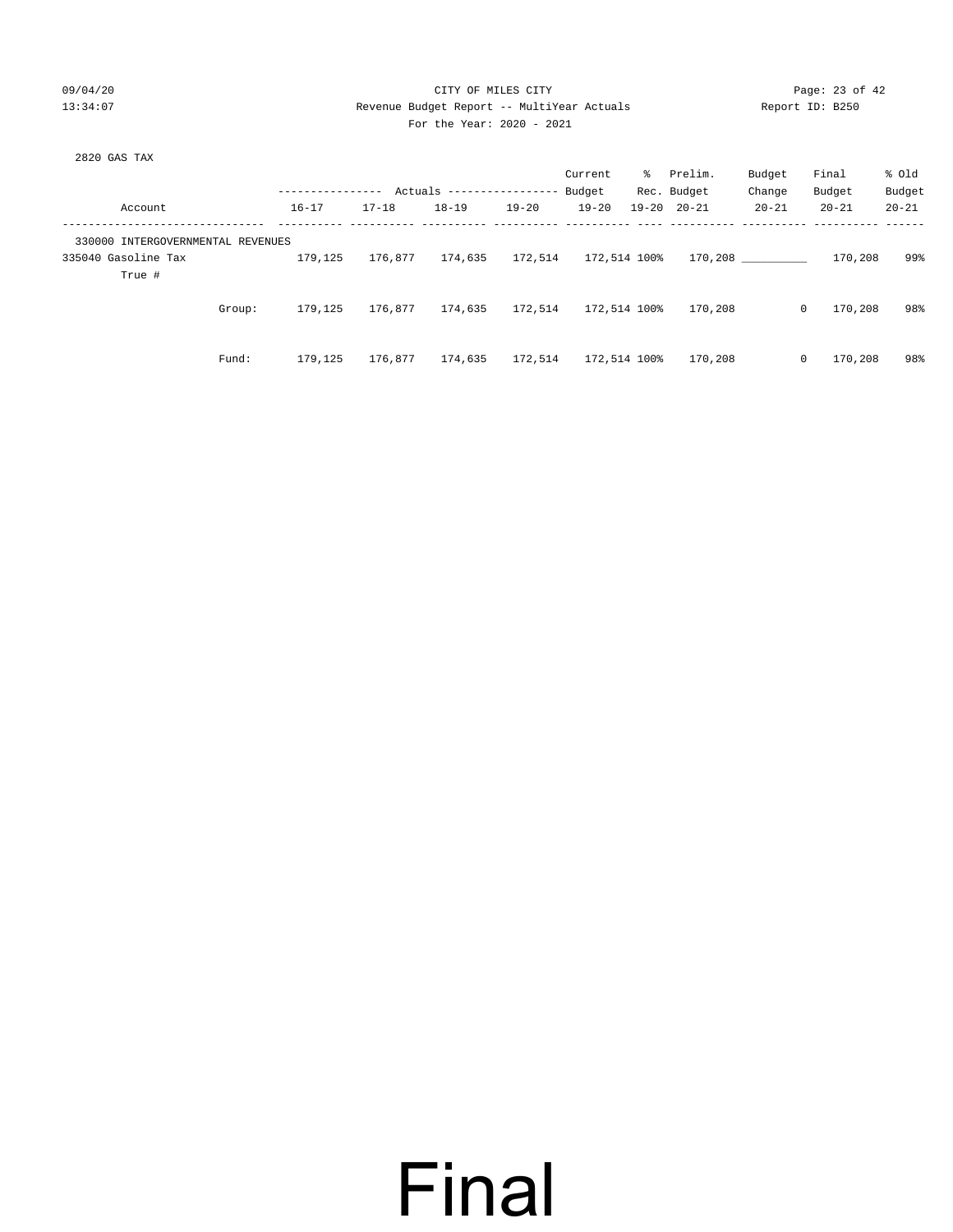### 09/04/20 Page: 24 of 42 13:34:07 Revenue Budget Report -- MultiYear Actuals Report ID: B250 For the Year: 2020 - 2021

| 2821 HB473- Fuel Tax |  |
|----------------------|--|
|----------------------|--|

|                                                 |           |                                            |                              |                              | Current          | ိ            | Prelim.             | Budget    | Final              | % old     |
|-------------------------------------------------|-----------|--------------------------------------------|------------------------------|------------------------------|------------------|--------------|---------------------|-----------|--------------------|-----------|
|                                                 |           | ---------------- Actuals ----------------- |                              |                              | Budget           |              | Rec. Budget         | Change    | Budget             | Budget    |
| Account                                         | $16 - 17$ | $17 - 18$                                  | $18 - 19$                    | $19 - 20$                    | $19 - 20$        |              | $19 - 20$ $20 - 21$ | $20 - 21$ | $20 - 21$          | $20 - 21$ |
| 330000 INTERGOVERNMENTAL REVENUES               |           |                                            |                              |                              |                  |              |                     |           |                    |           |
| 335041 HB473                                    |           | 65,816                                     |                              | 138,752 197,026 197,026 100% |                  |              | 100,000             |           | 100,000            | 51%       |
| Group:                                          |           | 65,816                                     | 138,752 197,026 197,026 100% |                              |                  |              | 100,000             |           | $\circ$<br>100,000 | 50%       |
| 380000 OTHER FINANCING SOURCES                  |           |                                            |                              |                              |                  |              |                     |           |                    |           |
| 383000 Interfund Operating<br>5% match from 204 |           | 3,291                                      | 6,938                        |                              | 9,851 9,851 100% |              |                     | 5,000     | 5,000              | 51%       |
|                                                 |           |                                            |                              |                              |                  |              |                     |           |                    |           |
| Group:                                          |           | 3,291                                      | 6,938                        | 9,851 9,851 100%             |                  |              | 5,000               |           | $\circ$<br>5,000   | 50%       |
|                                                 |           |                                            |                              |                              |                  |              |                     |           |                    |           |
| Fund:                                           |           | 69,107                                     | 145,690                      | 206,877                      |                  | 206,877 100% | 105,000             |           | $\circ$<br>105,000 | 50%       |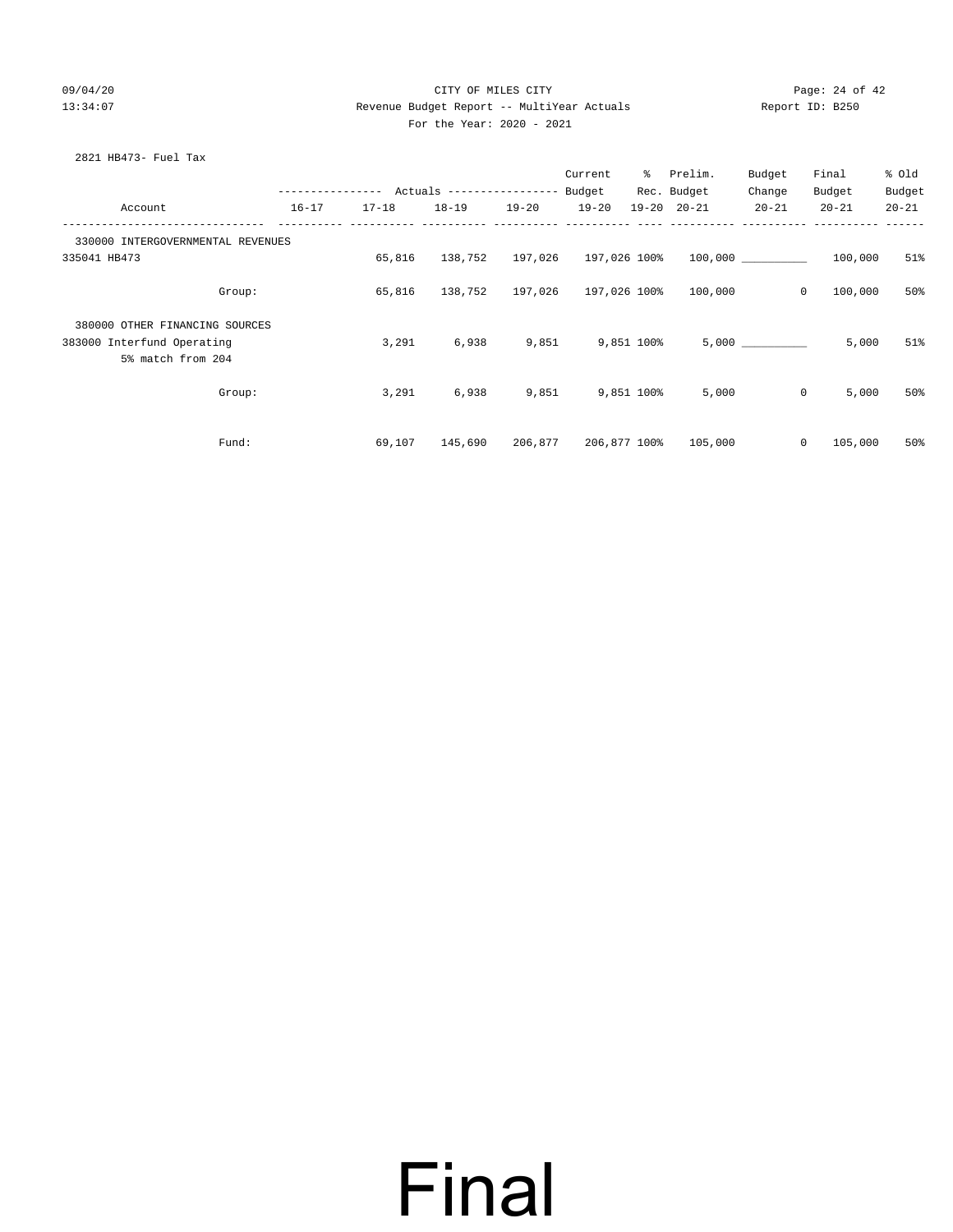### 09/04/20 Page: 25 of 42 13:34:07 Revenue Budget Report -- MultiYear Actuals Report ID: B250 For the Year: 2020 - 2021

2850 Southeastern Montana Dispatch-911

|                                                   |                                            |           |                                 | Current         | ႜ        | Prelim.                                     | Budget    | Final                                    | % Old     |
|---------------------------------------------------|--------------------------------------------|-----------|---------------------------------|-----------------|----------|---------------------------------------------|-----------|------------------------------------------|-----------|
|                                                   | ---------------- Actuals ----------------- |           |                                 | Budget          |          | Rec. Budget                                 | Change    | Budget                                   | Budget    |
| Account<br>---------------                        | $16 - 17$                                  | $17 - 18$ | 18-19 19-20 19-20               |                 |          | 19-20 20-21                                 | $20 - 21$ | $20 - 21$                                | $20 - 21$ |
| 330000 INTERGOVERNMENTAL REVENUES                 |                                            |           |                                 |                 |          |                                             |           |                                          |           |
| 334014 911 State Grant                            | 105,000                                    |           |                                 |                 |          | 371,790 0% ____________ ___________         |           | $\mathbf 0$                              | 0 %       |
| 335080 Basic 911 Funds                            | 89,981                                     | 65,680    | 131,949 222,820                 |                 |          |                                             |           | 138,000 161% 201,000 ___________ 201,000 | 146%      |
| 335081 Enhanced 911 Funds<br>Combined with 335080 | 61,354                                     | 65,680    | 62,932                          |                 |          |                                             |           | $\mathbf 0$                              | 0%        |
| 335082 911 - WIRELESS FUNDS 74,307 108,298        |                                            |           | 38,198                          |                 | $\Omega$ |                                             |           | $\mathbf 0$                              | 0%        |
| No longer receive- Included in 335080             |                                            |           |                                 |                 |          |                                             |           |                                          |           |
| Group:                                            |                                            |           | 330,642 239,658 233,079 222,820 |                 |          | 572,790 39% 201,000                         | $\circ$   | 201,000                                  | 35%       |
| 370000 INVESTMENT EARNINGS                        |                                            |           |                                 |                 |          |                                             |           |                                          |           |
| 371010 Investment Earnings                        | 844                                        | 4,111     | 9,201                           | 2,866 6,800 42% |          |                                             |           | 9,051                                    | 133%      |
| Group:                                            | 844                                        | 4,111     | 9,201                           | 2,866 6,800 42% |          |                                             | 9,051     | $\overline{0}$<br>9,051                  | 133%      |
| Fund:                                             | 331,486                                    |           |                                 |                 |          | 243,769 242,280 225,686 579,590 39% 210,051 |           | $\circ$<br>210,051                       | 36%       |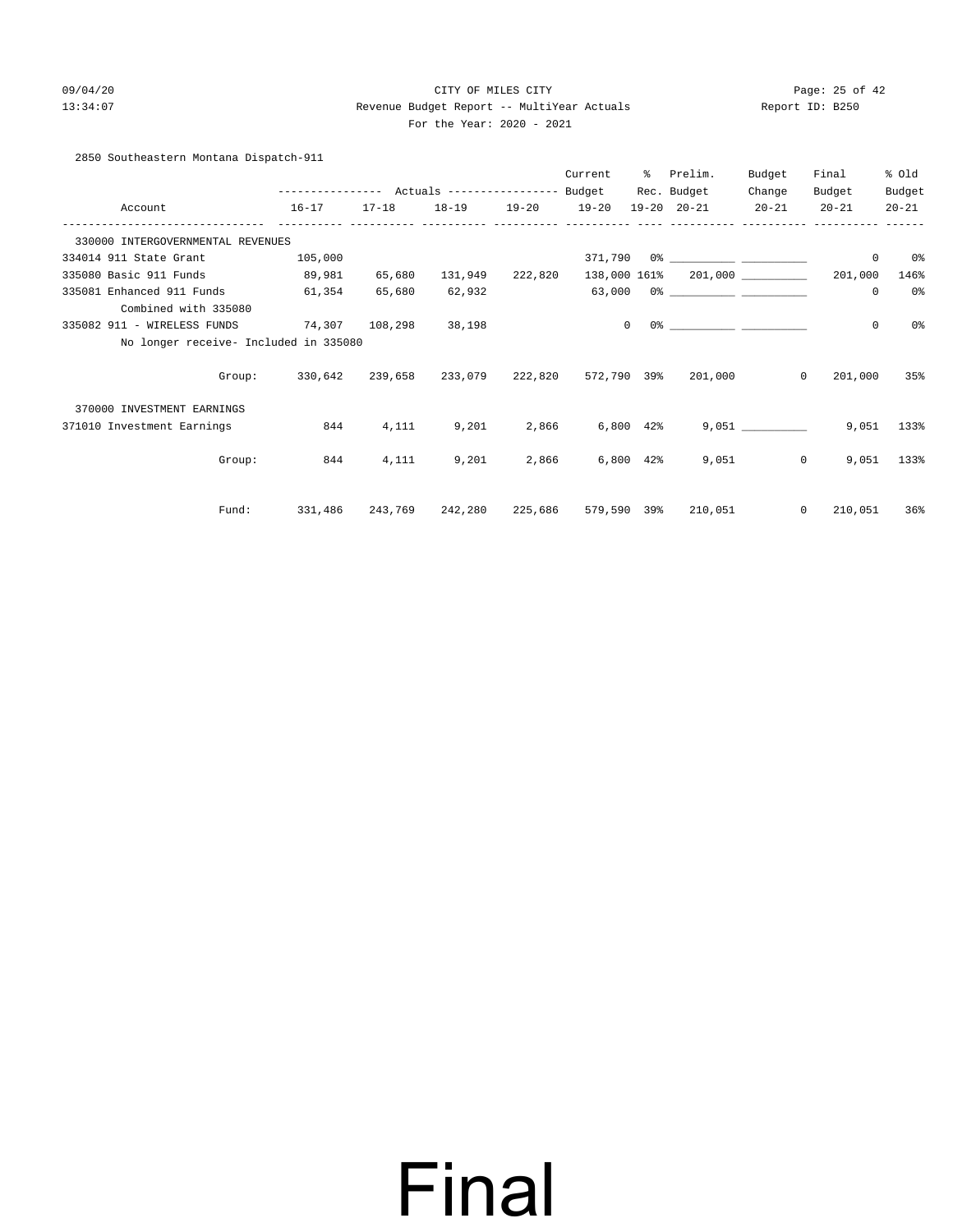### 09/04/20 Page: 26 of 42 13:34:07 Revenue Budget Report -- MultiYear Actuals Report ID: B250 For the Year: 2020 - 2021

### 2880 LIBRARY GRANTS

|                                   |               |           |                                  |           | Current    | ွေ                       | Prelim.                                                                                                                                                                                                                       | Budget       | Final       | % Old           |
|-----------------------------------|---------------|-----------|----------------------------------|-----------|------------|--------------------------|-------------------------------------------------------------------------------------------------------------------------------------------------------------------------------------------------------------------------------|--------------|-------------|-----------------|
|                                   | ------------- |           | Actuals ----------------- Budget |           |            |                          | Rec. Budget                                                                                                                                                                                                                   | Change       | Budget      | Budget          |
| Account                           | $16 - 17$     | $17 - 18$ | $18 - 19$                        | $19 - 20$ | $19 - 20$  |                          | $19 - 20$ $20 - 21$                                                                                                                                                                                                           | $20 - 21$    | $20 - 21$   | $20 - 21$       |
| 330000 INTERGOVERNMENTAL REVENUES |               |           |                                  |           |            |                          |                                                                                                                                                                                                                               |              |             |                 |
| 334100 Library - State Aid        | 5,399         |           |                                  | 5,399     |            | 5,399 100%               |                                                                                                                                                                                                                               |              | 5,399       | 100%            |
| 334101 HB#193-Interlibrary Loan   |               |           |                                  |           |            | $5,000$ $0$ <sup>§</sup> |                                                                                                                                                                                                                               |              | 5,000       | $100\%$         |
| 334104 Sagebrush Fed              |               |           |                                  | 5,950     |            | $0***$ $*$               |                                                                                                                                                                                                                               |              |             | $5,757$ ***** % |
| 334105 Sagebrush Fed/Coal Sev     | 4,897         | 4,897     | 5,027                            |           | 4,847      |                          | 0.3 - 0.3 - 0.3 - 0.3 - 0.3 - 0.3 - 0.3 - 0.3 - 0.3 - 0.3 - 0.3 - 0.3 - 0.3 - 0.3 - 0.3 - 0.3 - 0.3 - 0.3 - 0.3 - 0.3 - 0.3 - 0.3 - 0.3 - 0.3 - 0.3 - 0.3 - 0.3 - 0.3 - 0.3 - 0.3 - 0.3 - 0.3 - 0.3 - 0.3 - 0.3 - 0.3 - 0.3 - |              | $\mathbf 0$ | 0%              |
| Group:                            | 10,296        | 4,897     | 5,027                            |           |            |                          | 11,349 15,246 74% 16,156                                                                                                                                                                                                      | $\mathbf{0}$ | 16,156      | 105%            |
| 380000 OTHER FINANCING SOURCES    |               |           |                                  |           |            |                          |                                                                                                                                                                                                                               |              |             |                 |
| 383000 Interfund Operating        |               |           | 87,551                           |           |            | $\circ$                  |                                                                                                                                                                                                                               |              | $\mathbf 0$ | 0%              |
| Group:                            |               |           | 87,551                           |           |            | $\circ$<br>0 %           | $\overline{0}$                                                                                                                                                                                                                | $\mathbf 0$  | $\mathbf 0$ | 0%              |
| Fund:                             | 10,296        | 4,897     | 92,578                           | 11,349    | 15,246 74% |                          | 16,156                                                                                                                                                                                                                        | $\mathbf 0$  | 16,156      | 105%            |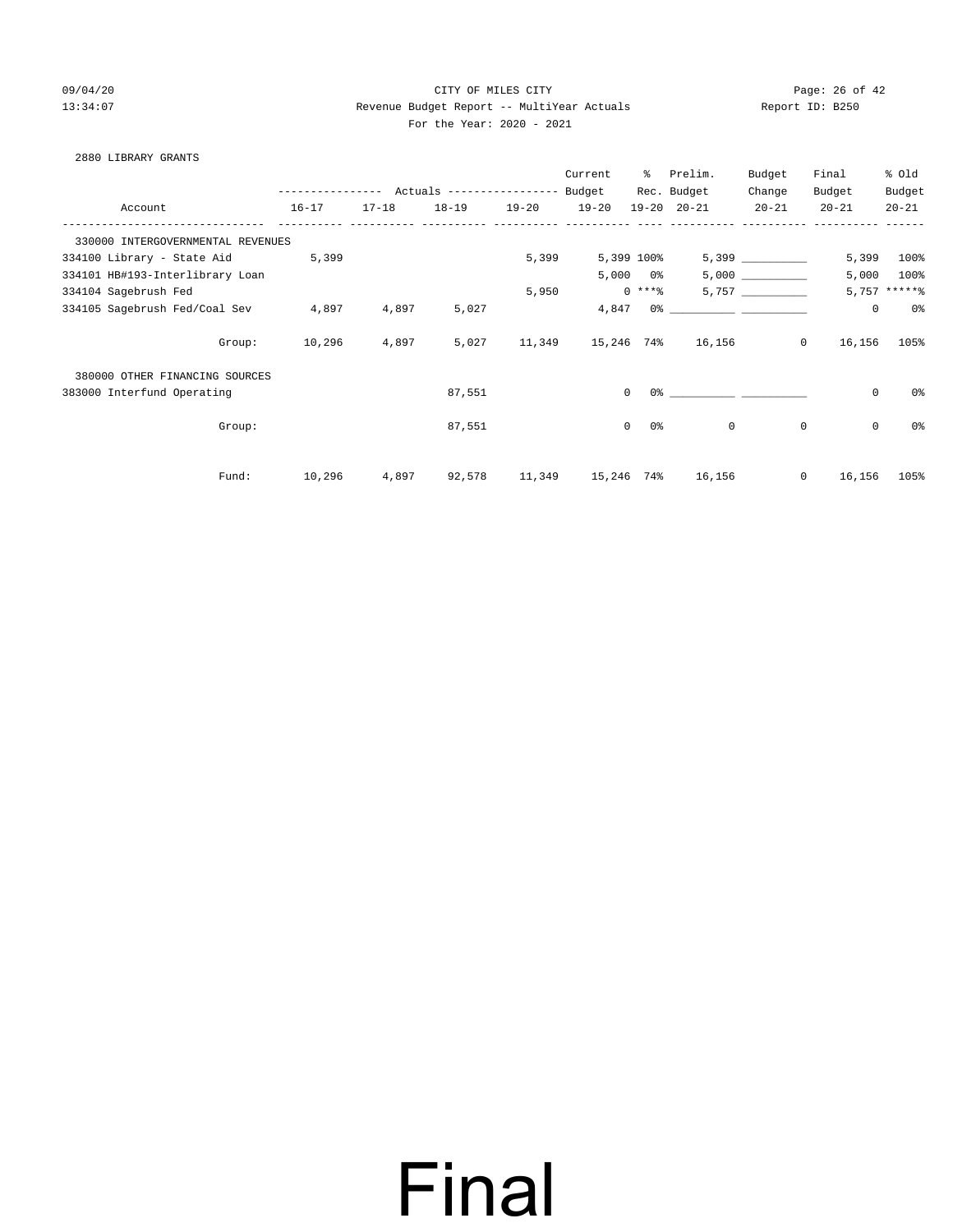### 09/04/20 Page: 27 of 42 13:34:07 Revenue Budget Report -- MultiYear Actuals Report ID: B250 For the Year: 2020 - 2021

| 2935 Historic Preservation                                                              |                                                             |           |                                    |                                 |                                    |            |                     |              |                         |                |
|-----------------------------------------------------------------------------------------|-------------------------------------------------------------|-----------|------------------------------------|---------------------------------|------------------------------------|------------|---------------------|--------------|-------------------------|----------------|
|                                                                                         |                                                             |           |                                    |                                 | Current % Prelim.                  |            |                     | Budget       | Final                   | % Old          |
|                                                                                         | --------------- Actuals ---------------- Budget Rec. Budget |           |                                    |                                 |                                    |            |                     | Change       | Budget                  | Budget         |
| Account                                                                                 | $16 - 17$                                                   | $17 - 18$ | $18 - 19$                          | $19 - 20$                       | $19 - 20$<br>----- ---------- ---- |            | $19 - 20$ $20 - 21$ | $20 - 21$    | $20 - 21$               | $20 - 21$      |
| 330000 INTERGOVERNMENTAL REVENUES                                                       |                                                             |           |                                    |                                 |                                    |            |                     |              |                         |                |
| 334000 State Grants                                                                     | 5,500                                                       | 5,500     | 5,500                              | 5,500                           |                                    | 5,500 100% |                     | 6,000        |                         | 6,000 109%     |
|                                                                                         | Group:<br>5,500                                             | 5,500     | 5,500                              | 5,500                           |                                    | 5,500 100% |                     | 6,000        | $\overline{0}$<br>6,000 | 109%           |
| 340000 Charges for Services                                                             |                                                             |           |                                    |                                 |                                    |            |                     |              |                         |                |
| 346080 Preservation Service Fees                                                        | 525                                                         |           |                                    |                                 | 1,200                              |            |                     |              | $\mathbf{0}$            | 0%             |
| Group:                                                                                  | 525                                                         |           |                                    |                                 |                                    | $1,200$ 0% | $\circ$             | $\mathbf{0}$ | $\mathbf 0$             | 0 <sup>°</sup> |
| 360000 MISCELLANEOUS REVENUE                                                            |                                                             |           |                                    |                                 |                                    |            |                     |              |                         |                |
| 362020 MISC REVENUE                                                                     | 1,268                                                       |           |                                    | 90                              |                                    |            |                     |              | $\circ$                 | 0 <sup>°</sup> |
| 365050 Preservation-LPAnderson                                                          |                                                             | 18        |                                    |                                 |                                    |            |                     |              | $\mathbf{0}$            | 0 <sup>o</sup> |
| Group:                                                                                  | 1,268                                                       | 18        |                                    | 90                              |                                    | $0***8$    | $\circ$             | $\mathbf 0$  | $\mathbf 0$             | 0 <sup>°</sup> |
| 380000 OTHER FINANCING SOURCES                                                          |                                                             |           |                                    |                                 |                                    |            |                     |              |                         |                |
| 383000 Interfund Operating                                                              |                                                             |           | 2,200 2,200 2,200 2,200 2,200 100% |                                 |                                    |            |                     | 3,000        |                         | 3,000 136%     |
| Per HP agreement, City agrees to match at least 40%, which would be \$2,400.            |                                                             |           |                                    |                                 |                                    |            |                     |              |                         |                |
| Director is asking for \$3,000 which is 50% of the \$6,000 HP will receive from<br>SHPO |                                                             |           |                                    |                                 |                                    |            |                     |              |                         |                |
|                                                                                         | 2,200<br>Group:                                             | 2,200     |                                    | $2,200$ $2,200$ $2,200$ $100\%$ |                                    |            | 3,000               |              | $\circ$<br>3,000        | 136%           |
| Fund:                                                                                   | 9,493                                                       | 7,718     | 7,700                              | 7,790                           |                                    | 8,900 88%  | 9,000               |              | 0<br>9,000              | 101%           |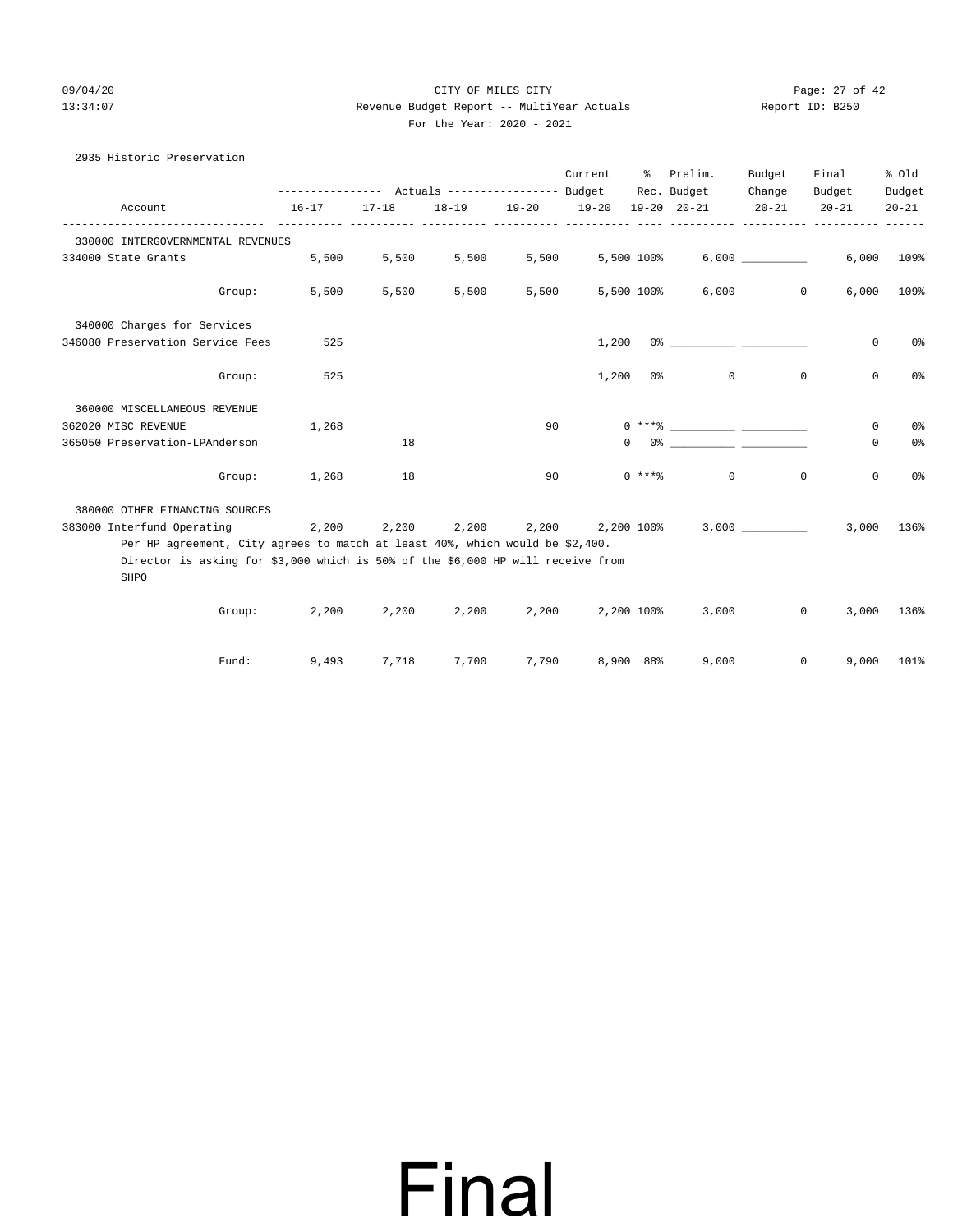### 09/04/20 Page: 28 of 42 13:34:07 Revenue Budget Report -- MultiYear Actuals Report ID: B250 For the Year: 2020 - 2021

### 2940 H0USING AUTHORITY

|                                   |           |           |           |                           | Current   | ိ                   | Prelim.             | Budget       | Final       |             | % Old     |
|-----------------------------------|-----------|-----------|-----------|---------------------------|-----------|---------------------|---------------------|--------------|-------------|-------------|-----------|
|                                   |           |           |           | Actuals ----------------- | Budget    |                     | Rec. Budget         | Change       | Budget      |             | Budget    |
| Account                           | $16 - 17$ | $17 - 18$ | $18 - 19$ | $19 - 20$                 | $19 - 20$ |                     | $19 - 20$ $20 - 21$ | $20 - 21$    | $20 - 21$   |             | $20 - 21$ |
| 330000 INTERGOVERNMENTAL REVENUES |           |           |           |                           |           |                     |                     |              |             |             |           |
| 331010 CDBG/HOME GRANTS           |           | 5,000     |           |                           |           | 0 %<br>$\mathbf{0}$ |                     |              |             | 0           | 0%        |
| Group:                            |           | 5,000     |           |                           |           | 0 %<br>$\circ$      |                     | $\mathbf{0}$ | $\mathbf 0$ | $\mathsf 0$ | 0%        |
| Fund:                             |           | 5,000     |           |                           |           | $\circ$<br>0%       |                     | $\mathbf{0}$ | 0           | $\mathbf 0$ | 0%        |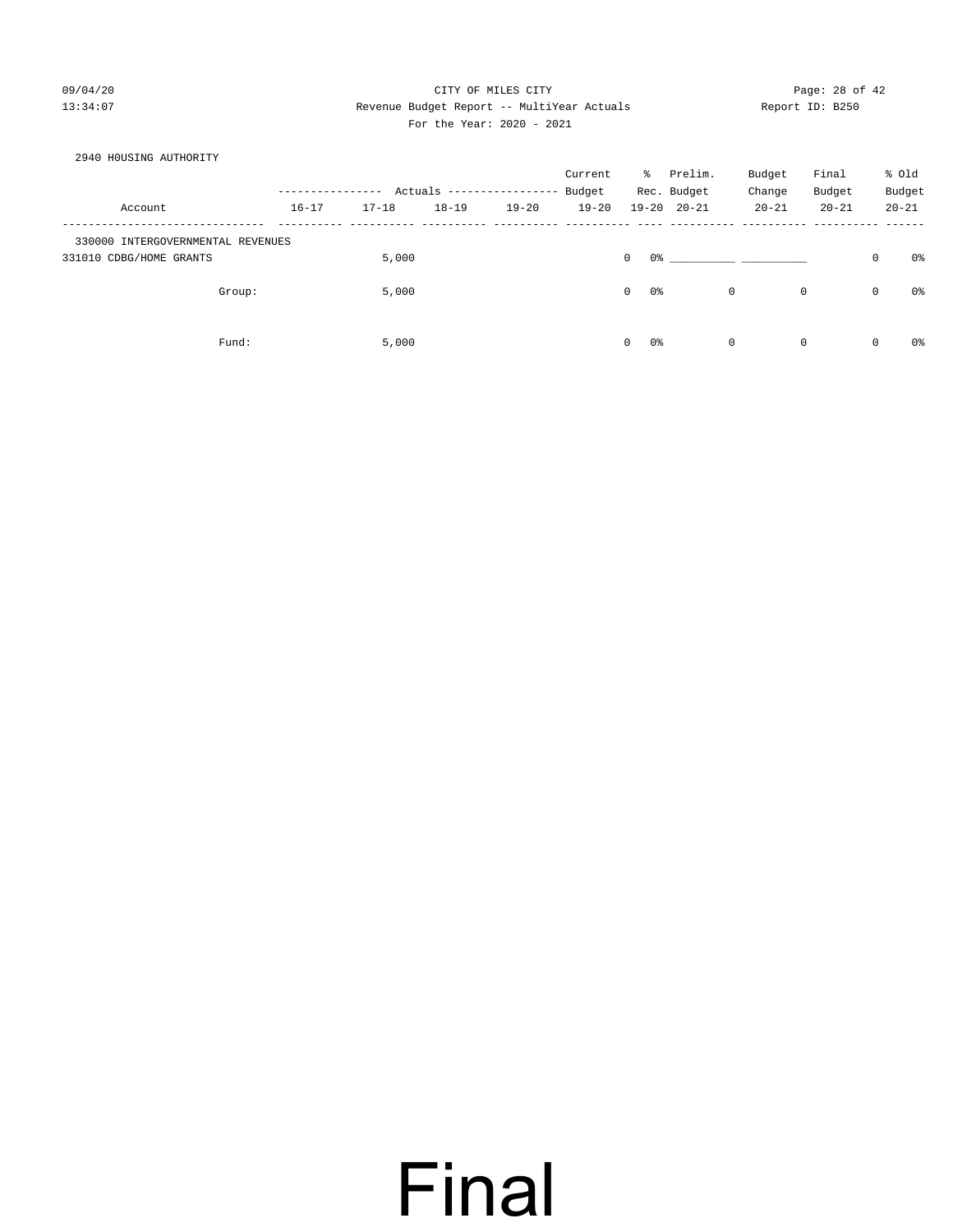### 09/04/20 Page: 29 of 42 13:34:07 Revenue Budget Report -- MultiYear Actuals Report ID: B250 For the Year: 2020 - 2021

| 2985 RETIRED SENIOR VOLUNTEER PROG (RSVP) |  |
|-------------------------------------------|--|
|-------------------------------------------|--|

|                                        |                                                |        |        |                   | Current | ႜ | Prelim.                                                       | Budget | Final                  | % old          |
|----------------------------------------|------------------------------------------------|--------|--------|-------------------|---------|---|---------------------------------------------------------------|--------|------------------------|----------------|
|                                        |                                                |        |        |                   |         |   | Rec. Budget                                                   | Change | Budget                 | Budget         |
| Account<br>$16 - 17$                   |                                                | 17-18  |        | 18-19 19-20 19-20 |         |   | 19-20 20-21 20-21                                             |        | $20 - 21$              | $20 - 21$      |
| 330000 INTERGOVERNMENTAL REVENUES      |                                                |        |        |                   |         |   |                                                               |        |                        |                |
| 331165 RSVP FEDERAL GRANTS             | 8,606                                          |        |        |                   |         |   | 78,912 79,412 80,329 78,912 102% 86,412 _________ 86,412 110% |        |                        |                |
| 331166 RSVP-Fallon/Custer              | 71,595                                         |        |        |                   |         |   |                                                               |        | $^{\circ}$             | 0 <sup>o</sup> |
| Group:                                 | 80,201 78,912 79,412 86,412 78,912 110% 86,412 |        |        |                   |         |   |                                                               |        | $0 \t 86,412$          | 109%           |
| 360000 MISCELLANEOUS REVENUE           |                                                |        |        |                   |         |   |                                                               |        |                        |                |
| $19,654$ 18,400<br>362020 MISC REVENUE |                                                |        | 17,345 |                   |         |   | 20,414 18,600 110% 18,600 18.600                              |        |                        | 100%           |
| 362023 RSVP- Excess/Fund RAISING       |                                                | 324    |        |                   |         |   | $0 \t 0$ %                                                    |        | $^{\circ}$             | 0%             |
| Group:                                 | 19,654 18,724 17,345 20,414 18,600 110% 18,600 |        |        |                   |         |   |                                                               |        | $0 \t 18,600$          | 100%           |
| 370000 INVESTMENT EARNINGS             |                                                |        |        |                   |         |   |                                                               |        |                        |                |
| 371010 Investment Earnings             | 80                                             | 168    | 290    | 142               |         |   | $0***8$                                                       |        | $\mathbf 0$            | 0%             |
| Group:                                 | 80                                             | 168    | 290    | 142               |         |   | $0 \times + *$ $*$<br>$\Omega$                                |        | $\mathbf 0$<br>$\circ$ | $0\,$          |
| Fund:                                  | 99,935                                         | 97,804 |        |                   |         |   | 97,047  106,968  97,512  110%  105,012                        |        | $0\qquad 105,012$      | 107%           |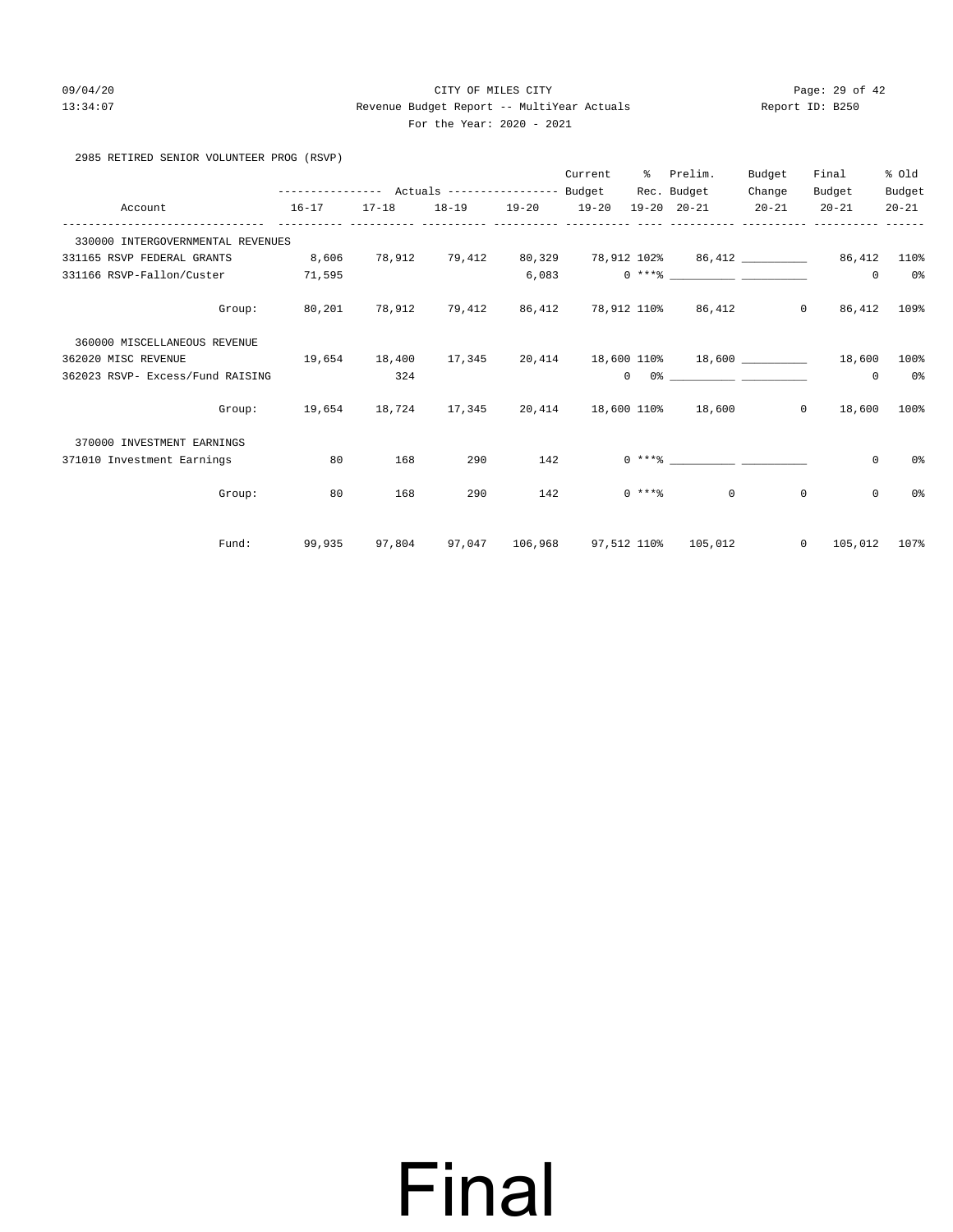09/04/20 Page: 30 of 42 13:34:07 Revenue Budget Report -- MultiYear Actuals Report ID: B250 For the Year: 2020 - 2021

### 3301 Judgement Settlement/Southgate

|                              |           |           |           |           | Current   |                                | % Prelim.<br>Rec. Budget | Budget<br>Change | Final<br>Budget  | % Old<br>Budget |
|------------------------------|-----------|-----------|-----------|-----------|-----------|--------------------------------|--------------------------|------------------|------------------|-----------------|
| Account                      | $16 - 17$ | $17 - 18$ | $18 - 19$ | $19 - 20$ | $19 - 20$ |                                | $19 - 20$ $20 - 21$      | $20 - 21$        | $20 - 21$        | $20 - 21$       |
| 310000 TAXES                 |           |           |           |           |           |                                |                          |                  |                  |                 |
| 311010 Real Property Taxes   |           |           |           |           |           | $\mathbf{0}$<br>0 %            |                          |                  | 101,700 *****%   |                 |
| Group:                       |           |           |           |           |           | 0 <sup>°</sup><br>$\circ$      | 101,700                  | $\mathbf{0}$     | 101,700 *****%   |                 |
| 360000 MISCELLANEOUS REVENUE |           |           |           |           |           |                                |                          |                  |                  |                 |
| 362000 Insurance Proceeds    |           |           |           |           |           | $\mathbf{0}$<br>0 %            |                          | 100,000          | $100,000$ *****% |                 |
| Group:                       |           |           |           |           |           | 0 %<br>$\mathbf 0$             | 100,000                  | $\circ$          | $100,000$ *****% |                 |
|                              |           |           |           |           |           |                                |                          |                  |                  |                 |
| Fund:                        |           |           |           |           |           | 0 <sup>°</sup><br>$\mathbf{0}$ | 201,700                  | $\circ$          | 201,700 ******   |                 |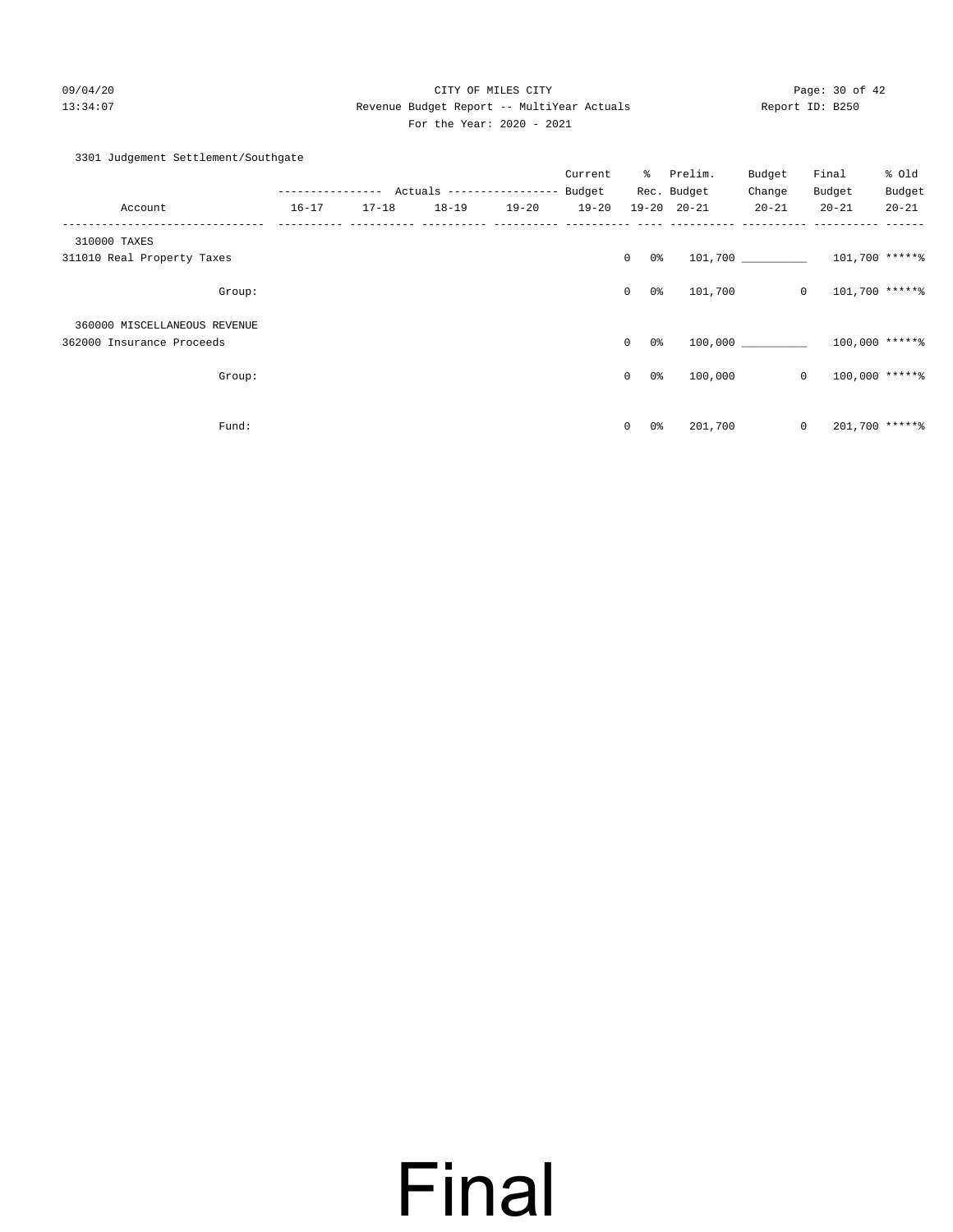### 09/04/20 Page: 31 of 42 13:34:07 Revenue Budget Report -- MultiYear Actuals Report ID: B250 For the Year: 2020 - 2021

### 3400 SID REVOLVING FUND Current % Prelim. Budget Final % Old ---------------- Actuals ----------------- Budget Rec. Budget Change Budget Budget Account 16-17 17-18 18-19 19-20 19-20 19-20 20-21 20-21 20-21 20-21 ------------------------------- ---------- ---------- ---------- ---------- ---------- ---- ---------- ---------- ---------- ------ 380000 OTHER FINANCING SOURCES 383000 Interfund Operating 2,985 0 0% \_\_\_\_\_\_\_\_\_\_ \_\_\_\_\_\_\_\_\_\_ 0 0% Group: 2,985 0 0% 0 0 0 0% Fund: 2,985 0 0% 0 0 0 0%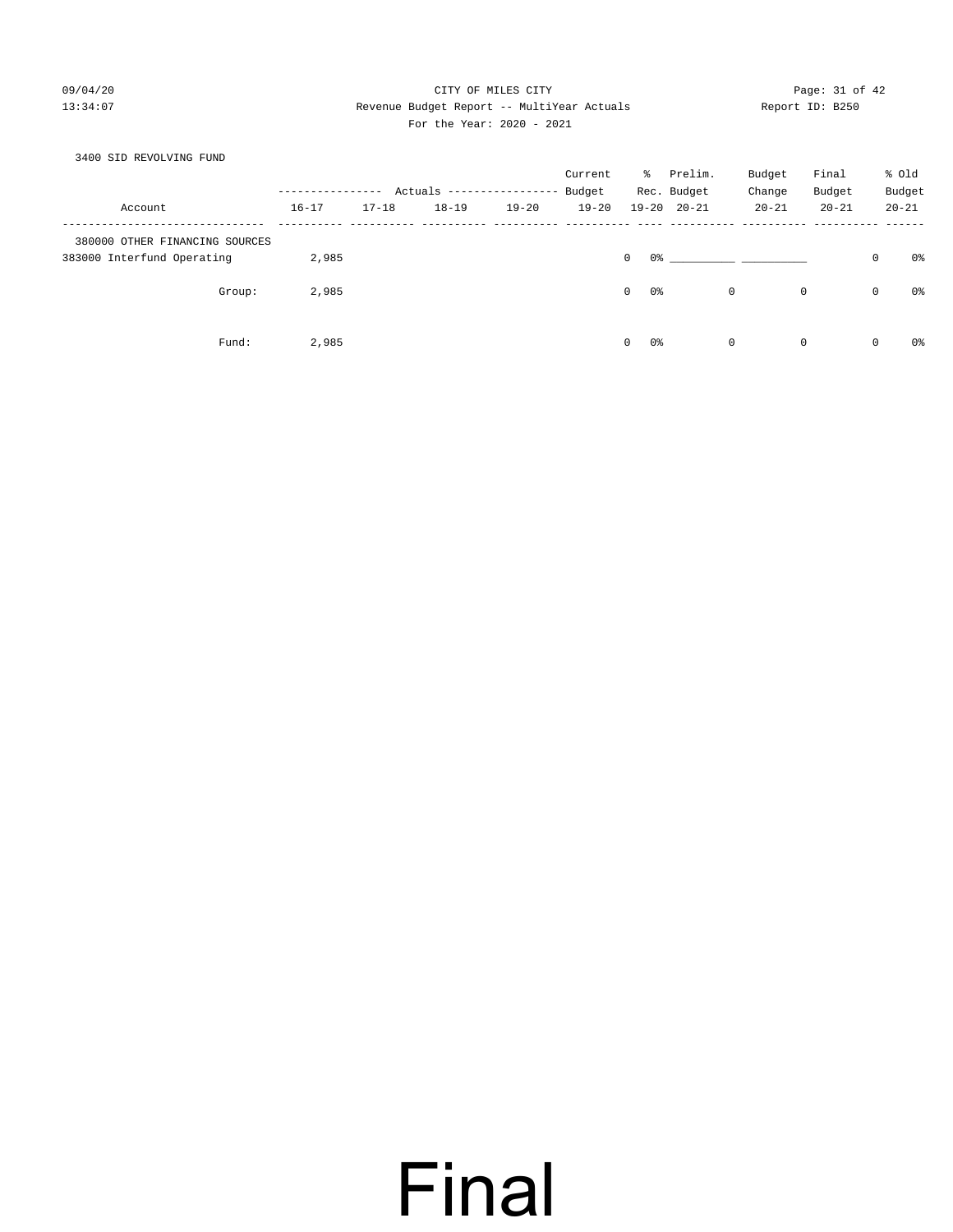### 09/04/20 Page: 32 of 42 13:34:07 Revenue Budget Report -- MultiYear Actuals Report ID: B250 For the Year: 2020 - 2021

| 3670 SID 211                 |                  |           |                           |           |           |           |                     |           |           |           |
|------------------------------|------------------|-----------|---------------------------|-----------|-----------|-----------|---------------------|-----------|-----------|-----------|
|                              |                  |           |                           |           | Current   | ိ         | Prelim.             | Budget    | Final     | % Old     |
|                              | ---------------- |           | Actuals ----------------- |           | Budget    |           | Rec. Budget         | Change    | Budget    | Budget    |
| Account                      | $16 - 17$        | $17 - 18$ | $18 - 19$                 | $19 - 20$ | $19 - 20$ |           | $19 - 20$ $20 - 21$ | $20 - 21$ | $20 - 21$ | $20 - 21$ |
| 360000 MISCELLANEOUS REVENUE |                  |           |                           |           |           |           |                     |           |           |           |
| 363020 Bond Principal and    | 18,872           | 3,790     | 3,790                     | 3,790     |           | 5,347 71% |                     | 3,790     | 3,790     | 71%       |
| Group:                       | 18,872           | 3,790     | 3,790                     | 3,790     |           | 5,347 71% | 3,790               | $\circ$   | 3,790     | 70%       |
| Fund:                        | 18,872           | 3,790     | 3,790                     | 3,790     |           | 5,347 71% | 3,790               | $\circ$   | 3,790     | 70%       |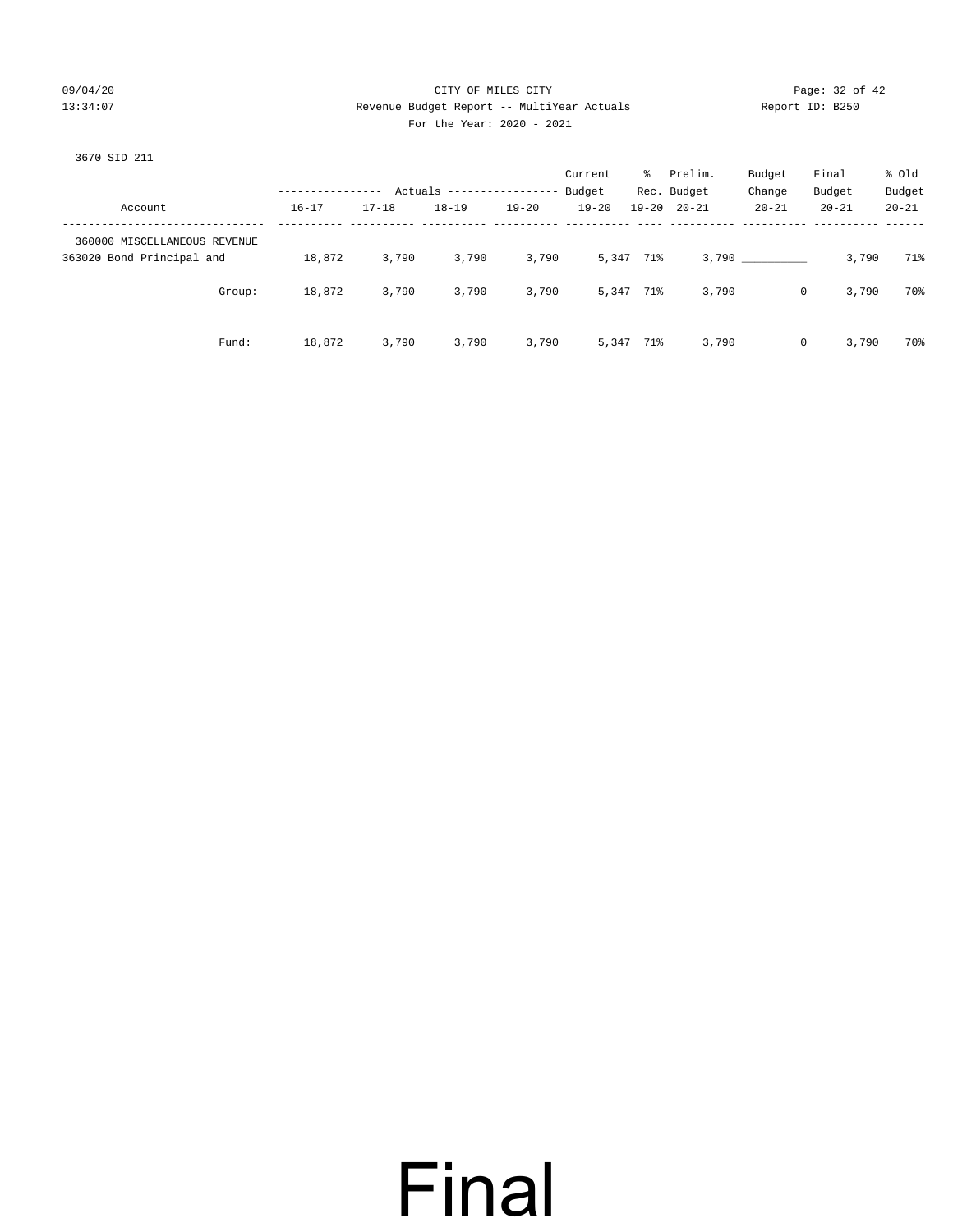### 09/04/20 Page: 33 of 42 13:34:07 Revenue Budget Report -- MultiYear Actuals Report ID: B250 For the Year: 2020 - 2021

4000 General Fund Capitol Improvement Fund

|                                 |        |           |           |                           |           | Current   | နွ                            | Prelim.             | Budget    | Final       | % Old                         |
|---------------------------------|--------|-----------|-----------|---------------------------|-----------|-----------|-------------------------------|---------------------|-----------|-------------|-------------------------------|
|                                 |        |           |           | Actuals ----------------- |           | Budget    |                               | Rec. Budget         | Change    | Budget      | Budget                        |
| Account                         |        | $16 - 17$ | $17 - 18$ | $18 - 19$                 | $19 - 20$ | $19 - 20$ |                               | $19 - 20$ $20 - 21$ | $20 - 21$ | $20 - 21$   | $20 - 21$                     |
| 370000 INVESTMENT EARNINGS      |        |           |           |                           |           |           |                               |                     |           |             |                               |
| 371010 Investment Earnings      |        | 524       | 775       | 1,457                     | 897       | 1,400     | 64%                           |                     | 900 000   |             | 64%<br>900                    |
|                                 | Group: | 524       | 775       | 1,457                     | 897       | 1,400     | 64%                           | 900                 |           | $\mathbf 0$ | 64%<br>900                    |
| 380000 OTHER FINANCING SOURCES  |        |           |           |                           |           |           |                               |                     |           |             |                               |
| 382020 Compensation for Loss of |        |           |           | 112,211                   |           |           | $\mathbf 0$<br>0%             |                     |           |             | $\mathbf 0$<br>0 <sub>8</sub> |
| 383000 Interfund Operating      |        | 77,000    | 75,000    | 19,099                    |           |           | $\mathbf 0$<br>0 <sup>°</sup> |                     |           |             | 0<br>0 <sub>8</sub>           |
|                                 | Group: | 77,000    | 75,000    | 131,310                   |           |           | $\mathbf 0$<br>0%             | 0                   |           | $\mathbf 0$ | 0 <sub>8</sub><br>$\mathbf 0$ |
|                                 | Fund:  | 77,524    | 75,775    | 132,767                   | 897       | 1,400     | 64%                           | 900                 |           | $\mathbf 0$ | 900<br>64%                    |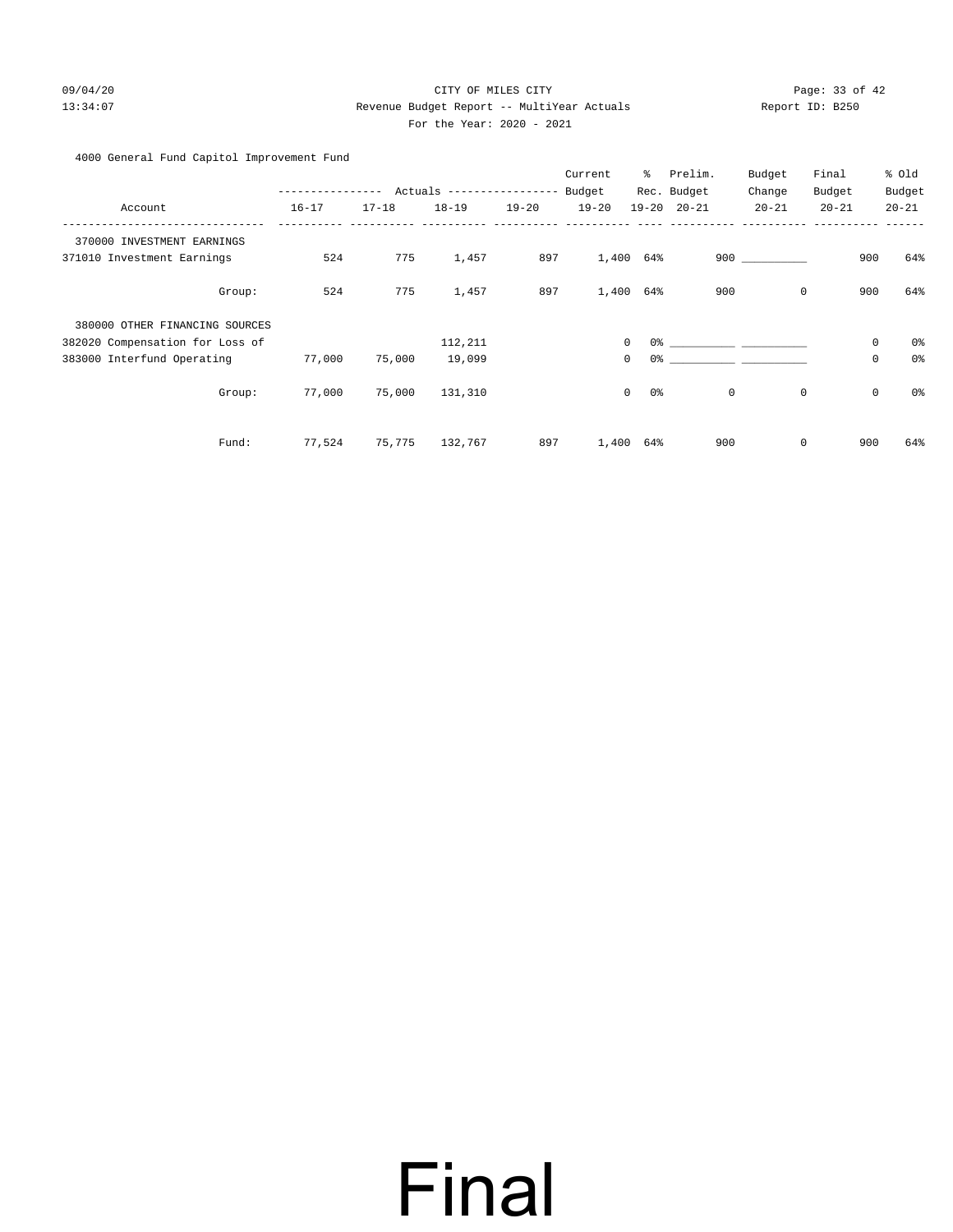### 09/04/20 Page: 34 of 42 13:34:07 Revenue Budget Report -- MultiYear Actuals Report ID: B250 For the Year: 2020 - 2021

### 4050 Ambulance Capital Improvement Fund

|                                   |           |           |           |                   | Current   | ိ        | Prelim.             | Budget       | Final     | % old         |
|-----------------------------------|-----------|-----------|-----------|-------------------|-----------|----------|---------------------|--------------|-----------|---------------|
|                                   |           |           | Actuals   | ----------------- | Budget    |          | Rec. Budget         | Change       | Budget    | Budget        |
| Account                           | $16 - 17$ | $17 - 18$ | $18 - 19$ | $19 - 20$         | $19 - 20$ |          | $19 - 20$ $20 - 21$ | $20 - 21$    | $20 - 21$ | $20 - 21$     |
| 330000 INTERGOVERNMENTAL REVENUES |           |           |           |                   |           |          |                     |              |           |               |
| 337000 Private Grants             |           |           |           | 350               |           | $0$ **** |                     | 350 350      |           | $350$ ***** 8 |
|                                   |           |           |           |                   |           |          |                     |              |           |               |
| Group:                            |           |           |           | 350               |           | $0$ **** | 350                 | $\mathbf 0$  |           | $350$ ***** 8 |
|                                   |           |           |           |                   |           |          |                     |              |           |               |
| Fund:                             |           |           |           | 350               |           | $0***8$  | 350                 | $\mathbf{0}$ |           | $350$ ***** 8 |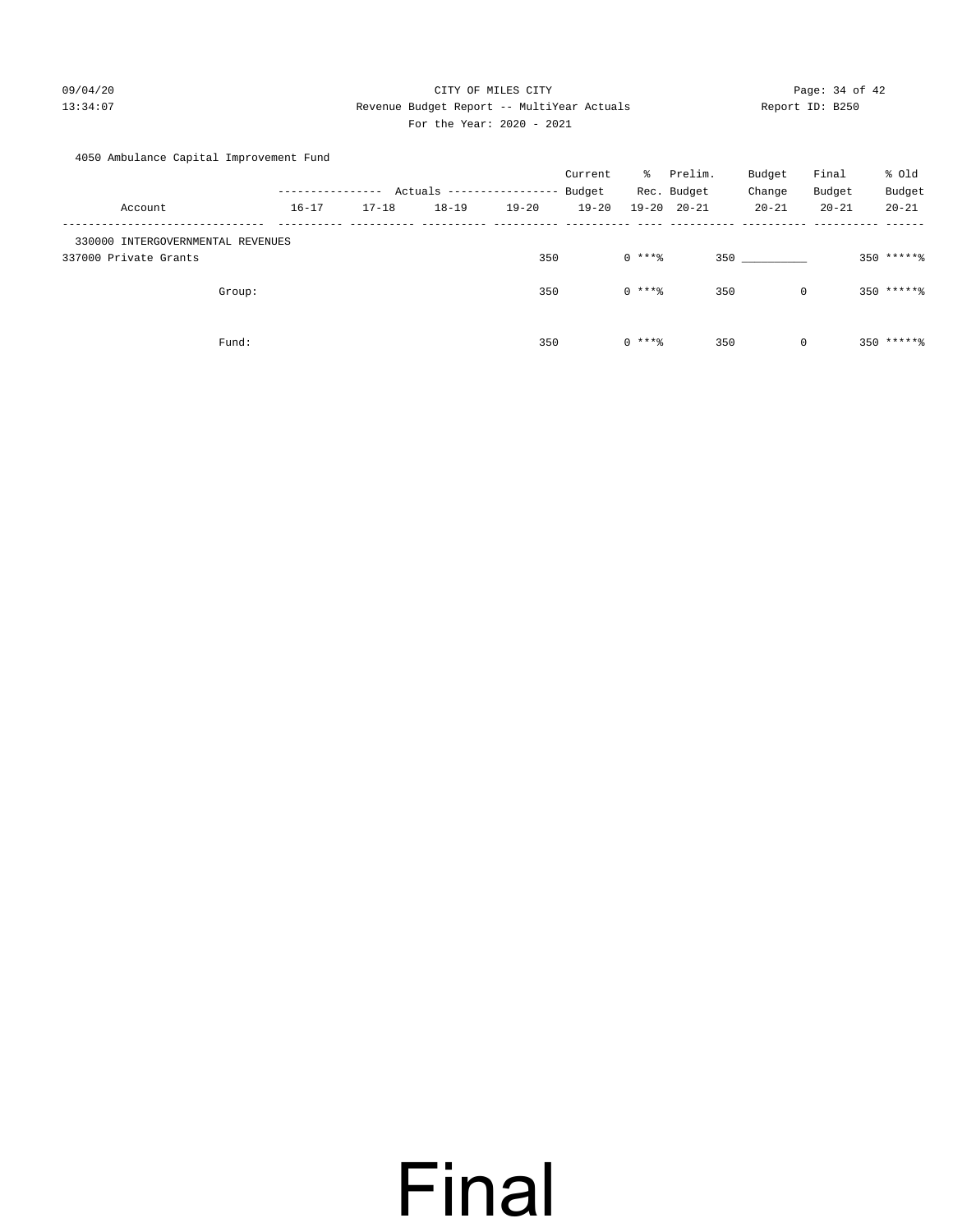### 09/04/20 Page: 35 of 42 13:34:07 Revenue Budget Report -- MultiYear Actuals Report ID: B250 For the Year: 2020 - 2021

### 4056 Airport- Capital Improvement Plan

|                                 |             |           |                           |           | Current   | ႜ                             | Prelim.                       | Budget      | Final     |             | % 0ld          |
|---------------------------------|-------------|-----------|---------------------------|-----------|-----------|-------------------------------|-------------------------------|-------------|-----------|-------------|----------------|
|                                 | ----------- |           | Actuals ----------------- |           | Budget    |                               | Rec. Budget                   | Change      | Budget    |             | Budget         |
| Account                         | $16 - 17$   | $17 - 18$ | $18 - 19$                 | $19 - 20$ | $19 - 20$ |                               | $19 - 20$ $20 - 21$           | $20 - 21$   | $20 - 21$ |             | $20 - 21$      |
| 340000 Charges for Services     |             |           |                           |           |           |                               |                               |             |           |             |                |
| 343018 Sale of Street & Roadway | 1,000       |           |                           |           |           | $\mathbf 0$                   | 0.왕 - 대한민국의 대학 대학 대학 대학 대학 대학 |             |           | 0           | 0%             |
| 343067 Other - Miscellaneous    | 29          |           |                           |           |           | $\mathbf 0$                   |                               |             |           | 0           | 0 <sup>°</sup> |
| 343069 Ag Contract              | 7,750       |           |                           |           |           | 0<br>0 <sup>o</sup>           |                               |             |           | 0           | 0 <sup>°</sup> |
| Group:                          | 8,779       |           |                           |           |           | $\mathbf 0$<br>$0\,$          | $\mathbf 0$                   | $\mathbf 0$ |           | $\mathsf 0$ | $0\,$          |
| 360000 MISCELLANEOUS REVENUE    |             |           |                           |           |           |                               |                               |             |           |             |                |
| 361010 Land Rental              | 2,560       |           |                           |           |           | $\mathbf 0$<br>0 <sup>°</sup> |                               |             |           | $\mathbf 0$ | 0%             |
| Group:                          | 2,560       |           |                           |           |           | 0 <sup>o</sup><br>$\mathbf 0$ | $\mathbf 0$                   | $\mathbf 0$ |           | $\mathbf 0$ | 0 <sup>o</sup> |
| Fund:                           | 11,339      |           |                           |           |           | $\mathbf 0$<br>0%             | $\mathbf 0$                   | 0           |           | 0           | 0%             |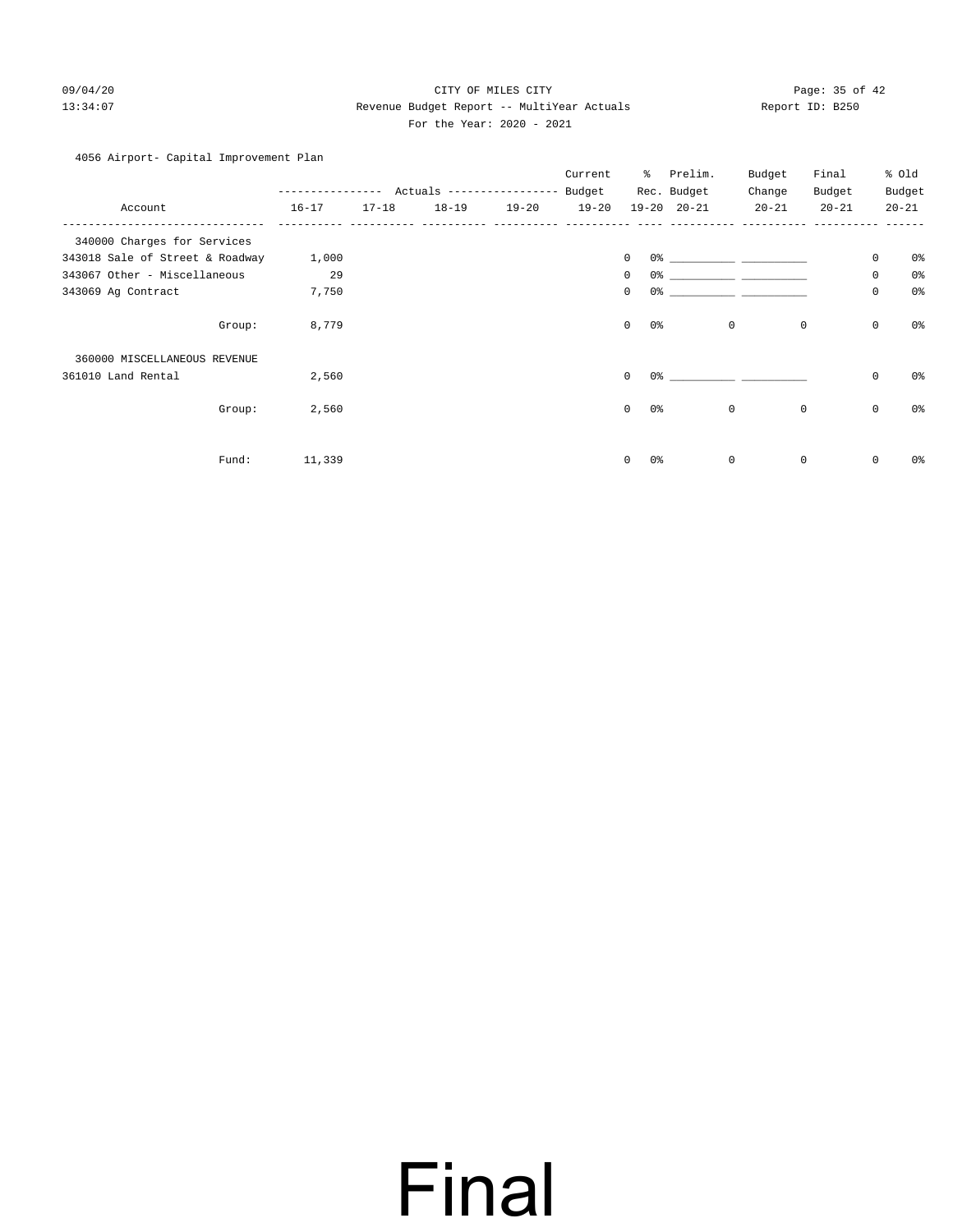4060 CAPITAL IMPROV-PUBLIC WORKS

20% from 205= \$15,152

### 09/04/20 Page: 36 of 42 13:34:07 Revenue Budget Report -- MultiYear Actuals Report ID: B250 For the Year: 2020 - 2021

|                                                             | --------------- Actuals ---------------- Budget |           |         |                   | Current        | ႜႜႜၟ                 | Prelim.<br>Rec. Budget                                                                                                                                                                                                                                                                                                                                             | Budget<br>Change | Final                | % old               |
|-------------------------------------------------------------|-------------------------------------------------|-----------|---------|-------------------|----------------|----------------------|--------------------------------------------------------------------------------------------------------------------------------------------------------------------------------------------------------------------------------------------------------------------------------------------------------------------------------------------------------------------|------------------|----------------------|---------------------|
| Account                                                     | $16 - 17$                                       | $17 - 18$ |         | 18-19 19-20 19-20 |                |                      | $19 - 20$ $20 - 21$                                                                                                                                                                                                                                                                                                                                                | $20 - 21$        | Budget<br>$20 - 21$  | Budget<br>$20 - 21$ |
| .<br>320000 LICENSES AND PERMITS                            |                                                 |           |         |                   |                |                      |                                                                                                                                                                                                                                                                                                                                                                    |                  |                      |                     |
| 323040 Other Miscellaneous                                  | 3,838                                           | 7,875     | 4,350   | 4,000             |                | 4,200 95%            |                                                                                                                                                                                                                                                                                                                                                                    | 4,200            | 4,200                | 100%                |
|                                                             | Group: 3,838                                    | 7,875     | 4,350   | 4,000             |                |                      | $4,200$ 95% $4,200$ 0                                                                                                                                                                                                                                                                                                                                              |                  | 4,200                | 100%                |
| 340000 Charges for Services                                 |                                                 |           |         |                   |                |                      |                                                                                                                                                                                                                                                                                                                                                                    |                  |                      |                     |
| 343012 Street & Roadway                                     | 54                                              | 1,100     | 1,000   |                   | $\overline{0}$ |                      |                                                                                                                                                                                                                                                                                                                                                                    |                  | $\mathbf{0}$         | 0 <sup>8</sup>      |
| 343014 Street Cleaning                                      | 9,630                                           | 8,490     | 10,800  | 10,800            |                |                      | $10,800$ $100\%$ $10,800$ $\_\_$                                                                                                                                                                                                                                                                                                                                   |                  | 10,800               | 100%                |
| 343016 Prkg Vio/Off Str-Impnd                               | 940                                             | 647       |         |                   |                |                      | $500$ $0$ $8$ $500$ $100$ $100$ $100$ $100$ $100$ $100$ $100$ $100$ $100$ $100$ $100$ $100$ $100$ $100$ $100$ $100$ $100$ $100$ $100$ $100$ $100$ $100$ $100$ $100$ $100$ $100$ $100$ $100$ $100$ $100$ $100$ $100$ $100$ $10$                                                                                                                                     |                  | 500                  | 100%                |
| 343018 Sale of Street & Roadway                             | 2,694                                           | 1,942     | 335     | 209               |                |                      | $1,000$ 21% $1,000$ __________                                                                                                                                                                                                                                                                                                                                     |                  | 1,000                | 100%                |
| Group:                                                      | 13,318                                          | 12,179    | 12,135  | 11,009            |                |                      | 12,300 90% 12,300 0                                                                                                                                                                                                                                                                                                                                                |                  | 12,300               | 100%                |
| 360000 MISCELLANEOUS REVENUE                                |                                                 |           |         |                   |                |                      |                                                                                                                                                                                                                                                                                                                                                                    |                  |                      |                     |
| 362020 MISC REVENUE                                         |                                                 | 2,554     |         | 15 7              |                |                      | $0***$ $****$                                                                                                                                                                                                                                                                                                                                                      |                  | 0                    | 0%                  |
| 367000 Sale of Junk or Salvage                              |                                                 |           | 3       |                   |                |                      | $\begin{picture}(150,10) \put(0,0){\vector(1,0){100}} \put(15,0){\vector(1,0){100}} \put(15,0){\vector(1,0){100}} \put(15,0){\vector(1,0){100}} \put(15,0){\vector(1,0){100}} \put(15,0){\vector(1,0){100}} \put(15,0){\vector(1,0){100}} \put(15,0){\vector(1,0){100}} \put(15,0){\vector(1,0){100}} \put(15,0){\vector(1,0){100}} \put(15,0){\vector(1,0){100}}$ |                  | 0                    | 0%                  |
| Group:                                                      |                                                 | 2,554     | 18      |                   |                |                      | $7 \t 0$ *** $\textdegree$ 0                                                                                                                                                                                                                                                                                                                                       |                  | $\Omega$<br>0        | 0%                  |
| 370000 INVESTMENT EARNINGS                                  |                                                 |           |         |                   |                |                      |                                                                                                                                                                                                                                                                                                                                                                    |                  |                      |                     |
| 371010 Investment Earnings 1,900                            |                                                 | 4,836     | 14,058  | 7,516             |                | 2,500 301%           |                                                                                                                                                                                                                                                                                                                                                                    |                  | 6,500                | 260%                |
| Group:                                                      | 1,900                                           | 4,836     | 14,058  | 7,516             |                | 2,500 301%           |                                                                                                                                                                                                                                                                                                                                                                    | $6,500$ 0        | 6,500                | 260%                |
| 380000 OTHER FINANCING SOURCES                              |                                                 |           |         |                   |                |                      |                                                                                                                                                                                                                                                                                                                                                                    |                  |                      |                     |
| 383000 Interfund Operating 75,000<br>80% from 204= \$60,608 |                                                 | 115,000   | 275,000 |                   |                | $\overline{0}$<br>0% |                                                                                                                                                                                                                                                                                                                                                                    |                  | 75,760 75,760 ****** |                     |

Group: 75,000 115,000 275,000 0 0% 75,760 0 75,760 \*\*\*\*\*\*

Fund: 94,056 142,444 305,561 22,532 19,000 119% 98,760 0 98,760 519%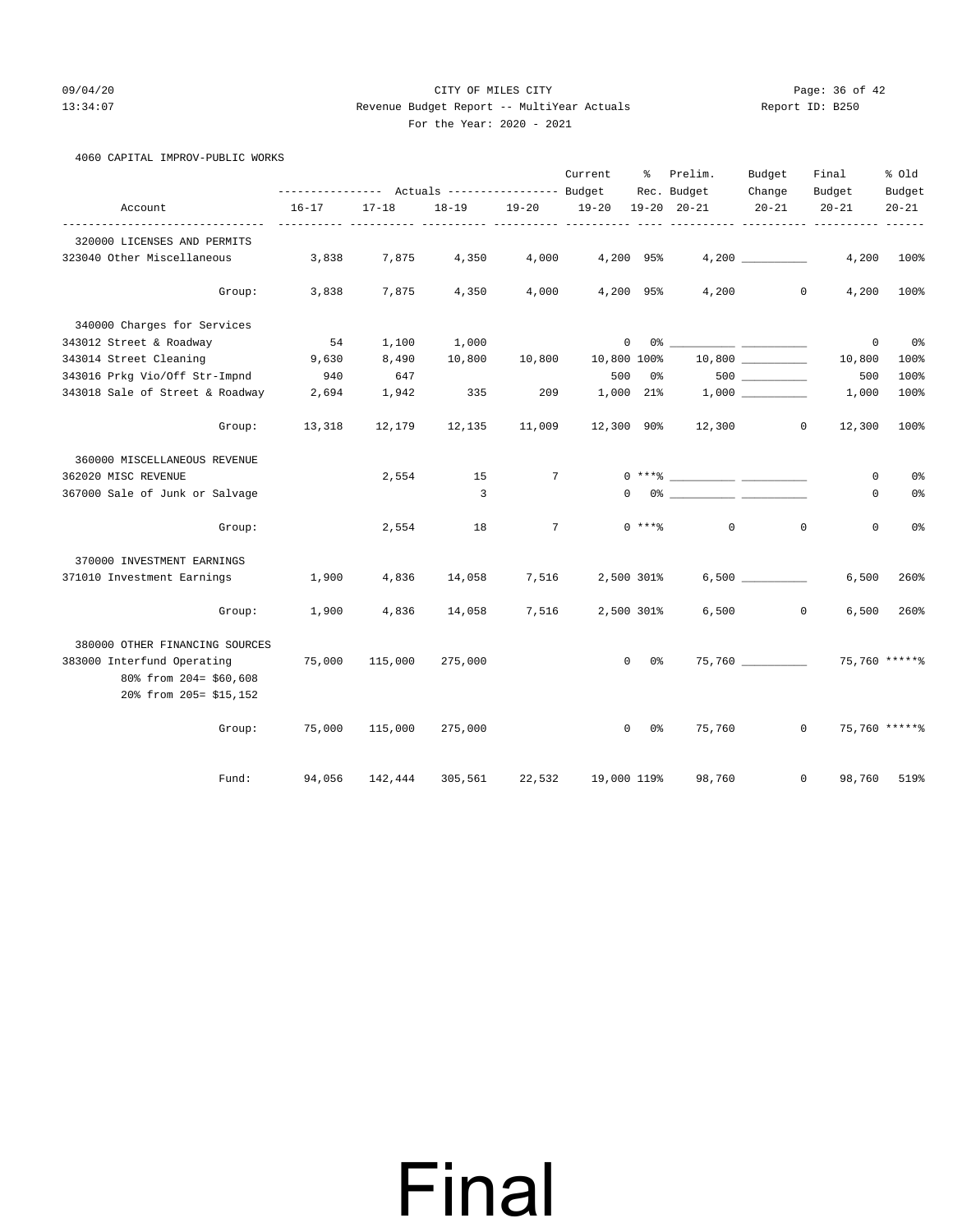### 09/04/20 Page: 37 of 42 13:34:07 Revenue Budget Report -- MultiYear Actuals Report ID: B250 For the Year: 2020 - 2021

|  | 5210 WATER UTILITY |
|--|--------------------|
|  |                    |

|                                   |           |           | Actuals ----------------- Budget |           | Current     | ి           | Prelim.<br>Rec. Budget                                                                                                                                                                                                                                                                                                                                             | Budget<br>Change | Final<br>Budget     | % Old<br>Budget |
|-----------------------------------|-----------|-----------|----------------------------------|-----------|-------------|-------------|--------------------------------------------------------------------------------------------------------------------------------------------------------------------------------------------------------------------------------------------------------------------------------------------------------------------------------------------------------------------|------------------|---------------------|-----------------|
| Account                           | $16 - 17$ | $17 - 18$ | $18 - 19$                        | $19 - 20$ | $19 - 20$   |             | $19 - 20$ $20 - 21$                                                                                                                                                                                                                                                                                                                                                | $20 - 21$        | $20 - 21$           | $20 - 21$       |
| 330000 INTERGOVERNMENTAL REVENUES |           |           |                                  |           |             |             |                                                                                                                                                                                                                                                                                                                                                                    |                  |                     |                 |
| 334120 TSEP Grant                 |           |           |                                  |           | $\mathbf 0$ | 0%          |                                                                                                                                                                                                                                                                                                                                                                    |                  | 750,000 *****%      |                 |
| DLA Grant                         |           |           |                                  |           |             |             |                                                                                                                                                                                                                                                                                                                                                                    |                  |                     |                 |
| 336020 State aid-GASB68           | 10,782    | 10,190    | 12,407                           | 12,206    |             |             | $0$ *** $8$                                                                                                                                                                                                                                                                                                                                                        |                  | $\Omega$            | 0%              |
| Group:                            | 10,782    | 10,190    | 12,407                           | 12,206    |             | $0$ ****    | 750,000                                                                                                                                                                                                                                                                                                                                                            | $\Omega$         | 750,000 ***** %     |                 |
| 340000 Charges for Services       |           |           |                                  |           |             |             |                                                                                                                                                                                                                                                                                                                                                                    |                  |                     |                 |
| 343021 Metered Water Sales        |           |           |                                  |           |             |             | 2,096,473 2,089,290 1,972,590 1,991,444 1,989,000 100% 2,028,780 2,028,780                                                                                                                                                                                                                                                                                         |                  |                     | 102%            |
| 343022 Unmetered Water            | 708       | 690       | 484                              | 948       |             | 500 190%    |                                                                                                                                                                                                                                                                                                                                                                    |                  | 750                 | 150%            |
| 343023 Bulk Water Sales           | 8,583     | 2,763     | 9,943                            | 6,835     | 10,000 68%  |             |                                                                                                                                                                                                                                                                                                                                                                    |                  | 10,000              | 100%            |
| 343024 Sales of Water Materials   | 260       | 315       |                                  |           | $\circ$     | $0\,$ %     |                                                                                                                                                                                                                                                                                                                                                                    |                  | $\mathbf 0$         | 0%              |
| 343025 Hookup Fee                 | 11,640    | 9,512     | 3,525                            | 3,245     | 2,500 130%  |             |                                                                                                                                                                                                                                                                                                                                                                    | 2,500            | 2,500               | 100%            |
| 343026 Water Install/Tap          | 16,623    | 5,208     | 12,403                           | 821       | 7,000 12%   |             |                                                                                                                                                                                                                                                                                                                                                                    |                  | 5,000               | 71%             |
| 343027 Chg for Wtr Dept. Serv     | 14,100    | 20,266    | 22,410                           | 31,969    | 15,000 213% |             |                                                                                                                                                                                                                                                                                                                                                                    |                  | 20,000              | 133%            |
| 343029 Curb Stop Replacement Fee  | 43,427    | 43,229    | 43,075                           | 43,062    | 43,000 100% |             |                                                                                                                                                                                                                                                                                                                                                                    |                  | 43,000              | 100%            |
| 343039 Custer Co w/s District     | 7,500     |           | $-7,500$                         |           | $\mathbf 0$ |             | 0% _____________ ___                                                                                                                                                                                                                                                                                                                                               |                  | 0                   | 0%              |
| Group:                            |           |           |                                  |           |             |             | 2, 199, 314 2, 171, 273 2, 056, 930 2, 078, 324 2, 067, 000 101% 2, 110, 030                                                                                                                                                                                                                                                                                       |                  | $0 \quad 2,110,030$ | 102%            |
| 360000 MISCELLANEOUS REVENUE      |           |           |                                  |           |             |             |                                                                                                                                                                                                                                                                                                                                                                    |                  |                     |                 |
| 362020 MISC REVENUE               | 223       | 5,359     |                                  | 392       |             |             | $0***$ $\frac{1}{2}$ $\frac{1}{2}$ $\frac{1}{2}$ $\frac{1}{2}$ $\frac{1}{2}$ $\frac{1}{2}$ $\frac{1}{2}$ $\frac{1}{2}$ $\frac{1}{2}$ $\frac{1}{2}$ $\frac{1}{2}$ $\frac{1}{2}$ $\frac{1}{2}$ $\frac{1}{2}$ $\frac{1}{2}$ $\frac{1}{2}$ $\frac{1}{2}$ $\frac{1}{2}$ $\frac{1}{2}$ $\frac{1}{2}$ $\frac{1}{2}$ $\frac{1}{$                                           |                  | $\Omega$            | 0%              |
| 367000 Sale of Junk or Salvage    | 2,093     |           |                                  |           |             |             | $\begin{picture}(180,10) \put(0,0){\vector(1,0){100}} \put(10,0){\vector(1,0){100}} \put(10,0){\vector(1,0){100}} \put(10,0){\vector(1,0){100}} \put(10,0){\vector(1,0){100}} \put(10,0){\vector(1,0){100}} \put(10,0){\vector(1,0){100}} \put(10,0){\vector(1,0){100}} \put(10,0){\vector(1,0){100}} \put(10,0){\vector(1,0){100}} \put(10,0){\vector(1,0){100}}$ |                  | 0                   | 0 <sup>°</sup>  |
| Group:                            | 2,316     | 5,359     |                                  | 392       |             | $0$ ****    | $\circ$                                                                                                                                                                                                                                                                                                                                                            | $\mathbf 0$      | $\mathbf 0$         | 0%              |
| 370000 INVESTMENT EARNINGS        |           |           |                                  |           |             |             |                                                                                                                                                                                                                                                                                                                                                                    |                  |                     |                 |
| 371010 Investment Earnings        | 35,220    | 88,144    | 149,469                          | 91,388    | 45,000 203% |             |                                                                                                                                                                                                                                                                                                                                                                    | 45,000           | 45,000              | 100%            |
| Group:                            | 35,220    | 88,144    | 149,469                          | 91,388    | 45,000 203% |             | 45,000                                                                                                                                                                                                                                                                                                                                                             | $\mathbf{0}$     | 45,000              | 100%            |
| 380000 OTHER FINANCING SOURCES    |           |           |                                  |           |             |             |                                                                                                                                                                                                                                                                                                                                                                    |                  |                     |                 |
| 382010 Sale of Fixed Assets       |           |           | 11,699                           |           |             |             | $0$ $\frac{1}{2}$ $\frac{1}{2}$ $\frac{1}{2}$ $\frac{1}{2}$ $\frac{1}{2}$ $\frac{1}{2}$ $\frac{1}{2}$ $\frac{1}{2}$ $\frac{1}{2}$ $\frac{1}{2}$ $\frac{1}{2}$ $\frac{1}{2}$ $\frac{1}{2}$ $\frac{1}{2}$ $\frac{1}{2}$ $\frac{1}{2}$ $\frac{1}{2}$ $\frac{1}{2}$ $\frac{1}{2}$ $\frac{1}{2}$ $\frac{1}{2}$ $\frac{1}{2$                                             |                  | $\mathbf 0$         | 0%              |
| 383000 Interfund Operating        |           |           |                                  | 950       |             |             |                                                                                                                                                                                                                                                                                                                                                                    | 100,000          | $100,000$ *****\    |                 |
| Group:                            |           |           | 11,699                           | 950       |             | $0$ *** $%$ | $\circ$                                                                                                                                                                                                                                                                                                                                                            | 100,000          | $100,000$ ***** %   |                 |
| Fund:                             |           |           |                                  |           |             |             | 2,247,632 2,274,966 2,230,505 2,183,260 2,112,000 103% 2,905,030                                                                                                                                                                                                                                                                                                   |                  | 100,000 3,005,030   | 142%            |

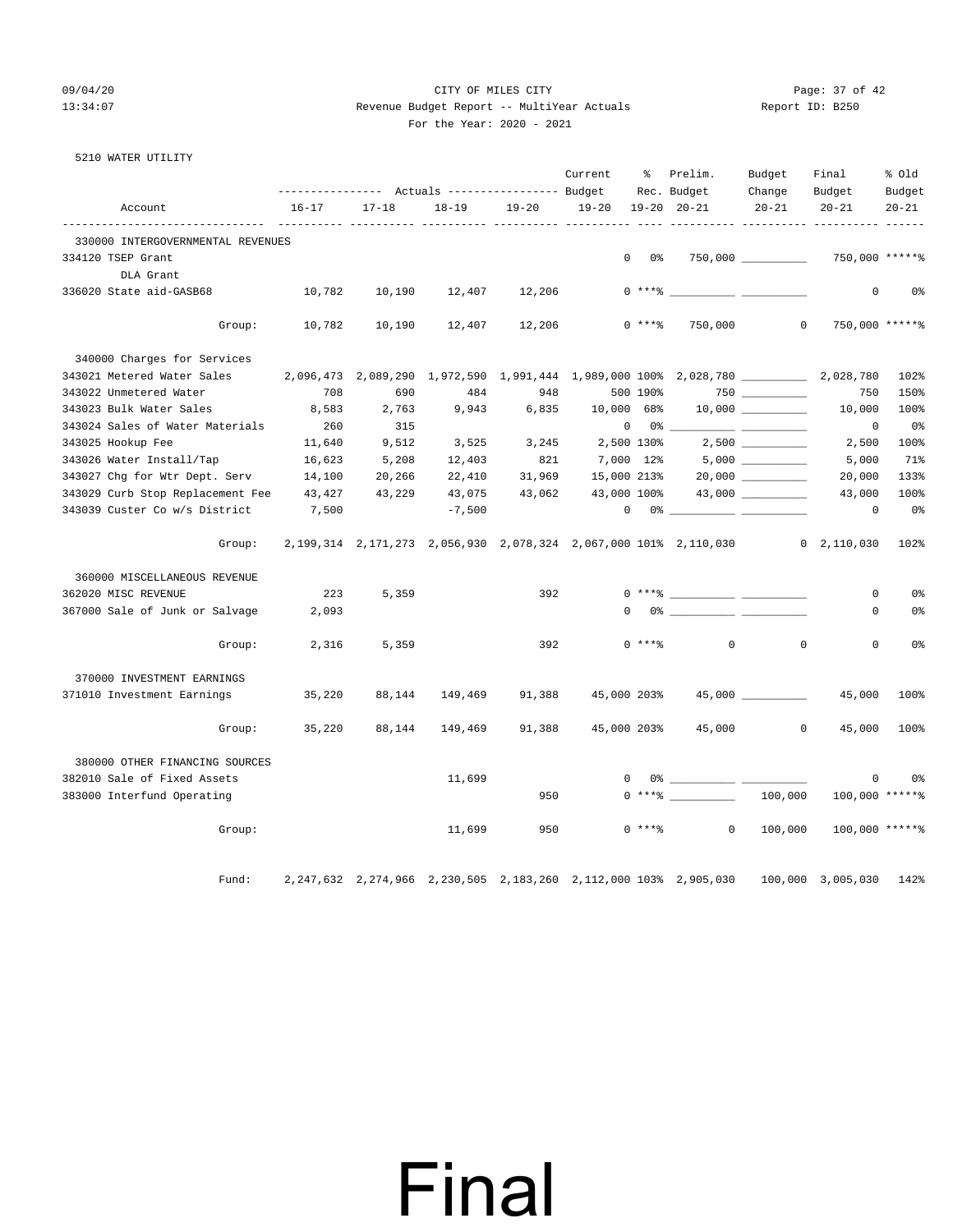### 09/04/20 Page: 38 of 42 13:34:07 Revenue Budget Report -- MultiYear Actuals Report ID: B250 For the Year: 2020 - 2021

| For the Year: 2020 |  |
|--------------------|--|
|--------------------|--|

|  | 5310 SEWER UTILITY |  |
|--|--------------------|--|
|  |                    |  |

|                                                               |           |                     | Actuals ----------------- Budget |           | Current       | နွ          | Prelim.<br>Rec. Budget                                          | Budget<br>Change    | Final<br>Budget           | % Old<br>Budget |
|---------------------------------------------------------------|-----------|---------------------|----------------------------------|-----------|---------------|-------------|-----------------------------------------------------------------|---------------------|---------------------------|-----------------|
| Account                                                       | $16 - 17$ | $17 - 18$           | $18 - 19$                        | $19 - 20$ | $19 - 20$     |             | $19 - 20$ $20 - 21$                                             | $20 - 21$           | $20 - 21$                 | $20 - 21$       |
| ------------------------<br>330000 INTERGOVERNMENTAL REVENUES | -------   |                     | ---------- ---------- ---------  |           |               |             |                                                                 |                     | _________________________ |                 |
| 331991 Federal Stimulus                                       | 400,000   |                     |                                  |           | $\mathbf 0$   |             |                                                                 |                     | 0                         | 0%              |
| 334120 TSEP Grant                                             | 340,000   | 60,000              |                                  |           | $\Omega$      |             |                                                                 |                     | 0                         | 0 <sup>°</sup>  |
| 334121 DNRC GRANTS                                            |           | 50,000              |                                  |           | $\mathbf 0$   |             |                                                                 |                     | 0                         | 0%              |
| 336020 State aid-GASB68                                       | 8,764     | 8,287               | 10,022                           | 9,848     |               |             |                                                                 |                     | 0                         | 0 <sup>°</sup>  |
| Group:                                                        | 748,764   | 118,287             | 10,022                           | 9,848     |               | $0$ *** $%$ | $\mathbf{0}$                                                    | $\mathbf 0$         | $\mathbf 0$               | 0%              |
| 340000 Charges for Services                                   |           |                     |                                  |           |               |             |                                                                 |                     |                           |                 |
| 341075 Serv/Cnty-Interlocal Agmt                              | 1,530     | 1,530               | 1,905                            | 1,530     | 1,530 100%    |             |                                                                 | 1,500               | 1,500                     | 98%             |
| 343031 Sewer Service Charges                                  |           | 1,985,920 1,973,380 | 1,997,384                        | 1,986,626 | 2,040,000 97% |             | $2,020,810$ __________                                          |                     | 2,020,810                 | 99%             |
| 343032 Sewer Installation                                     | 472       | 619                 | 1,646                            | 948       | 1,500 63%     |             |                                                                 |                     | 1,000                     | 67%             |
| 343033 Hookup Fee                                             | 2,520     | 3,120               | 720                              | 1,200     | 1,000 120%    |             |                                                                 | 1,000               | 1,000                     | 100%            |
| 343034 Treatment Facilities Fees                              | 2,055     | 1,505               | 2,945                            | 1,700     | 2,000 85%     |             |                                                                 | $2,000$ __________  | 2,000                     | 100%            |
| 343036 Miscellaneous Sewer                                    | 5,503     | 7,112               | 5,211                            | 15,276    | 4,000 382%    |             |                                                                 | $15,000$ _________  | 15,000                    | 375%            |
| 343037 Baker Road Etc.                                        | 13,515    | 10,968              | 14,894                           | 13,630    | 12,000 114%   |             |                                                                 |                     | 12,000                    | 100%            |
| 343039 Custer Co w/s District                                 | 7,500     |                     | $-7,500$                         |           | 0             |             |                                                                 |                     | $\mathbf 0$               | 0 <sup>8</sup>  |
| Group:                                                        |           |                     |                                  |           |               |             | 2,019,015 1,998,234 2,017,205 2,020,910 2,062,030 98% 2,053,310 |                     | $0 \quad 2,053,310$       | 99%             |
| 360000 MISCELLANEOUS REVENUE                                  |           |                     |                                  |           |               |             |                                                                 |                     |                           |                 |
| 361010 Land Rental                                            | 76        | 4,273               | 76                               | 2,874     |               |             | $0***$ 2,900 ________                                           |                     |                           | $2,900$ ***** % |
| 362020 MISC REVENUE                                           | 440       | 4,890               |                                  | 815       |               | $0$ ****    |                                                                 |                     | 500                       |                 |
| 367000 Sale of Junk or Salvage                                | 2,094     |                     | 750                              |           | $\Omega$      |             | $0\%$ __<br>$\overline{\phantom{a}}$                            |                     | 0                         | 0 <sup>°</sup>  |
| Group:                                                        | 2,610     | 9,163               | 826                              | 3,689     |               | $0***8$     | 3,400                                                           | $\circ$             |                           | $3,400$ *****%  |
| 370000 INVESTMENT EARNINGS                                    |           |                     |                                  |           |               |             |                                                                 |                     |                           |                 |
| 371010 Investment Earnings                                    | 6,495     | 31,372              | 72,214                           | 53,960    | 35,000 154%   |             |                                                                 | $35,000$ __________ | 35,000                    | 100%            |
| Group:                                                        | 6,495     | 31,372              | 72,214                           | 53,960    | 35,000 154%   |             | 35,000                                                          | $\overline{0}$      | 35,000                    | 100%            |
| 380000 OTHER FINANCING SOURCES                                |           |                     |                                  |           |               |             |                                                                 |                     |                           |                 |
| 381070 Proceeds/Loans/Intercap                                |           |                     |                                  |           | 489,355       |             |                                                                 |                     | 0                         | 0 <sup>°</sup>  |
| 382010 Sale of Fixed Assets                                   |           |                     | 11,700                           |           | $\mathbf 0$   |             |                                                                 |                     | 0                         | 0%              |
| 383000 Interfund Operating                                    |           |                     |                                  | 950       |               | $0***$ $*$  |                                                                 |                     | 0                         | 0%              |
| Group:                                                        |           |                     | 11,700                           | 950       | 489,355       | 0%          | $\mathbf 0$                                                     | $\mathbf 0$         | $\mathbf 0$               | 0 <sup>°</sup>  |
| Fund:                                                         |           |                     |                                  |           |               |             | 2,776,884 2,157,056 2,111,967 2,089,357 2,586,385 81% 2,091,710 |                     | 0, 2, 091, 710            | 80%             |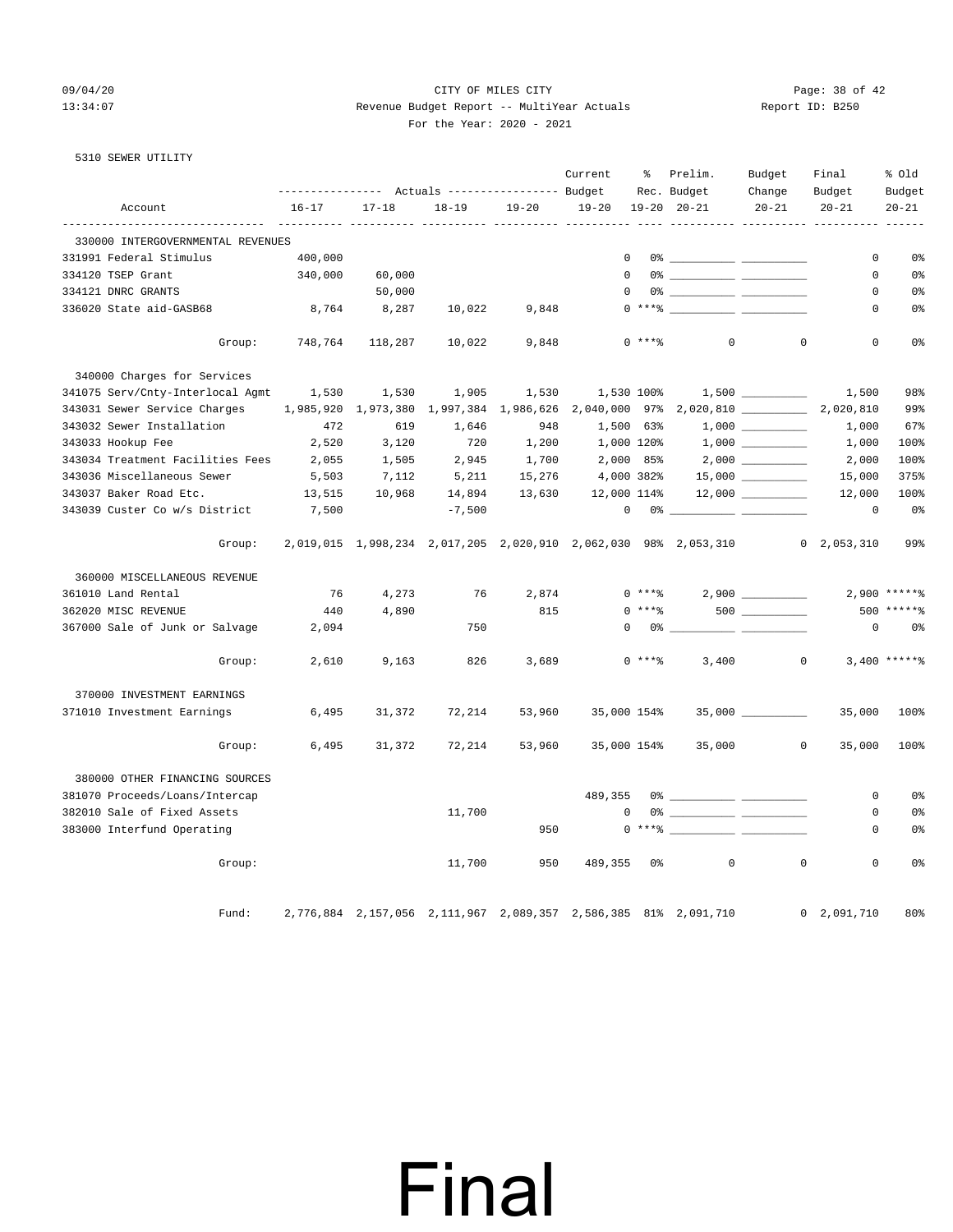### 09/04/20 Page: 39 of 42 13:34:07 Revenue Budget Report -- MultiYear Actuals Report ID: B250 For the Year: 2020 - 2021

| 5510 AMBULANCE FUND                        |                                                             |           |                      |               |             |               |                                                                                                                                                                                                                                                                                                                          |                  |              |                |
|--------------------------------------------|-------------------------------------------------------------|-----------|----------------------|---------------|-------------|---------------|--------------------------------------------------------------------------------------------------------------------------------------------------------------------------------------------------------------------------------------------------------------------------------------------------------------------------|------------------|--------------|----------------|
|                                            |                                                             |           |                      |               | Current     | 그 승규는 어려워요.   | Prelim.                                                                                                                                                                                                                                                                                                                  | Budget           | Final        | % old          |
|                                            | --------------- Actuals ---------------- Budget Rec. Budget |           |                      |               |             |               |                                                                                                                                                                                                                                                                                                                          | Change           | Budget       | Budget         |
| Account                                    | $16 - 17$                                                   | $17 - 18$ | $18 - 19$            | $19 - 20$     | $19 - 20$   |               | $19 - 20$ $20 - 21$                                                                                                                                                                                                                                                                                                      | $20 - 21$        | $20 - 21$    | $20 - 21$      |
| 310000 TAXES                               |                                                             |           |                      |               |             |               |                                                                                                                                                                                                                                                                                                                          |                  |              |                |
| 311010 Real Property Taxes 8,334<br>True # |                                                             | 8,927     | 8,995                | 9,166         | 9,284 99%   |               | 8,000                                                                                                                                                                                                                                                                                                                    | 1,281            | 9,281        | 100%           |
| 311020 Personal Property Taxes<br>True #   | 233                                                         | 229       | 222                  | 207           |             | 231 90%       | 100                                                                                                                                                                                                                                                                                                                      | 110              | 210          | 91%            |
| 312000 Penalty & Interest on               | 13                                                          | 21        | 18                   | 21            |             | 25 84%        |                                                                                                                                                                                                                                                                                                                          |                  | 10           | 40%            |
| Group:                                     | 8,580                                                       | 9,177     | 9,235                | 9,394         |             | 9,540 98%     |                                                                                                                                                                                                                                                                                                                          | 8,110 1,391      | 9,501        | 99%            |
| 330000 INTERGOVERNMENTAL REVENUES          |                                                             |           |                      |               |             |               |                                                                                                                                                                                                                                                                                                                          |                  |              |                |
| 331040 Medicaid Supplemental               | 12,591                                                      | 32,131    | 12,678               | 18,995        |             |               | 12,500 152% 12,500                                                                                                                                                                                                                                                                                                       |                  | 12,500       | 100%           |
| 331113 FEMA -Projects                      |                                                             |           | 282,000              |               |             | $0\qquad 0$ % |                                                                                                                                                                                                                                                                                                                          |                  |              | 50,000 ******  |
| 331993 COVID-19 Federal Stimulus           |                                                             |           |                      | 17,314        |             |               | $0***$ $\frac{1}{2}$ $\frac{1}{2}$ $\frac{1}{2}$ $\frac{1}{2}$ $\frac{1}{2}$ $\frac{1}{2}$ $\frac{1}{2}$ $\frac{1}{2}$ $\frac{1}{2}$ $\frac{1}{2}$ $\frac{1}{2}$ $\frac{1}{2}$ $\frac{1}{2}$ $\frac{1}{2}$ $\frac{1}{2}$ $\frac{1}{2}$ $\frac{1}{2}$ $\frac{1}{2}$ $\frac{1}{2}$ $\frac{1}{2}$ $\frac{1}{2}$ $\frac{1}{$ |                  | $\circ$      | 0%             |
| 334000 State Grants                        |                                                             | 50,000    |                      |               |             |               |                                                                                                                                                                                                                                                                                                                          |                  | $\circ$      | 0 <sup>o</sup> |
| 334993 COVID-19 State Stimulus             |                                                             |           |                      |               |             | $\Omega$      | $0\%$ 11,052                                                                                                                                                                                                                                                                                                             |                  |              | 11,052 ******  |
| 336020 State aid-GASB68                    | 40,744                                                      | 57,252    | 77,488               | 83,352        |             |               |                                                                                                                                                                                                                                                                                                                          |                  | $\mathbf{0}$ | 0%             |
| Group:                                     | 53,335                                                      | 139,383   | 372,166              |               |             |               | 119,661 62,500 191% 62,500 11,052                                                                                                                                                                                                                                                                                        |                  | 73,552       | 117%           |
| 340000 Charges for Services                |                                                             |           |                      |               |             |               |                                                                                                                                                                                                                                                                                                                          |                  |              |                |
| 341075 Serv/Cnty-Interlocal Agmt           | 36,778                                                      |           | 43,030 54,210 64,220 |               | 45,000 143% |               |                                                                                                                                                                                                                                                                                                                          | 50,000 5,187     | 55,187       | 123%           |
| 342026 Ambulance Charges                   | 752,687                                                     | 763,018   |                      |               |             |               | 993,048 1,262,840 1,268,961 100% 1,303,162 30,532 1,333,694                                                                                                                                                                                                                                                              |                  |              | 105%           |
| 342027 Ambulance Standby                   | 5,740                                                       | 6,728     | 5,525                | 2,045         |             |               | $7,000$ $29\%$ $4,000$ $\_\_$                                                                                                                                                                                                                                                                                            |                  | 4,000        | 57%            |
| Group:                                     | 795,205                                                     |           |                      |               |             |               | 812,776 1,052,783 1,329,105 1,320,961 101% 1,357,162 35,719 1,392,881 105%                                                                                                                                                                                                                                               |                  |              |                |
| 360000 MISCELLANEOUS REVENUE               |                                                             |           |                      |               |             |               |                                                                                                                                                                                                                                                                                                                          |                  |              |                |
| 362020 MISC REVENUE                        | 513                                                         | 350       |                      | 16,469 12,955 |             | $0***8$       |                                                                                                                                                                                                                                                                                                                          |                  |              | 500 ******     |
| 366010 Misc- From Charge off               | 5,077                                                       |           | 10,174 4,968         | 11,751        |             | 5,500 214%    |                                                                                                                                                                                                                                                                                                                          |                  | 5,000        | 91%            |
| 367000 Sale of Junk or Salvage             |                                                             |           |                      |               |             | $1,000$ $0\%$ |                                                                                                                                                                                                                                                                                                                          | $500$ __________ | 500          | 50%            |
| Group:                                     | 5,590                                                       | 10,524    | 21,437               | 24,706        |             | 6,500 380%    |                                                                                                                                                                                                                                                                                                                          | 6.000<br>$\circ$ | 6.000        | 92%            |
| Fund:                                      | 862,710                                                     |           |                      |               |             |               | 971,860 1,455,621 1,482,866 1,399,501 106% 1,433,772 48,162 1,481,934                                                                                                                                                                                                                                                    |                  |              | 105%           |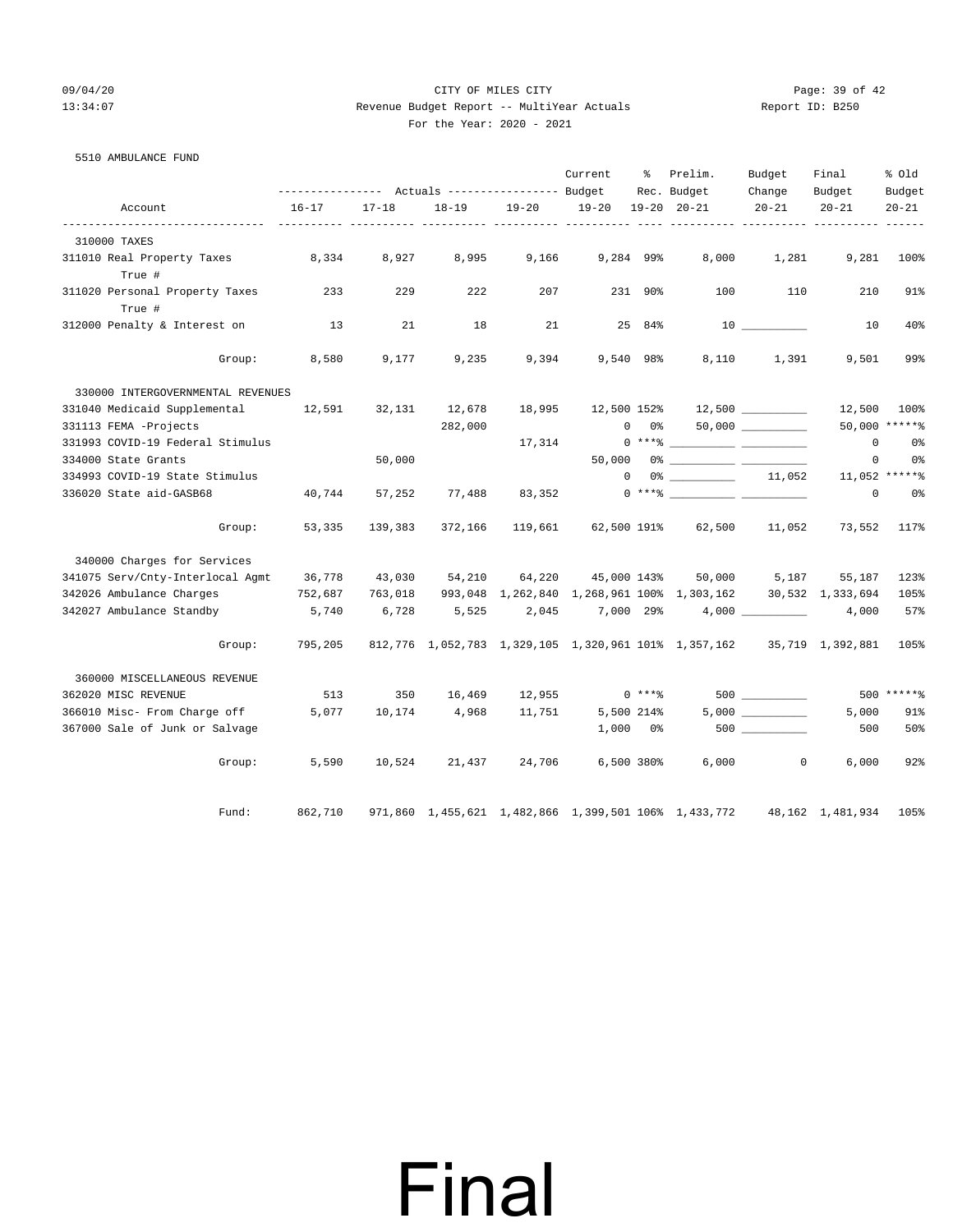### 09/04/20 Page: 40 of 42 13:34:07 Revenue Budget Report -- MultiYear Actuals Report ID: B250 For the Year: 2020 - 2021

5610 AIRPORT OPERATING

|                                            |           |           |           |           | Current      | ႜ                   | Prelim.<br>Rec. Budget | Budget<br>Change    | Final<br>Budget | % Old<br>Budget |
|--------------------------------------------|-----------|-----------|-----------|-----------|--------------|---------------------|------------------------|---------------------|-----------------|-----------------|
| Account                                    | $16 - 17$ | $17 - 18$ | $18 - 19$ | $19 - 20$ | $19 - 20$    |                     | $19 - 20$ $20 - 21$    | $20 - 21$           | $20 - 21$       | $20 - 21$       |
|                                            |           |           |           |           |              |                     |                        |                     |                 |                 |
| 310000 TAXES<br>311010 Real Property Taxes | 12,502    | 13,390    | 13,512    |           | 13,926 99%   |                     | 13,926                 | $-4$                | 13,922          | 100%            |
| True #                                     |           |           |           | 13,749    |              |                     |                        |                     |                 |                 |
| 311020 Personal Property Taxes             | 350       | 344       | 333       | 310       |              | 347 89%             | 347                    | $-31$               | 316             | 91%             |
| True #                                     |           |           |           |           |              |                     |                        |                     |                 |                 |
| 312000 Penalty & Interest on               | 19        | 31        | 27        | 32        |              | 40 80%              |                        |                     | 40              | 100%            |
| Group:                                     | 12,871    | 13,765    | 13,872    | 14,091    | 14,313 98%   |                     | 14,313                 | $-35$               | 14,278          | 99%             |
| 330000 INTERGOVERNMENTAL REVENUES          |           |           |           |           |              |                     |                        |                     |                 |                 |
| 331126 AIP 018-2019                        |           |           |           |           |              | 0 %<br>$\mathbf{1}$ |                        | 197,910 _________   | 197,910 ******  |                 |
| 331127 FAA AIP 017-2018                    |           |           | 116,200   | 201,027   |              |                     |                        |                     | $\mathbf 0$     | 0 <sub>8</sub>  |
| 331129 Federal Aeronautics Admin           | 52,174    |           |           |           |              | 0                   |                        |                     | 0               | 0%              |
| 331993 COVID-19 Federal Stimulus           |           |           |           |           |              | 0 %<br>$\mathbf{0}$ |                        |                     |                 | 30,000 ******   |
| 334060 Coal Board Grant                    |           |           |           | 8,500     | 48,900 17%   |                     |                        |                     | 35,400          | 72%             |
| 336020 State aid-GASB68                    | 2,601     | 2,385     | 2,626     | 2,724     |              |                     | $0***$ $\frac{20}{10}$ |                     | 0               | 0 <sub>8</sub>  |
| Group:                                     | 54,775    | 2,385     | 118,826   | 212,251   | 435,863 49%  |                     | 263,310                | $\overline{0}$      | 263,310         | 60%             |
| 340000 Charges for Services                |           |           |           |           |              |                     |                        |                     |                 |                 |
| 341075 Serv/Cnty-Interlocal Agmt           | 28,626    | 33,516    | 33,131    | 33,437    | 30,000 111%  |                     |                        | $30,000$ __________ | 30,000          | 100%            |
| 343018 Sale of Street & Roadway            | 2,025     | 1,238     | 1,140     | 5,179     | 1,000 518%   |                     |                        |                     | 1,000           | 100%            |
| 343061 Landing Fees                        | 2,246     | 2,160     | 2,190     | 2,210     |              | 2,000 111%          |                        |                     | 2,000           | 100%            |
| 343062 Aviation Fuel                       | 419,245   | 717,503   | 353,444   | 331,368   | 300,000 110% |                     |                        |                     | 300,000         | 100%            |
| 343064 Hangar Rent                         | 61,393    | 67,676    | 64,266    | 71,966    | 58,000 124%  |                     |                        | $59,000$ __________ | 59,000          | 102%            |
| 343065 Building Rentals                    | 13,710    | 14,952    | 15,880    | 15,621    | 14,000 112%  |                     |                        |                     | 14,000          | 100%            |
| 343067 Other - Miscellaneous               | 160       | 225       | 545       | 8,551     |              | $500$ *** $8$       |                        | $500$ ________      | 500             | 100%            |
| 343069 Ag Contract                         |           | 10,000    | 10,250    | 10,500    | 10,500 100%  |                     |                        |                     | 11,000          | 105%            |
| Group:                                     | 527,405   | 847,270   | 480,846   | 478,832   | 416,000 115% |                     | 417,500                | $\overline{0}$      | 417,500         | 100%            |
| 360000 MISCELLANEOUS REVENUE               |           |           |           |           |              |                     |                        |                     |                 |                 |
| 361010 Land Rental                         | 16,498    | 20,109    | 19,619    | 20,808    | 25,000 83%   |                     |                        |                     | 20,000          | 80%             |
| 362020 MISC REVENUE                        | 217       | 228       | 424       | 402       |              | 300 134%            |                        |                     | 350             | 117%            |
| Group:                                     | 16,715    | 20,337    | 20,043    | 21,210    | 25,300 84%   |                     | 20,350                 | $\circ$             | 20,350          | 80%             |
|                                            |           |           |           |           |              |                     |                        |                     |                 |                 |
| 370000 INVESTMENT EARNINGS                 |           |           |           |           |              |                     |                        |                     |                 |                 |
| 371010 Investment Earnings                 | 233       | 2,970     | 3,557     | 2,346     |              | 2,500 94%           |                        |                     | 2,000           | 80%             |
| Group:                                     | 233       | 2,970     | 3,557     | 2,346     |              | 2,500 94%           | 2,000                  | 0                   | 2,000           | 80%             |
| 380000 OTHER FINANCING SOURCES             |           |           |           |           |              |                     |                        |                     |                 |                 |
| 381070 Proceeds/Loans/Intercap             |           |           |           |           | 264,000      |                     | $0\%$ __               |                     | 0               | 0 <sub>8</sub>  |
| 381071 MT Aero Loan Hanger 8               |           |           |           |           | 0            | 0%                  |                        |                     | 15,000          | *****%          |
| 383000 Interfund Operating                 | 54,030    |           |           |           | 0            |                     | $0\degree$ $-$         |                     | 0               | 0%              |
| Group:                                     | 54,030    |           |           |           | 264,000      | 0%                  | 15,000                 | 0                   | 15,000          | $5\%$           |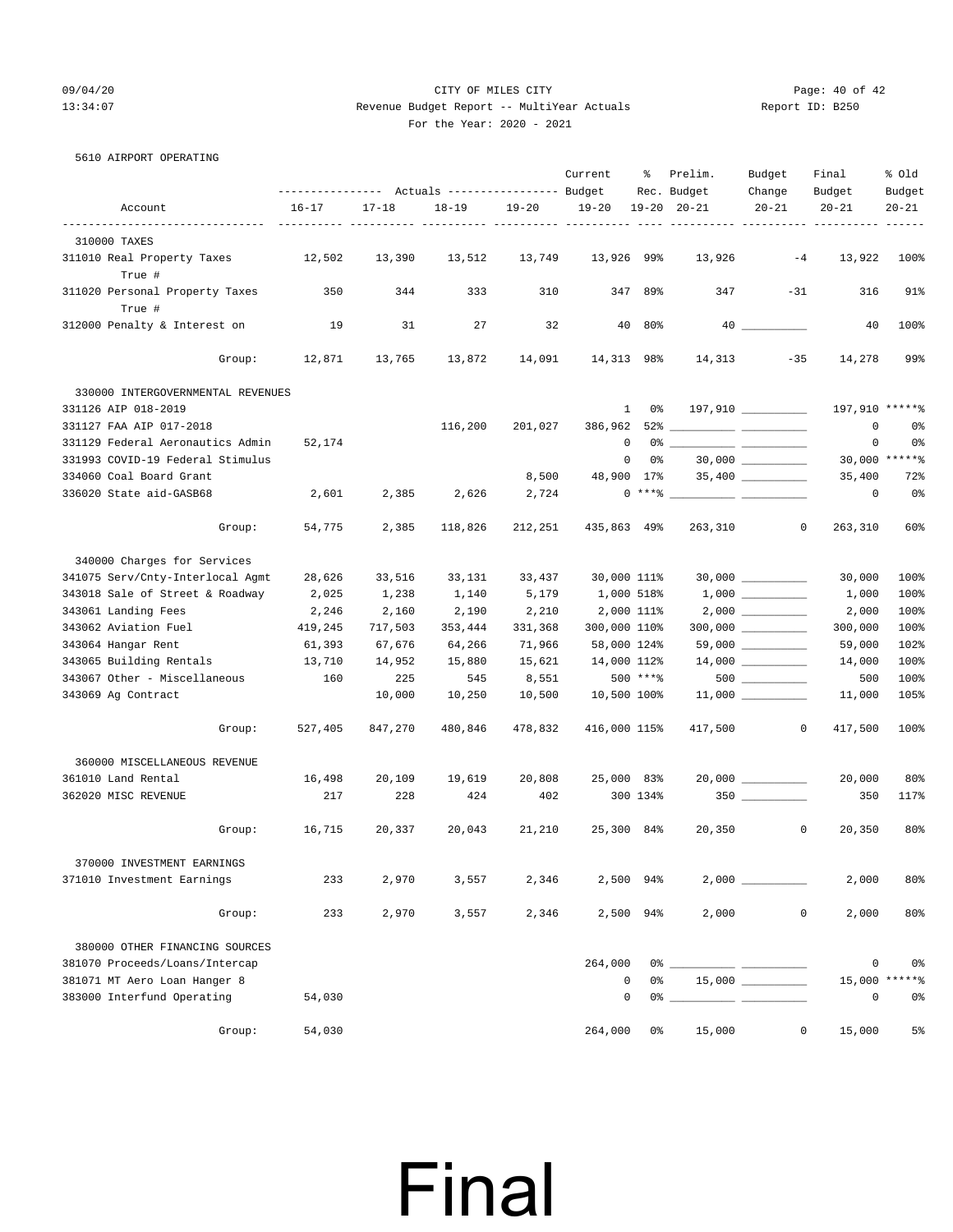09/04/20 Page: 41 of 42 13:34:07 Revenue Budget Report -- MultiYear Actuals Report ID: B250 For the Year: 2020 - 2021

| 5610 AIRPORT OPERATING |                   |                                             |         |    |         |        |        |               |
|------------------------|-------------------|---------------------------------------------|---------|----|---------|--------|--------|---------------|
|                        |                   |                                             | Current | °≈ | Prelim. | Budget | Final  | % Old         |
|                        | ----------------- | Actuals ---------------- Budget Rec. Budget |         |    |         | Change | Budget | <b>Budget</b> |

|         |           |           | Actuals ---------------- Budget Rec. Budget |           |       |                               | Change    | Budget    | Budget    |
|---------|-----------|-----------|---------------------------------------------|-----------|-------|-------------------------------|-----------|-----------|-----------|
| Account | $16 - 17$ | $17 - 18$ | 18-19                                       | $19 - 20$ | 19-20 | 19-20 20-21                   | $20 - 21$ | $20 - 21$ | $20 - 21$ |
|         |           |           |                                             |           |       |                               |           |           |           |
| Fund:   | 666,029   | 886,727   | 637,144                                     |           |       | 728,730 1,157,976 63% 732,473 | $-35$     | 732,438   | 63%       |